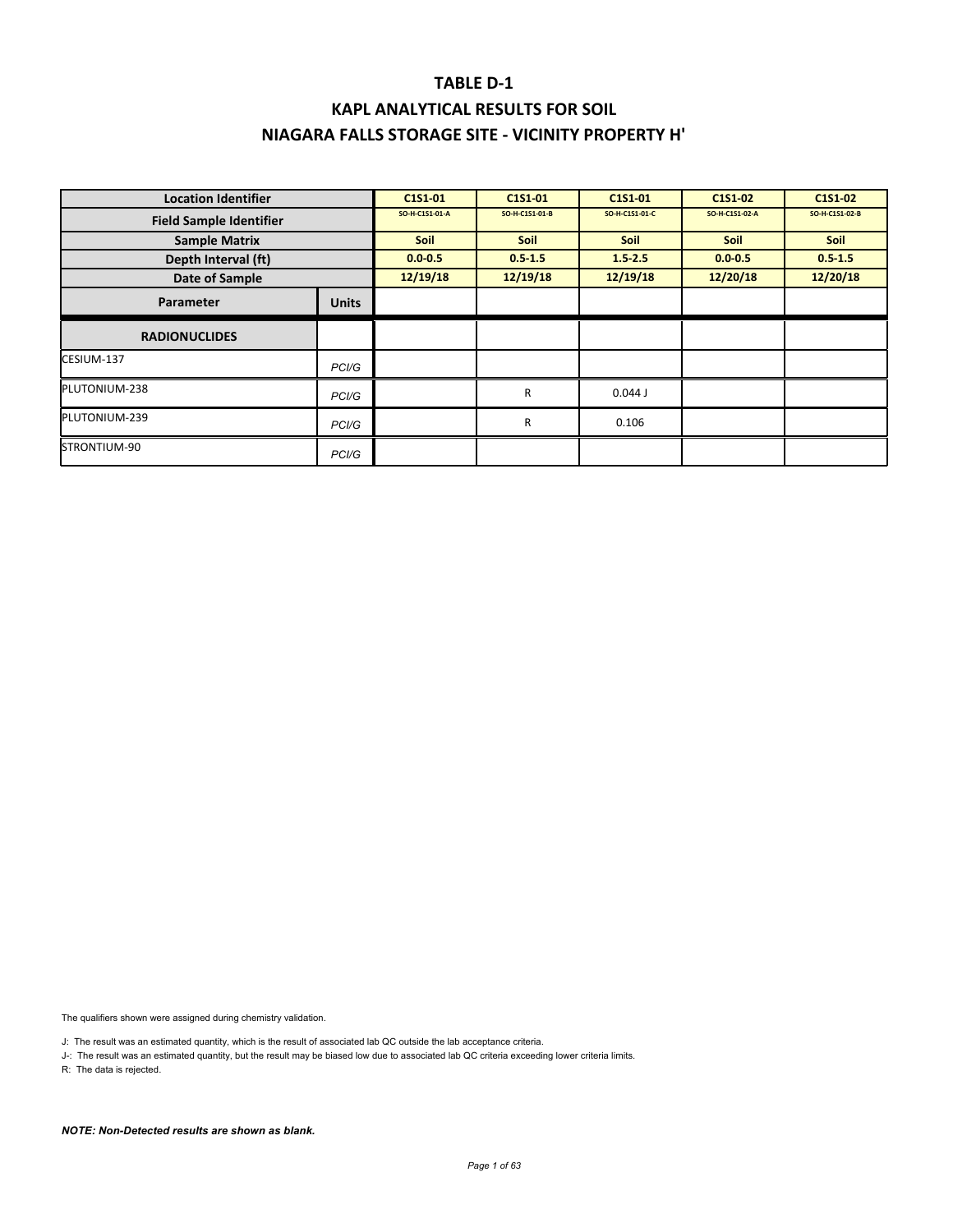# **KAPL ANALYTICAL RESULTS FOR SOIL NIAGARA FALLS STORAGE SITE ‐ VICINITY PROPERTY H'**

| <b>Location Identifier</b>     |                    | C1S1-02        | C1S1-03        | C1S1-03        | C1S1-03        | C1S1-04        |
|--------------------------------|--------------------|----------------|----------------|----------------|----------------|----------------|
| <b>Field Sample Identifier</b> |                    | SO-H-C1S1-02-C | SO-H-C1S1-03-A | SO-H-C1S1-03-B | SO-H-C1S1-03-C | SO-H-C1S1-04-A |
| <b>Sample Matrix</b>           |                    | Soil           | <b>Soil</b>    | Soil           | <b>Soil</b>    | Soil           |
| Depth Interval (ft)            |                    | $1.5 - 2.5$    | $0.0 - 0.5$    | $0.5 - 1.5$    | 1.52.5         | $0.0 - 0.5$    |
| Date of Sample                 |                    | 12/20/18       | 12/19/18       | 12/19/18       | 12/19/18       | 12/20/18       |
| Parameter                      | <b>Units</b>       |                |                |                |                |                |
| <b>RADIONUCLIDES</b>           |                    |                |                |                |                |                |
| CESIUM-137                     | PC <sub>1</sub> /G |                |                |                |                |                |
| PLUTONIUM-238                  | PC <sub>1</sub> /G |                |                | R              |                |                |
| PLUTONIUM-239                  | PCI/G              |                |                | R              |                |                |
| STRONTIUM-90                   | PC <sub>1</sub> /G |                |                |                |                |                |

The qualifiers shown were assigned during chemistry validation.

J: The result was an estimated quantity, which is the result of associated lab QC outside the lab acceptance criteria.

J-: The result was an estimated quantity, but the result may be biased low due to associated lab QC criteria exceeding lower criteria limits.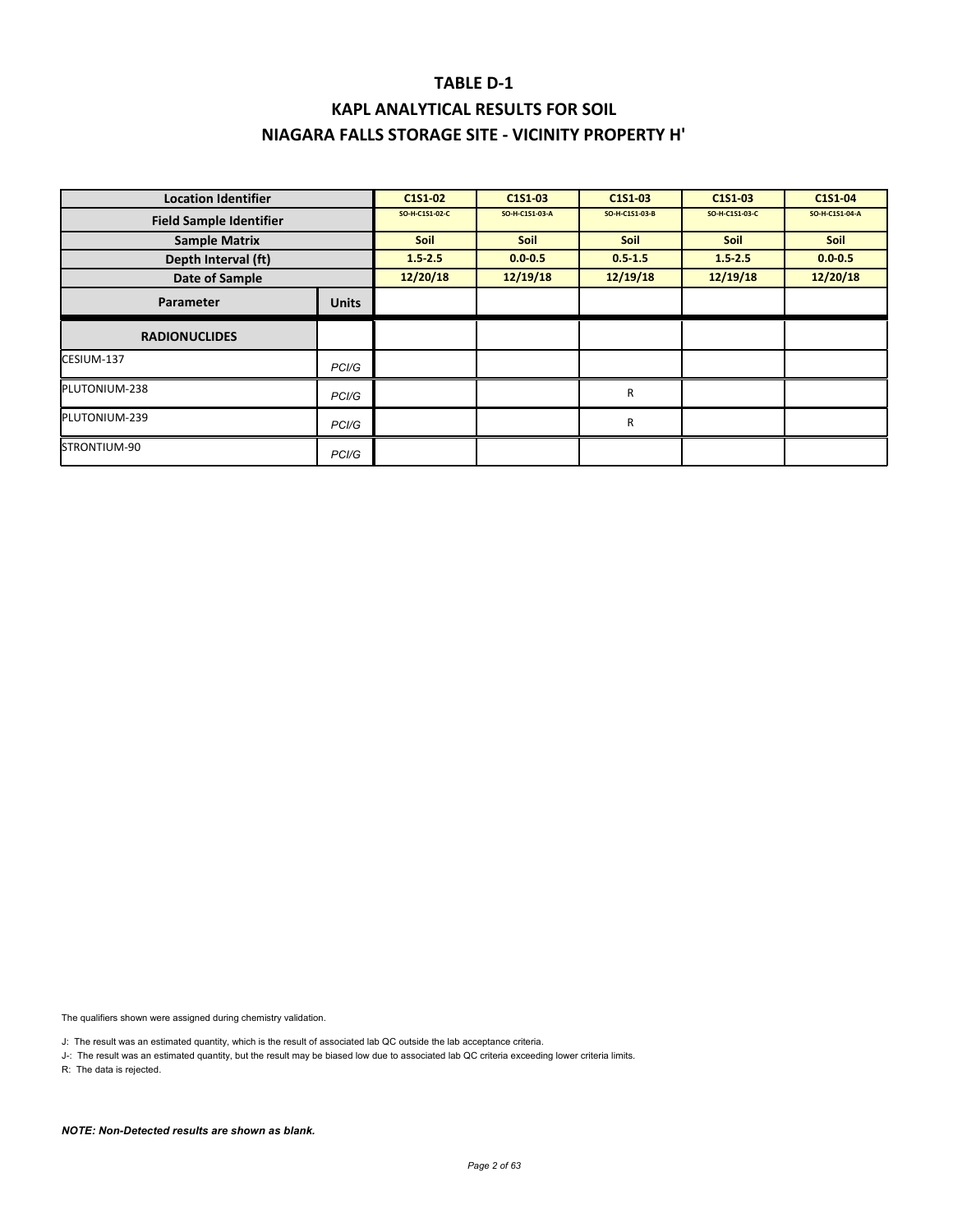### **TABLE D‐1 KAPL ANALYTICAL RESULTS FOR SOIL**

### **NIAGARA FALLS STORAGE SITE ‐ VICINITY PROPERTY H'**

| <b>Location Identifier</b>     |              | C1S1-04        | C1S1-04        | C1S1-05        | C1S1-05        | C1S1-05        |
|--------------------------------|--------------|----------------|----------------|----------------|----------------|----------------|
| <b>Field Sample Identifier</b> |              | SO-H-C1S1-04-B | SO-H-C1S1-04-C | SO-H-C1S1-05-A | SO-H-C1S1-05-B | SO-H-C1S1-05-C |
| <b>Sample Matrix</b>           |              | Soil           | <b>Soil</b>    | <b>Soil</b>    | Soil           | Soil           |
| Depth Interval (ft)            |              | $0.5 - 1.5$    | $1.5 - 2.5$    | $0.0 - 0.5$    | $0.5 - 1.5$    | 1.52.5         |
| Date of Sample                 |              | 12/20/18       | 12/20/18       | 12/19/18       | 12/19/18       | 12/19/18       |
| Parameter                      | <b>Units</b> |                |                |                |                |                |
| <b>RADIONUCLIDES</b>           |              |                |                |                |                |                |
| CESIUM-137                     | PCI/G        |                |                |                |                |                |
| PLUTONIUM-238                  | PCI/G        |                |                |                | R              |                |
| PLUTONIUM-239                  | PCI/G        |                |                |                | $\mathsf{R}$   |                |
| STRONTIUM-90                   | PCI/G        |                |                |                |                |                |

The qualifiers shown were assigned during chemistry validation.

J: The result was an estimated quantity, which is the result of associated lab QC outside the lab acceptance criteria.

J-: The result was an estimated quantity, but the result may be biased low due to associated lab QC criteria exceeding lower criteria limits.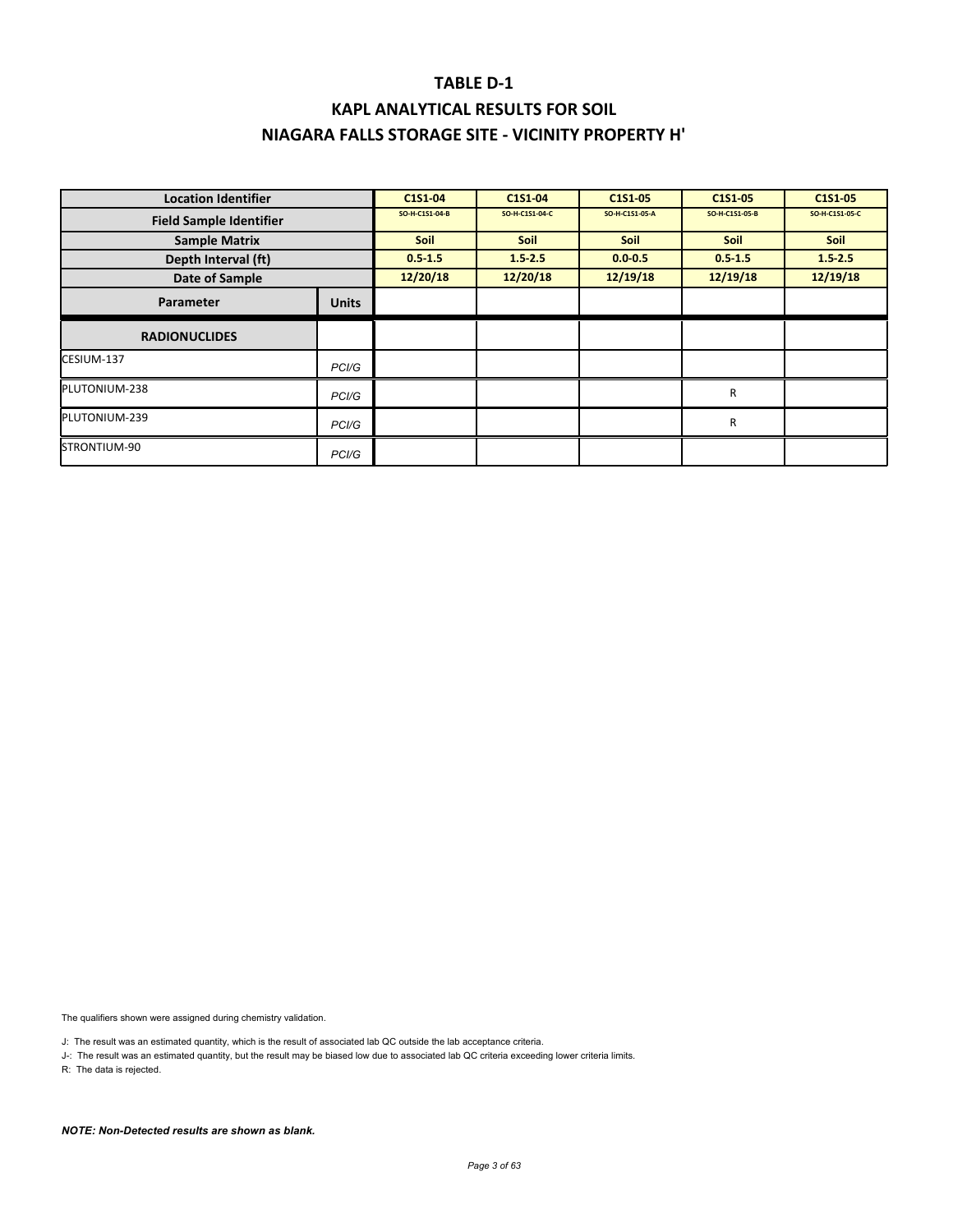### **TABLE D‐1 KAPL ANALYTICAL RESULTS FOR SOIL**

# **NIAGARA FALLS STORAGE SITE ‐ VICINITY PROPERTY H'**

| <b>Location Identifier</b>     |                    | C1S1-06        | C1S1-06                | C1S1-06        | C1S1-06                | C1S1-06        |
|--------------------------------|--------------------|----------------|------------------------|----------------|------------------------|----------------|
| <b>Field Sample Identifier</b> |                    | SO-H-C1S1-06-A | SO-H-C1S1-06-A-D       | SO-H-C1S1-06-B | SO-H-C1S1-06-B-D       | SO-H-C1S1-06-C |
| <b>Sample Matrix</b>           |                    | Soil           | <b>Soil</b>            | Soil           | <b>Soil</b>            | <b>Soil</b>    |
| Depth Interval (ft)            |                    | $0.0 - 0.5$    | $0.0 - 0.5$            | $0.5 - 1.5$    | $0.5 - 1.5$            | $1.5 - 2.5$    |
| Date of Sample                 |                    | 12/19/18       | 12/19/18               | 12/19/18       | 12/19/18               | 12/19/18       |
| <b>Parameter</b>               | <b>Units</b>       |                | <b>Field Duplicate</b> |                | <b>Field Duplicate</b> |                |
| <b>RADIONUCLIDES</b>           |                    |                |                        |                |                        |                |
| CESIUM-137                     | PC <sub>1</sub> /G |                |                        |                |                        |                |
| PLUTONIUM-238                  | PCI/G              | R              |                        |                | R                      |                |
| PLUTONIUM-239                  | PCI/G              | R              |                        |                | R                      |                |
| STRONTIUM-90                   | PCI/G              |                |                        |                |                        |                |

The qualifiers shown were assigned during chemistry validation.

J: The result was an estimated quantity, which is the result of associated lab QC outside the lab acceptance criteria.

J-: The result was an estimated quantity, but the result may be biased low due to associated lab QC criteria exceeding lower criteria limits.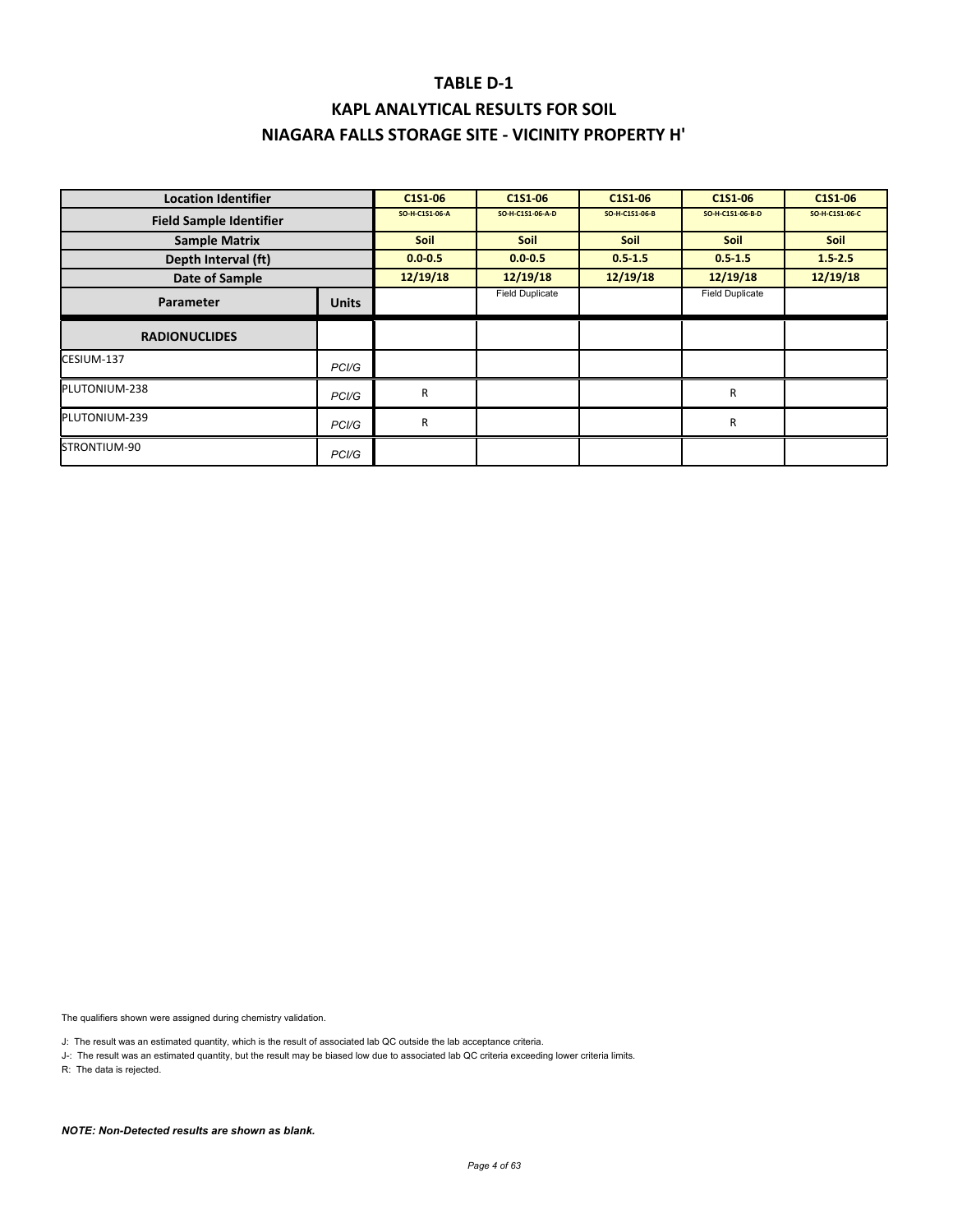| <b>Location Identifier</b>     |                    | C1S1-06                | C1S1-07        | C1S1 07        | C1S1-07        | C1S1-08        |
|--------------------------------|--------------------|------------------------|----------------|----------------|----------------|----------------|
| <b>Field Sample Identifier</b> |                    | SO-H-C1S1-06-C-D       | SO-H-C1S1-07-A | SO-H-C1S1-07-B | SO-H-C1S1-07-C | SO-H-C1S1-08-A |
| <b>Sample Matrix</b>           |                    | <b>Soil</b>            | <b>Soil</b>    | <b>Soil</b>    | <b>Soil</b>    | <b>Soil</b>    |
| Depth Interval (ft)            |                    | $1.5 - 2.5$            | $0.0 - 0.5$    | $0.5 - 1.5$    | $1.5 - 2.5$    | $0.0 - 0.5$    |
| Date of Sample                 |                    | 12/19/18               | 12/20/18       | 12/20/18       | 12/20/18       | 12/20/18       |
| Parameter                      | <b>Units</b>       | <b>Field Duplicate</b> |                |                |                |                |
| <b>RADIONUCLIDES</b>           |                    |                        |                |                |                |                |
| CESIUM-137                     | PC <sub>1</sub> /G |                        |                |                |                |                |
| PLUTONIUM-238                  | PC <sub>1</sub> /G |                        |                | R              |                |                |
| PLUTONIUM-239                  | PC <sub>1</sub> /G |                        |                | R              |                |                |
| STRONTIUM-90                   | PCI/G              |                        |                |                |                |                |

The qualifiers shown were assigned during chemistry validation.

J: The result was an estimated quantity, which is the result of associated lab QC outside the lab acceptance criteria.

J-: The result was an estimated quantity, but the result may be biased low due to associated lab QC criteria exceeding lower criteria limits.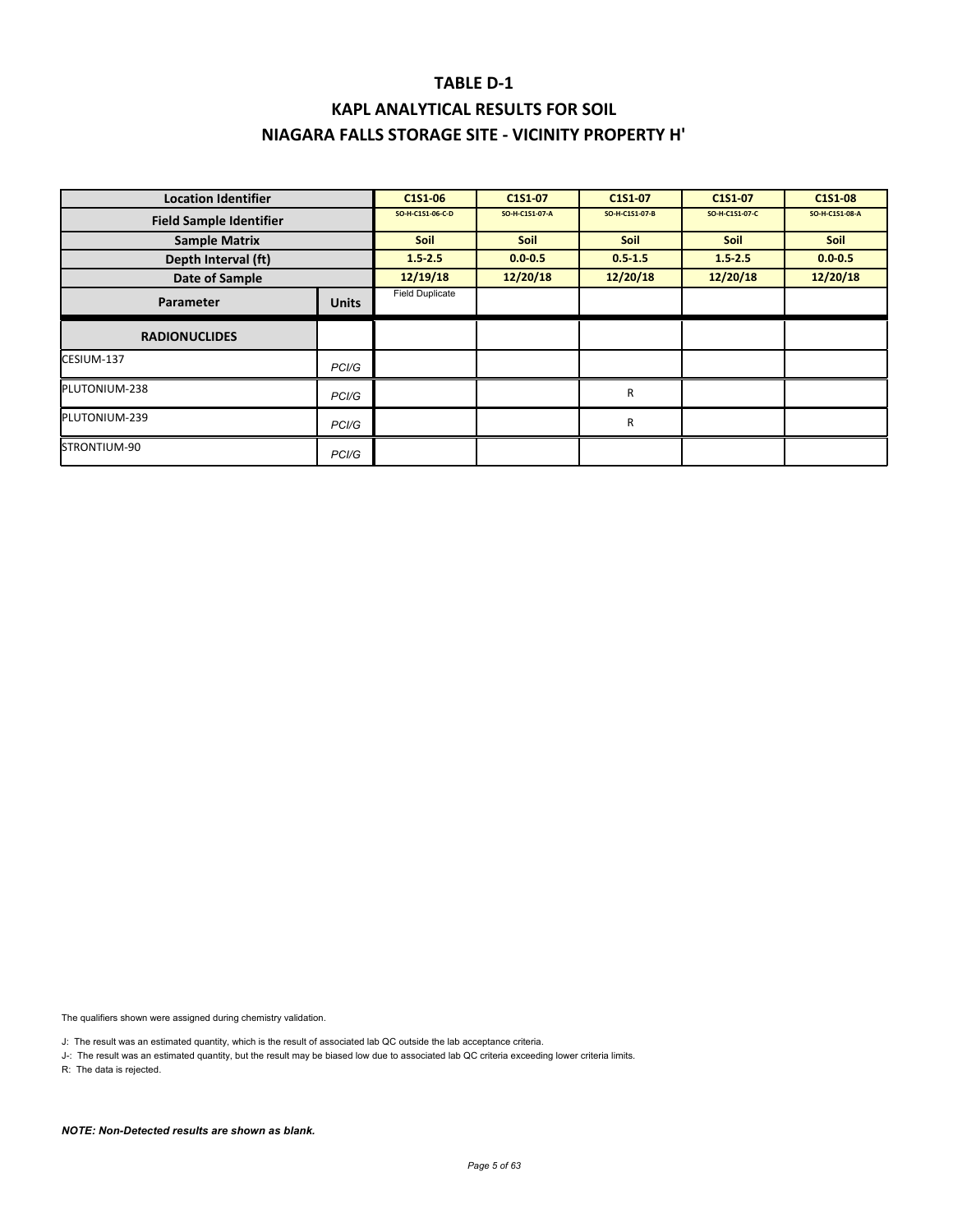| <b>Location Identifier</b>     |                    | C1S1-08        | C1S1-08        | C1S1-09        | C1S1-09        | C1S1-09        |
|--------------------------------|--------------------|----------------|----------------|----------------|----------------|----------------|
| <b>Field Sample Identifier</b> |                    | SO-H-C1S1-08-B | SO-H-C1S1-08-C | SO-H-C1S1-09-A | SO-H-C1S1-09-B | SO-H-C1S1-09-C |
| <b>Sample Matrix</b>           |                    | <b>Soil</b>    | <b>Soil</b>    | <b>Soil</b>    | <b>Soil</b>    | <b>Soil</b>    |
| Depth Interval (ft)            |                    | $0.5 - 1.5$    | $1.5 - 2.5$    | $0.0 - 0.5$    | $0.5 - 1.5$    | 1.52.5         |
| Date of Sample                 |                    | 12/20/18       | 12/20/18       | 12/19/18       | 12/19/18       | 12/19/18       |
| <b>Parameter</b>               | <b>Units</b>       |                |                |                |                |                |
| <b>RADIONUCLIDES</b>           |                    |                |                |                |                |                |
| CESIUM-137                     | PC <sub>1</sub> /G |                |                |                |                |                |
| PLUTONIUM-238                  | PC <sub>1</sub> /G |                |                |                |                | R              |
| PLUTONIUM-239                  | PCI/G              |                |                |                |                | R              |
| STRONTIUM-90                   | PCI/G              |                |                |                |                |                |

The qualifiers shown were assigned during chemistry validation.

J: The result was an estimated quantity, which is the result of associated lab QC outside the lab acceptance criteria.

J-: The result was an estimated quantity, but the result may be biased low due to associated lab QC criteria exceeding lower criteria limits.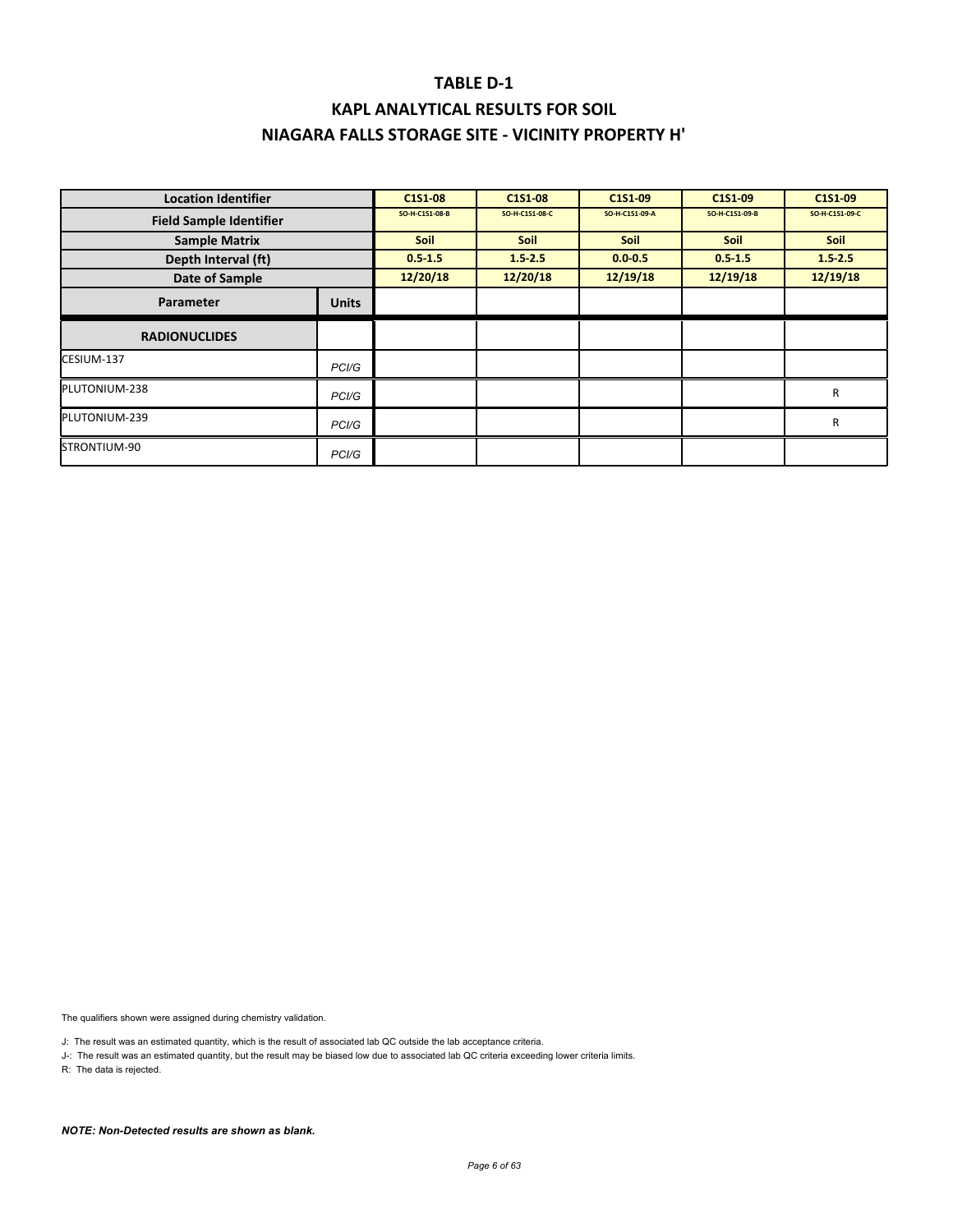# **KAPL ANALYTICAL RESULTS FOR SOIL NIAGARA FALLS STORAGE SITE ‐ VICINITY PROPERTY H'**

| <b>Location Identifier</b>     |                    | C1S1-10        | C <sub>151</sub> -10 | C1S1-10        | C1S1-11        | C1S1-11        |
|--------------------------------|--------------------|----------------|----------------------|----------------|----------------|----------------|
| <b>Field Sample Identifier</b> |                    | SO-H-C1S1-10-A | SO-H-C1S1-10-B       | SO-H-C1S1-10-C | SO-H-C1S1-11-A | SO-H-C1S1-11-B |
| <b>Sample Matrix</b>           |                    | <b>Soil</b>    | <b>Soil</b>          | <b>Soil</b>    | <b>Soil</b>    | <b>Soil</b>    |
| Depth Interval (ft)            |                    | $0.0 - 0.5$    | $0.5 - 1.5$          | $1.5 - 2.5$    | $0.0 - 0.5$    | $0.5 - 1.5$    |
| Date of Sample                 |                    | 12/19/18       | 12/19/18             | 12/19/18       | 12/19/18       | 12/19/18       |
| Parameter                      | <b>Units</b>       |                |                      |                |                |                |
| <b>RADIONUCLIDES</b>           |                    |                |                      |                |                |                |
| CESIUM-137                     | PCI/G              |                |                      |                |                |                |
| PLUTONIUM-238                  | PC <sub>1</sub> /G |                | 0.519                |                | R              | R              |
| PLUTONIUM-239                  | PCI/G              |                | 1.242                |                | R              | R              |
| STRONTIUM-90                   | PCI/G              |                |                      |                |                |                |

The qualifiers shown were assigned during chemistry validation.

J: The result was an estimated quantity, which is the result of associated lab QC outside the lab acceptance criteria.

J-: The result was an estimated quantity, but the result may be biased low due to associated lab QC criteria exceeding lower criteria limits.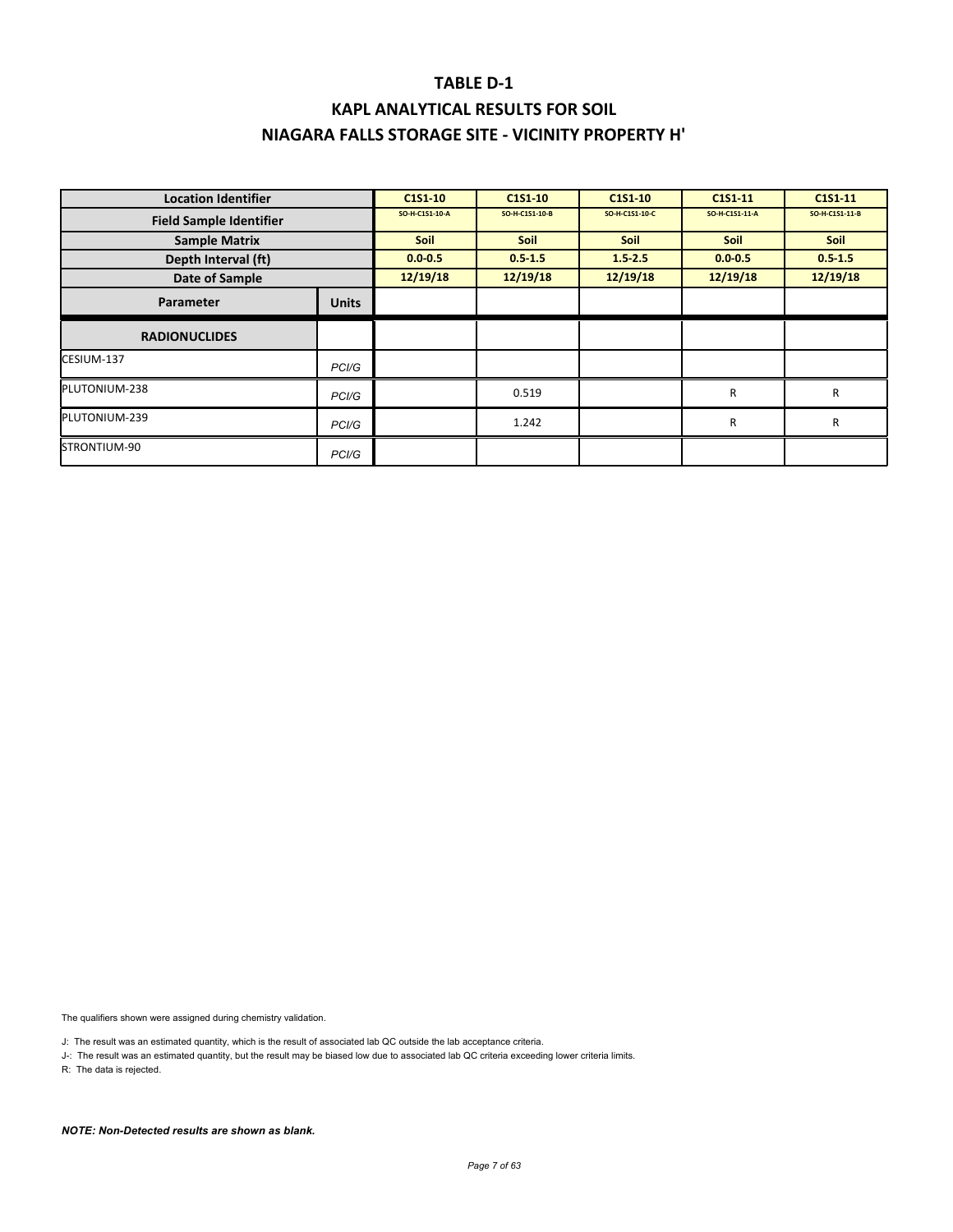# **KAPL ANALYTICAL RESULTS FOR SOIL NIAGARA FALLS STORAGE SITE ‐ VICINITY PROPERTY H'**

| <b>Location Identifier</b>     |                    | C1S1-11        | C1S1-12        | C1S1-12        | C <sub>151</sub> -12 | C1S1 13        |
|--------------------------------|--------------------|----------------|----------------|----------------|----------------------|----------------|
| <b>Field Sample Identifier</b> |                    | SO-H-C1S1-11-C | SO-H-C1S1-12-A | SO-H-C1S1-12-B | SO-H-C1S1-12-C       | SO-H-C1S1-13-A |
| <b>Sample Matrix</b>           |                    | Soil           | <b>Soil</b>    | Soil           | Soil                 | Soil           |
| Depth Interval (ft)            |                    | $1.5 - 2.5$    | $0.0 - 0.5$    | $0.5 - 1.5$    | 1.52.5               | $0.0 - 0.5$    |
| Date of Sample                 |                    | 12/19/18       | 12/19/18       | 12/19/18       | 12/19/18             | 12/20/18       |
| Parameter                      | <b>Units</b>       |                |                |                |                      |                |
| <b>RADIONUCLIDES</b>           |                    |                |                |                |                      |                |
| CESIUM-137                     | PC <sub>1</sub> /G |                |                |                |                      |                |
| PLUTONIUM-238                  | PC <sub>1</sub> /G |                |                | R              |                      |                |
| PLUTONIUM-239                  | PCI/G              |                |                | R              |                      |                |
| STRONTIUM-90                   | PC <sub>1</sub> /G |                |                |                |                      |                |

The qualifiers shown were assigned during chemistry validation.

J: The result was an estimated quantity, which is the result of associated lab QC outside the lab acceptance criteria.

J-: The result was an estimated quantity, but the result may be biased low due to associated lab QC criteria exceeding lower criteria limits.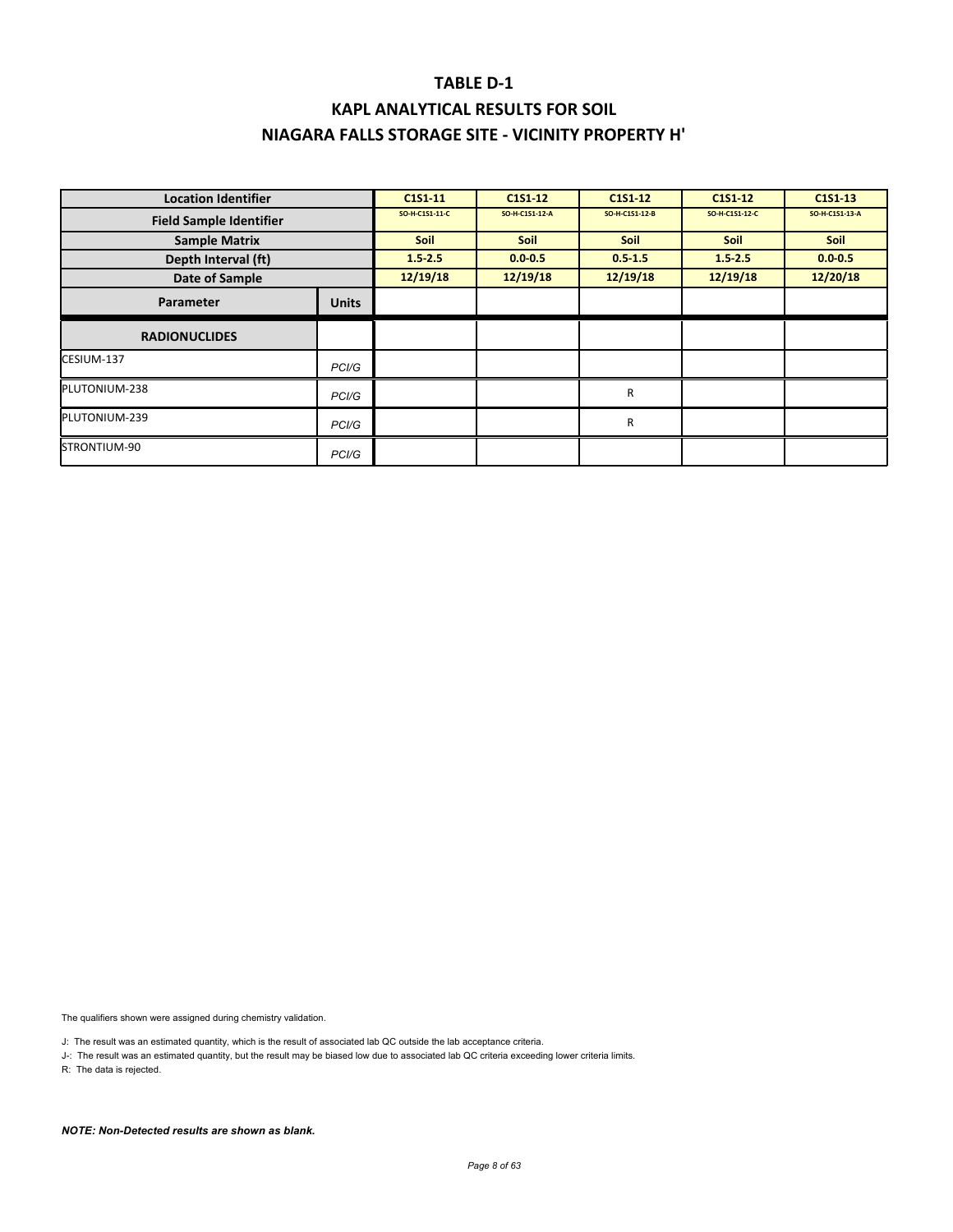# **KAPL ANALYTICAL RESULTS FOR SOIL NIAGARA FALLS STORAGE SITE ‐ VICINITY PROPERTY H'**

| <b>Location Identifier</b>     |                    | C1S1-13                | C1S1 13        | C1S1-13                | C1S1 13        | C1S1 13                |
|--------------------------------|--------------------|------------------------|----------------|------------------------|----------------|------------------------|
| <b>Field Sample Identifier</b> |                    | SO-H-C1S1-13-A-D       | SO-H-C1S1-13-B | SO-H-C1S1-13-B-D       | SO-H-C1S1-13-C | SO-H-C1S1-13-C-D       |
| <b>Sample Matrix</b>           |                    | <b>Soil</b>            | <b>Soil</b>    | <b>Soil</b>            | <b>Soil</b>    | <b>Soil</b>            |
| Depth Interval (ft)            |                    | $0.0 - 0.5$            | $0.5 - 1.5$    | $0.5 - 1.5$            | $1.5 - 2.5$    | $1.5 - 2.5$            |
| Date of Sample                 |                    | 12/20/18               | 12/20/18       | 12/20/18               | 12/20/18       | 12/20/18               |
| Parameter                      | <b>Units</b>       | <b>Field Duplicate</b> |                | <b>Field Duplicate</b> |                | <b>Field Duplicate</b> |
| <b>RADIONUCLIDES</b>           |                    |                        |                |                        |                |                        |
| CESIUM-137                     | PC <sub>1</sub> /G |                        |                |                        |                |                        |
| PLUTONIUM-238                  | PCI/G              | R                      |                |                        |                | R                      |
| PLUTONIUM-239                  | PC <sub>1</sub> /G | R                      |                |                        | 0.029          | R                      |
| STRONTIUM-90                   | PC <sub>1</sub> /G |                        |                |                        |                |                        |

The qualifiers shown were assigned during chemistry validation.

J: The result was an estimated quantity, which is the result of associated lab QC outside the lab acceptance criteria.

J-: The result was an estimated quantity, but the result may be biased low due to associated lab QC criteria exceeding lower criteria limits.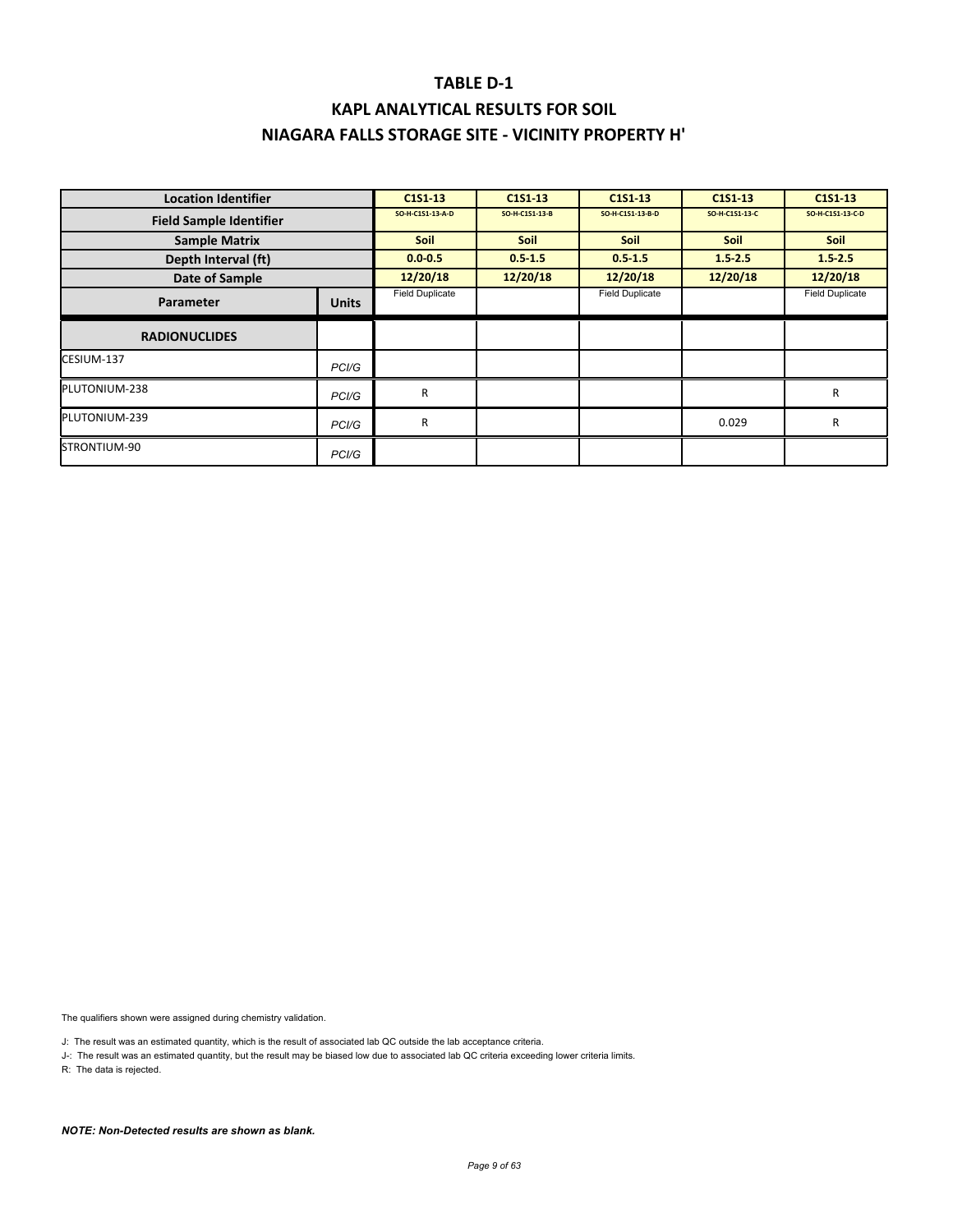# **KAPL ANALYTICAL RESULTS FOR SOIL NIAGARA FALLS STORAGE SITE ‐ VICINITY PROPERTY H'**

| <b>Location Identifier</b>     |                    | C1S1-14        | C1S1-14        | C1S1-14        | C1S2-01        | C1S2-01        |
|--------------------------------|--------------------|----------------|----------------|----------------|----------------|----------------|
| <b>Field Sample Identifier</b> |                    | SO-H-C1S1-14-A | SO-H-C1S1-14-B | SO-H-C1S1-14-C | SO-H-C1S2-01-A | SO-H-C1S2-01-B |
| <b>Sample Matrix</b>           |                    | <b>Soil</b>    | <b>Soil</b>    | <b>Soil</b>    | <b>Soil</b>    | Soil           |
| Depth Interval (ft)            |                    | $0.0 - 0.5$    | $0.5 - 1.5$    | $1.5 - 2.5$    | $0.0 - 0.5$    | $0.5 - 1.5$    |
| Date of Sample                 |                    | 12/19/18       | 12/19/18       | 12/19/18       | 12/19/18       | 12/19/18       |
| Parameter                      | <b>Units</b>       |                |                |                |                |                |
| <b>RADIONUCLIDES</b>           |                    |                |                |                |                |                |
| CESIUM-137                     | PC <sub>1</sub> /G |                |                |                |                |                |
| PLUTONIUM-238                  | PC <sub>1</sub> /G | R              |                |                | $0.71$ J-      |                |
| PLUTONIUM-239                  | PCI/G              | R              |                |                | $0.531$ J-     |                |
| STRONTIUM-90                   | PC <sub>1</sub> /G |                |                |                |                |                |

The qualifiers shown were assigned during chemistry validation.

J: The result was an estimated quantity, which is the result of associated lab QC outside the lab acceptance criteria.

J-: The result was an estimated quantity, but the result may be biased low due to associated lab QC criteria exceeding lower criteria limits.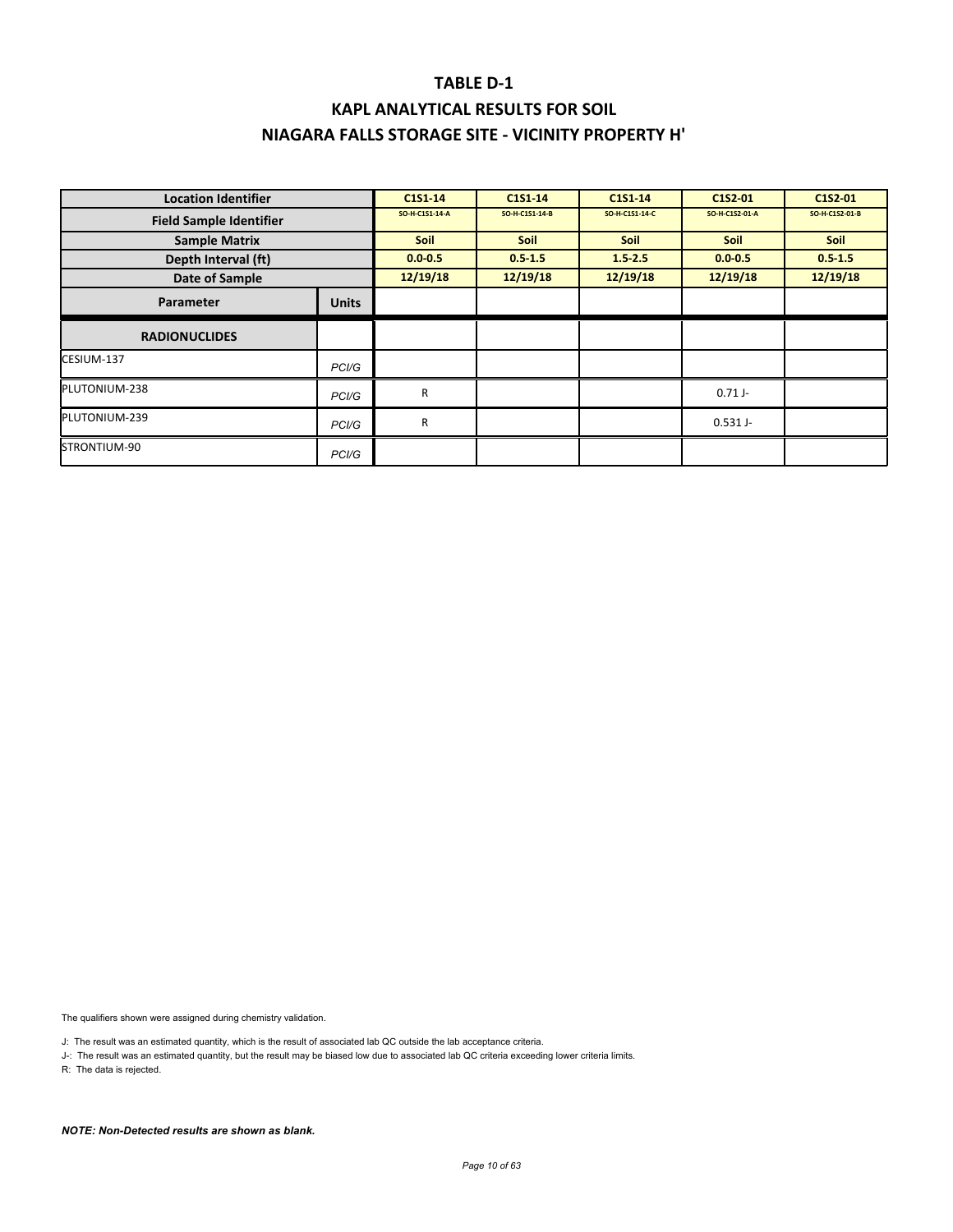| <b>Location Identifier</b>     |                    | C1S2-01        | C1S2-02        | C1S2-02        | C1S2-02        | C1S2-03        |
|--------------------------------|--------------------|----------------|----------------|----------------|----------------|----------------|
| <b>Field Sample Identifier</b> |                    | SO-H-C1S2-01-C | SO-H-C1S2-02-A | SO-H-C1S2-02-B | SO-H-C1S2-02-C | SO-H-C1S2-03-A |
| <b>Sample Matrix</b>           |                    | Soil           | <b>Soil</b>    | <b>Soil</b>    | <b>Soil</b>    | Soil           |
| Depth Interval (ft)            |                    | 1.52.5         | $0.0 - 0.5$    | $0.5 - 1.5$    | $4.0 - 5.0$    | $0.0 - 0.5$    |
| Date of Sample                 |                    | 12/19/18       | 12/19/18       | 12/19/18       | 12/19/18       | 12/21/18       |
| Parameter                      | <b>Units</b>       |                |                |                |                |                |
| <b>RADIONUCLIDES</b>           |                    |                |                |                |                |                |
| CESIUM-137                     | PCI/G              |                |                |                |                |                |
| PLUTONIUM-238                  | PCI/G              |                |                | 4.43 J-        |                |                |
| PLUTONIUM-239                  | PCI/G              |                |                | $9.116$ J-     |                |                |
| STRONTIUM-90                   | PC <sub>1</sub> /G |                |                |                |                |                |

The qualifiers shown were assigned during chemistry validation.

J: The result was an estimated quantity, which is the result of associated lab QC outside the lab acceptance criteria.

J-: The result was an estimated quantity, but the result may be biased low due to associated lab QC criteria exceeding lower criteria limits.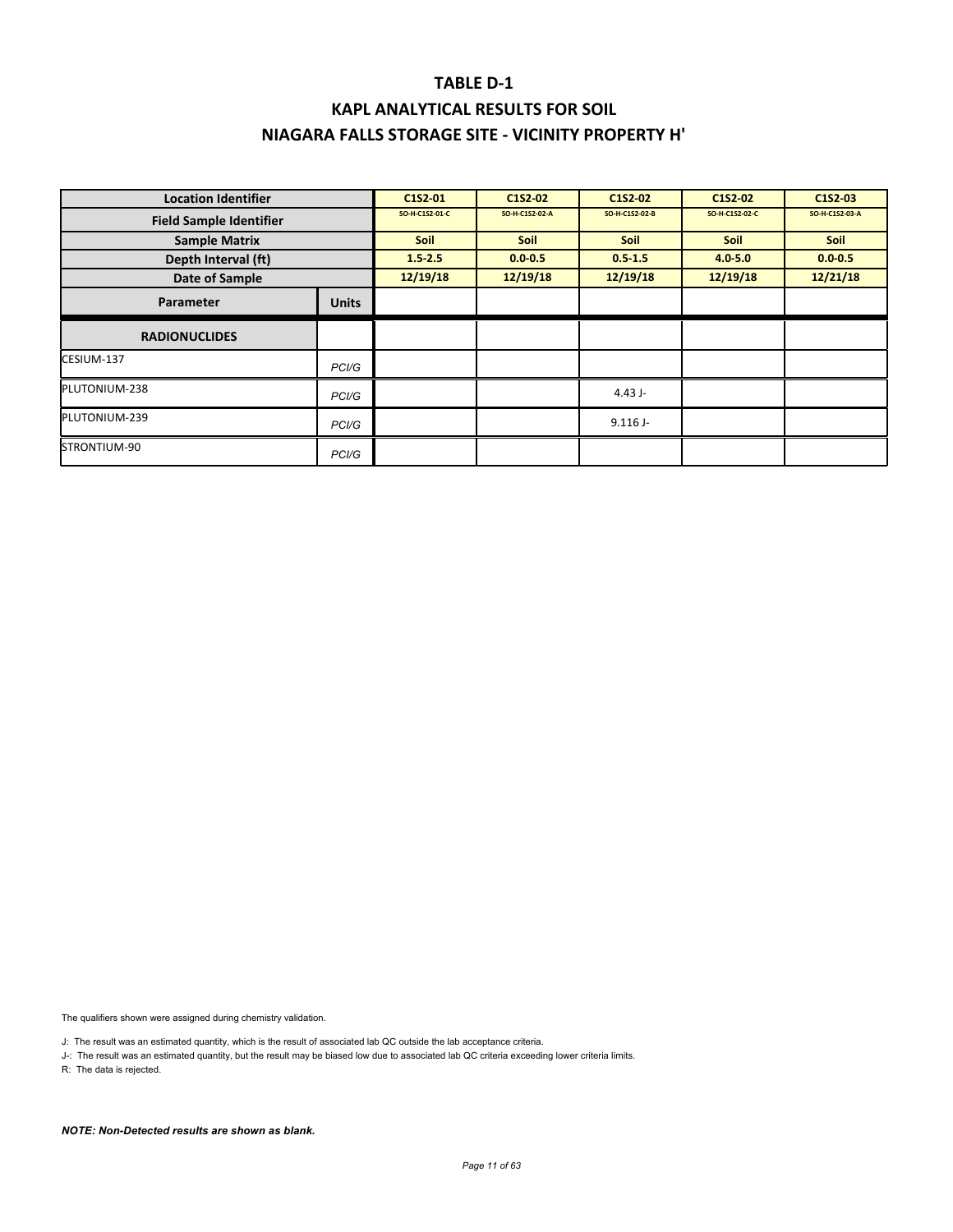| <b>Location Identifier</b>     |              | C1S2-03        | C1S2-03        | C1S2-04        | C1S2-04                | C1S2-04        |
|--------------------------------|--------------|----------------|----------------|----------------|------------------------|----------------|
| <b>Field Sample Identifier</b> |              | SO-H-C1S2-03-B | SO-H-C1S2-03-C | SO-H-C1S2-04-A | SO-H-C1S2-04-A-D       | SO-H-C1S2-04-B |
| <b>Sample Matrix</b>           |              | <b>Soil</b>    | <b>Soil</b>    | <b>Soil</b>    | <b>Soil</b>            | <b>Soil</b>    |
| Depth Interval (ft)            |              | $0.5 - 1.5$    | $1.5 - 2.5$    | $0.0 - 0.5$    | $0.0 - 0.5$            | $0.5 - 1.5$    |
| Date of Sample                 |              | 12/21/18       | 12/21/18       | 12/21/18       | 12/21/18               | 12/21/18       |
| Parameter                      | <b>Units</b> |                |                |                | <b>Field Duplicate</b> |                |
| <b>RADIONUCLIDES</b>           |              |                |                |                |                        |                |
| CESIUM-137                     | PCI/G        |                |                |                |                        |                |
| PLUTONIUM-238                  | PCI/G        |                |                |                | $\mathsf{R}$           |                |
| PLUTONIUM-239                  | PCI/G        |                |                |                | $\mathsf{R}$           |                |
| STRONTIUM-90                   | PCI/G        |                |                |                |                        |                |

The qualifiers shown were assigned during chemistry validation.

J: The result was an estimated quantity, which is the result of associated lab QC outside the lab acceptance criteria.

J-: The result was an estimated quantity, but the result may be biased low due to associated lab QC criteria exceeding lower criteria limits.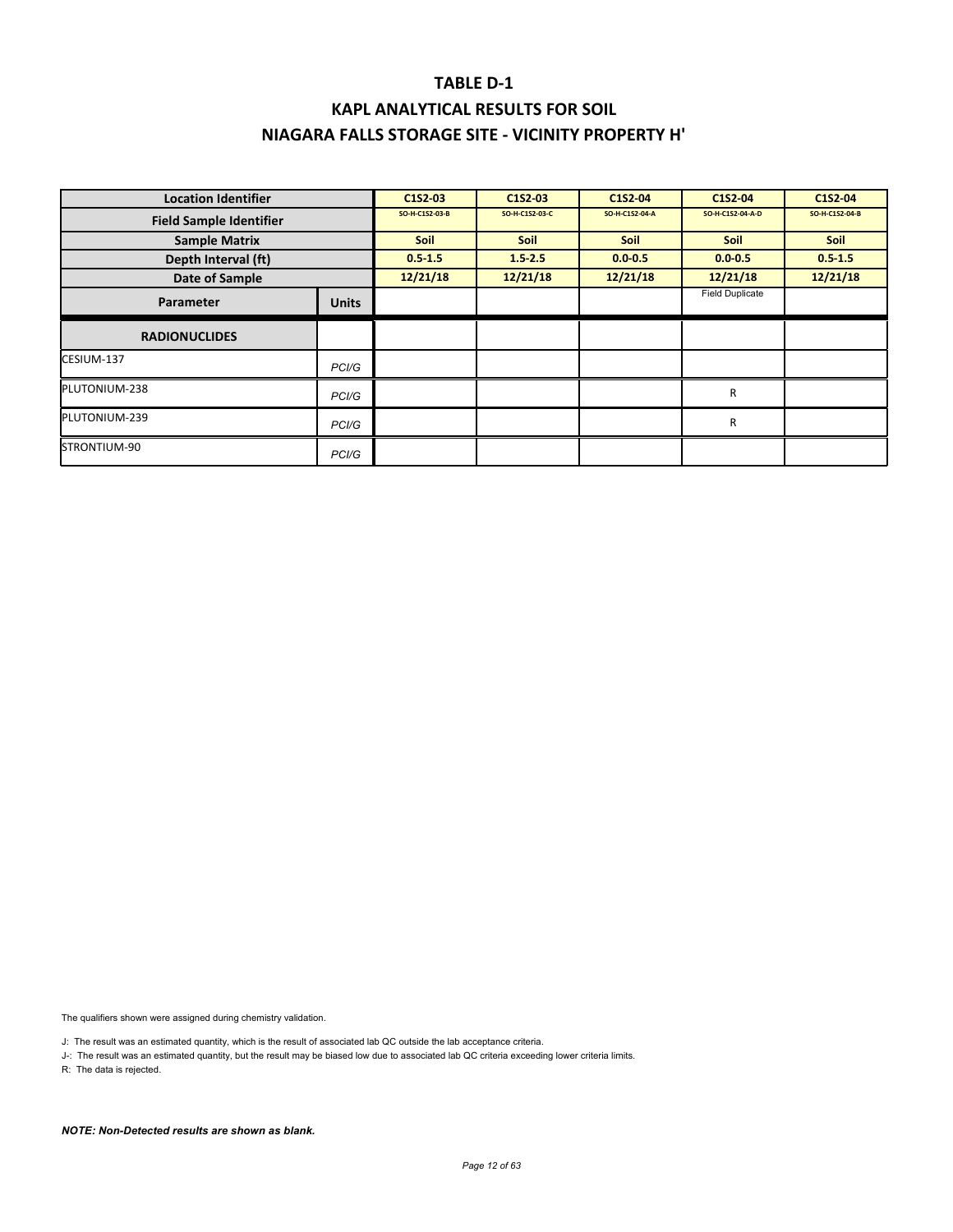| <b>Location Identifier</b>     |                    | C1S2-04                | C1S2-04        | C1S2-04                | C1S2-05        | C1S2-05        |
|--------------------------------|--------------------|------------------------|----------------|------------------------|----------------|----------------|
| <b>Field Sample Identifier</b> |                    | SO-H-C1S2-04-B-D       | SO-H-C1S2-04-C | SO-H-C1S2-04-C-D       | SO-H-C1S2-05-A | SO-H-C1S2-05-B |
| <b>Sample Matrix</b>           |                    | <b>Soil</b>            | <b>Soil</b>    | <b>Soil</b>            | <b>Soil</b>    | <b>Soil</b>    |
| Depth Interval (ft)            |                    | $0.5 - 1.5$            | $1.5 - 2.5$    | $1.5 - 2.5$            | $0.0 - 0.5$    | $0.5 - 1.5$    |
| Date of Sample                 |                    | 12/21/18               | 12/21/18       | 12/21/18               | 12/19/18       | 12/19/18       |
| Parameter                      | <b>Units</b>       | <b>Field Duplicate</b> |                | <b>Field Duplicate</b> |                |                |
| <b>RADIONUCLIDES</b>           |                    |                        |                |                        |                |                |
| CESIUM-137                     | PC <sub>1</sub> /G |                        |                |                        |                |                |
| PLUTONIUM-238                  | PC <sub>1</sub> /G |                        |                |                        |                |                |
| PLUTONIUM-239                  | PCI/G              |                        |                |                        |                | 0.319          |
| STRONTIUM-90                   | PCI/G              |                        |                |                        |                |                |

The qualifiers shown were assigned during chemistry validation.

J: The result was an estimated quantity, which is the result of associated lab QC outside the lab acceptance criteria.

J-: The result was an estimated quantity, but the result may be biased low due to associated lab QC criteria exceeding lower criteria limits.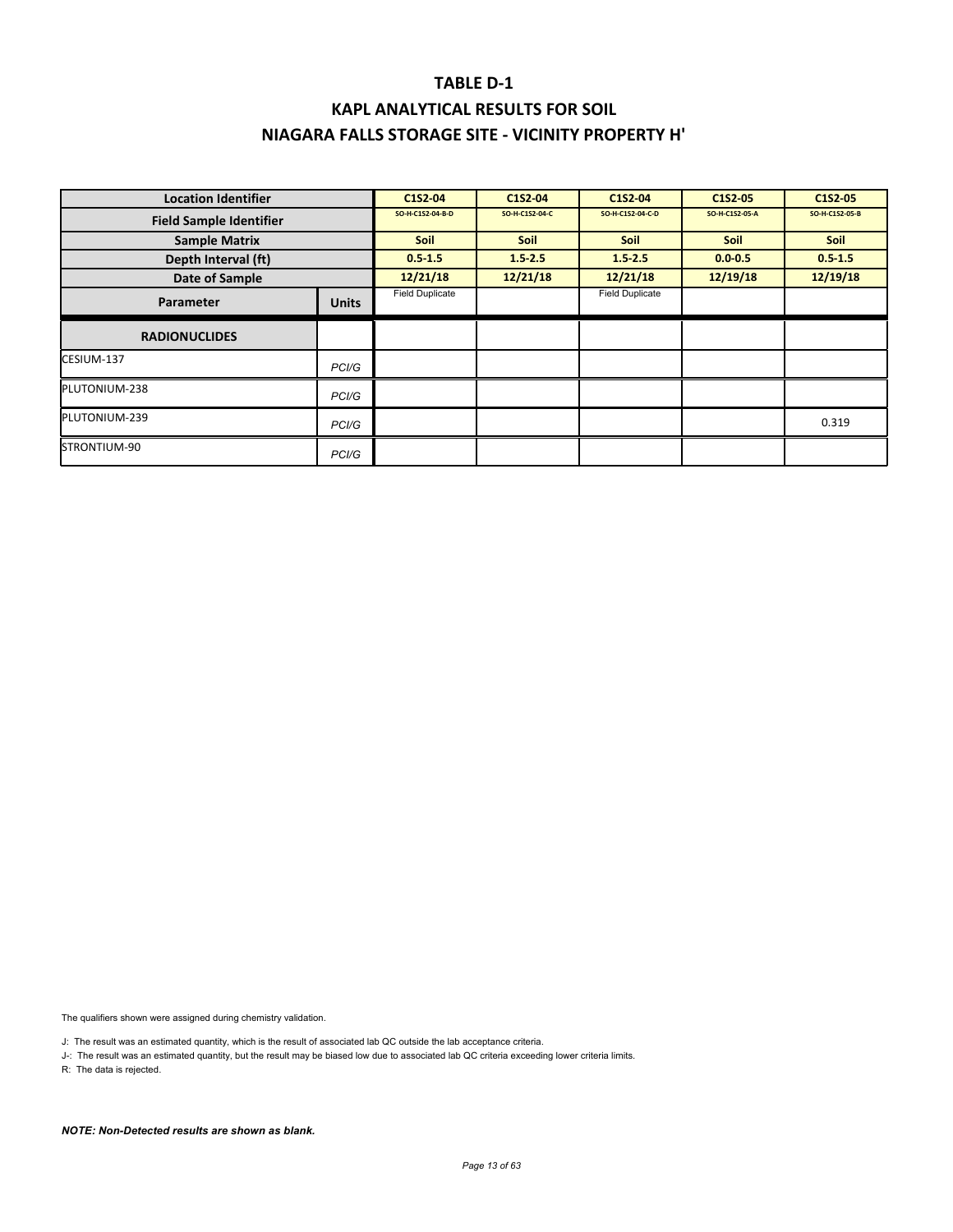| <b>Location Identifier</b>     |                    | C1S2-05        | C1S2-06        | C1S2-06        | C1S2-06        | C1S2-07        |
|--------------------------------|--------------------|----------------|----------------|----------------|----------------|----------------|
| <b>Field Sample Identifier</b> |                    | SO-H-C1S2-05-C | SO-H-C1S2-06-A | SO-H-C1S2-06-B | SO-H-C1S2-06-C | SO-H-C1S2-07-A |
| <b>Sample Matrix</b>           |                    | Soil           | <b>Soil</b>    | Soil           | <b>Soil</b>    | Soil           |
| Depth Interval (ft)            |                    | 1.52.5         | $0.0 - 0.5$    | $0.5 - 1.5$    | $1.5 - 2.5$    | $0.0 - 0.5$    |
| Date of Sample                 |                    | 12/19/18       | 12/21/18       | 12/21/18       | 12/21/18       | 12/21/18       |
| Parameter                      | <b>Units</b>       |                |                |                |                |                |
| <b>RADIONUCLIDES</b>           |                    |                |                |                |                |                |
| CESIUM-137                     | PCI/G              |                |                |                |                |                |
| PLUTONIUM-238                  | PCI/G              | R              | R              |                |                |                |
| PLUTONIUM-239                  | PCI/G              | R              | R              |                |                |                |
| STRONTIUM-90                   | PC <sub>1</sub> /G |                |                |                |                |                |

The qualifiers shown were assigned during chemistry validation.

J: The result was an estimated quantity, which is the result of associated lab QC outside the lab acceptance criteria.

J-: The result was an estimated quantity, but the result may be biased low due to associated lab QC criteria exceeding lower criteria limits.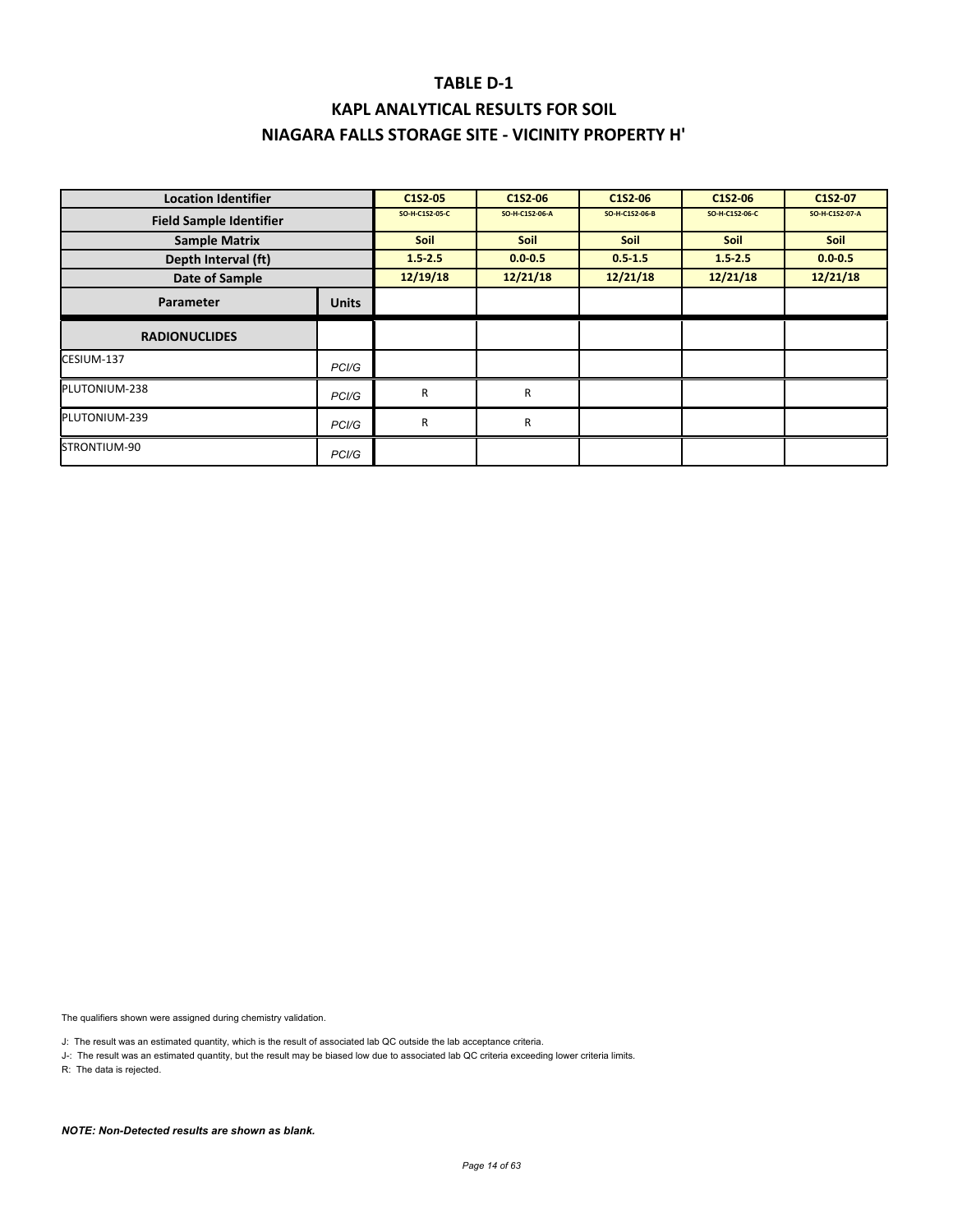# **KAPL ANALYTICAL RESULTS FOR SOIL NIAGARA FALLS STORAGE SITE ‐ VICINITY PROPERTY H'**

| <b>Location Identifier</b>     |                    | C1S2-07        | C1S2-07        | C1S2-08        | C1S2-08        | C1S2-08        |
|--------------------------------|--------------------|----------------|----------------|----------------|----------------|----------------|
| <b>Field Sample Identifier</b> |                    | SO-H-C1S2-07-B | SO-H-C1S2-07-C | SO-H-C1S2-08-A | SO-H-C1S2-08-B | SO-H-C1S2-08-C |
| <b>Sample Matrix</b>           |                    | <b>Soil</b>    | <b>Soil</b>    | <b>Soil</b>    | <b>Soil</b>    | <b>Soil</b>    |
| Depth Interval (ft)            |                    | $0.5 - 1.5$    | $1.5 - 2.5$    | $0.0 - 0.5$    | $0.5 - 1.5$    | $1.5 - 2.5$    |
| Date of Sample                 |                    | 12/21/18       | 12/21/18       | 01/23/19       | 01/23/19       | 01/23/19       |
| Parameter                      | <b>Units</b>       |                |                |                |                |                |
| <b>RADIONUCLIDES</b>           |                    |                |                |                |                |                |
| CESIUM-137                     | PCI/G              |                |                |                |                |                |
| PLUTONIUM-238                  | PC <sub>1</sub> /G | R              | R              |                |                |                |
| PLUTONIUM-239                  | PC <sub>1</sub> /G | R              | R              |                |                |                |
| STRONTIUM-90                   | PCI/G              |                |                |                |                |                |

The qualifiers shown were assigned during chemistry validation.

J: The result was an estimated quantity, which is the result of associated lab QC outside the lab acceptance criteria.

J-: The result was an estimated quantity, but the result may be biased low due to associated lab QC criteria exceeding lower criteria limits.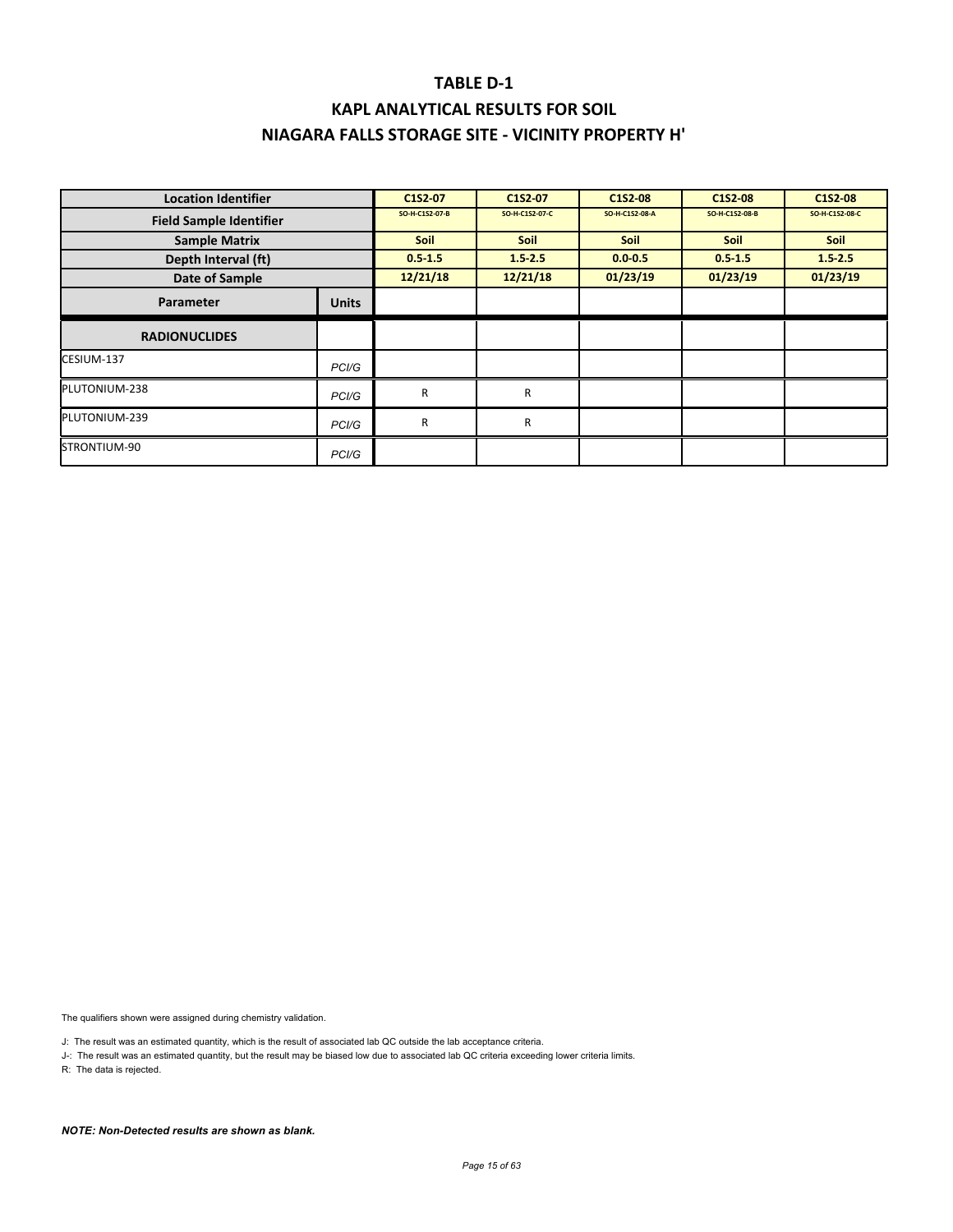| <b>Location Identifier</b>     |                    | C1S2-09        | C1S2-09        | C1S2-09        | C1S2-10        | C <sub>1</sub> S <sub>2</sub> -10 |
|--------------------------------|--------------------|----------------|----------------|----------------|----------------|-----------------------------------|
| <b>Field Sample Identifier</b> |                    | SO-H-C1S2-09-A | SO-H-C1S2-09-B | SO-H-C1S2-09-C | SO-H-C1S2-10-A | SO-H-C1S2-10-A-D                  |
| <b>Sample Matrix</b>           |                    | <b>Soil</b>    | <b>Soil</b>    | <b>Soil</b>    | Soil           | Soil                              |
| Depth Interval (ft)            |                    | $0.0 - 0.5$    | $0.5 - 1.5$    | $1.5 - 2.5$    | $0.0 - 0.5$    | $0.0 - 0.5$                       |
| Date of Sample                 |                    | 12/21/18       | 12/21/18       | 12/21/18       | 12/16/18       | 12/16/18                          |
| Parameter                      | <b>Units</b>       |                |                |                |                | <b>Field Duplicate</b>            |
| <b>RADIONUCLIDES</b>           |                    |                |                |                |                |                                   |
| CESIUM-137                     | PC <sub>1</sub> /G |                |                |                |                |                                   |
| PLUTONIUM-238                  | PCI/G              |                |                |                |                |                                   |
| PLUTONIUM-239                  | PCI/G              |                |                |                |                |                                   |
| STRONTIUM-90                   | PCI/G              |                |                |                |                |                                   |

The qualifiers shown were assigned during chemistry validation.

J: The result was an estimated quantity, which is the result of associated lab QC outside the lab acceptance criteria.

J-: The result was an estimated quantity, but the result may be biased low due to associated lab QC criteria exceeding lower criteria limits.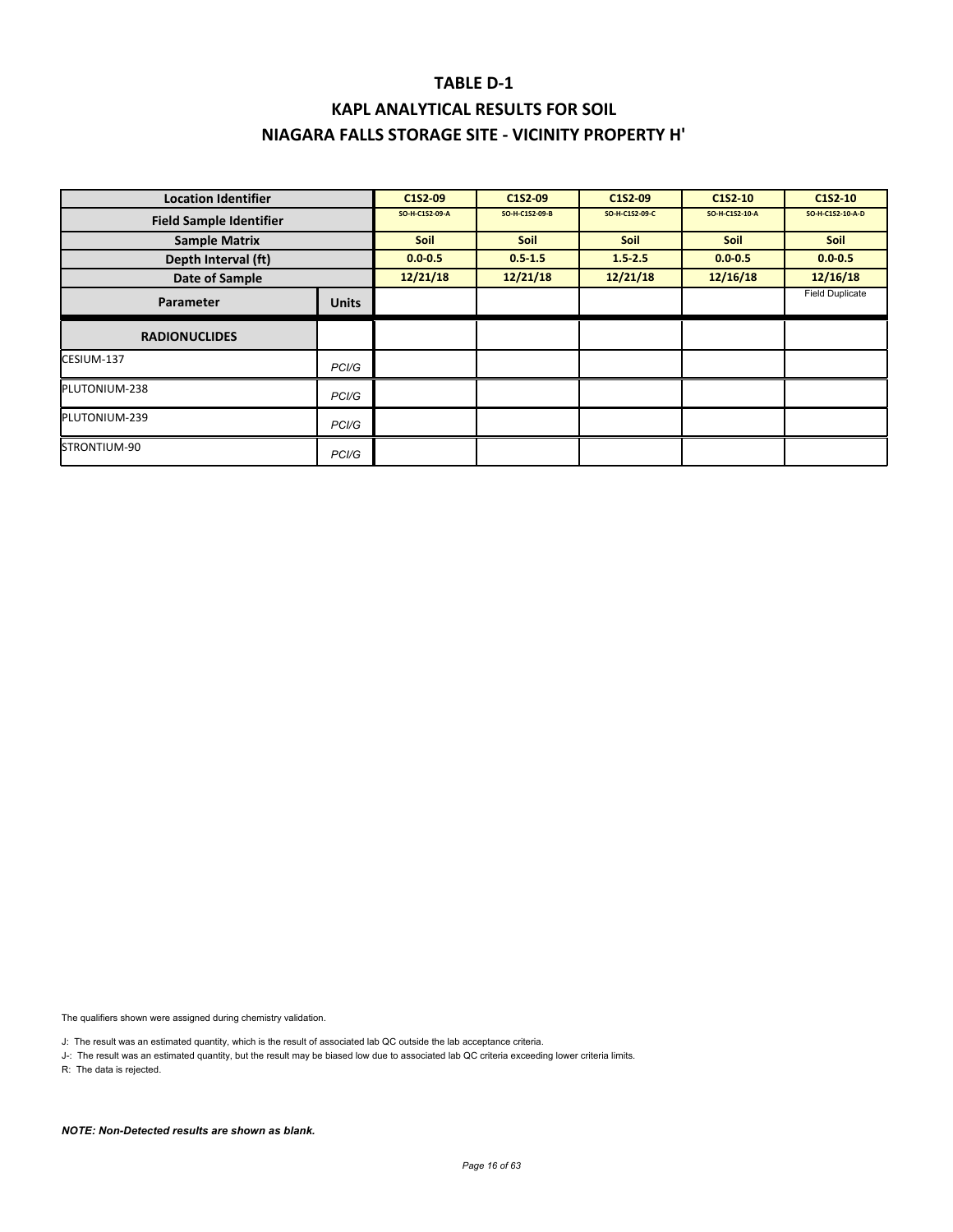| <b>Location Identifier</b>     |                    | C1S2-10        | C1S2-10                | C1S2-10        | C <sub>1</sub> S <sub>2</sub> -10 | C1S2 11        |
|--------------------------------|--------------------|----------------|------------------------|----------------|-----------------------------------|----------------|
| <b>Field Sample Identifier</b> |                    | SO-H-C1S2-10-B | SO-H-C1S2-10-B-D       | SO-H-C1S2-10-C | SO-H-C1S2-10-C-D                  | SO-H-C1S2-11-A |
| <b>Sample Matrix</b>           |                    | <b>Soil</b>    | <b>Soil</b>            | <b>Soil</b>    | <b>Soil</b>                       | <b>Soil</b>    |
| Depth Interval (ft)            |                    | $0.5 - 1.5$    | $0.5 - 1.5$            | $1.5 - 2.5$    | 1.52.5                            | $0.0 - 0.5$    |
| Date of Sample                 |                    | 12/16/18       | 12/16/18               | 12/16/18       | 12/16/18                          | 01/23/19       |
| Parameter                      | <b>Units</b>       |                | <b>Field Duplicate</b> |                | <b>Field Duplicate</b>            |                |
| <b>RADIONUCLIDES</b>           |                    |                |                        |                |                                   |                |
| CESIUM-137                     | PC <sub>1</sub> /G |                |                        |                |                                   |                |
| PLUTONIUM-238                  | PC <sub>1</sub> /G |                |                        |                |                                   |                |
| PLUTONIUM-239                  | PC <sub>1</sub> /G |                |                        |                |                                   |                |
| STRONTIUM-90                   | PCI/G              |                |                        |                |                                   |                |

The qualifiers shown were assigned during chemistry validation.

J: The result was an estimated quantity, which is the result of associated lab QC outside the lab acceptance criteria.

J-: The result was an estimated quantity, but the result may be biased low due to associated lab QC criteria exceeding lower criteria limits.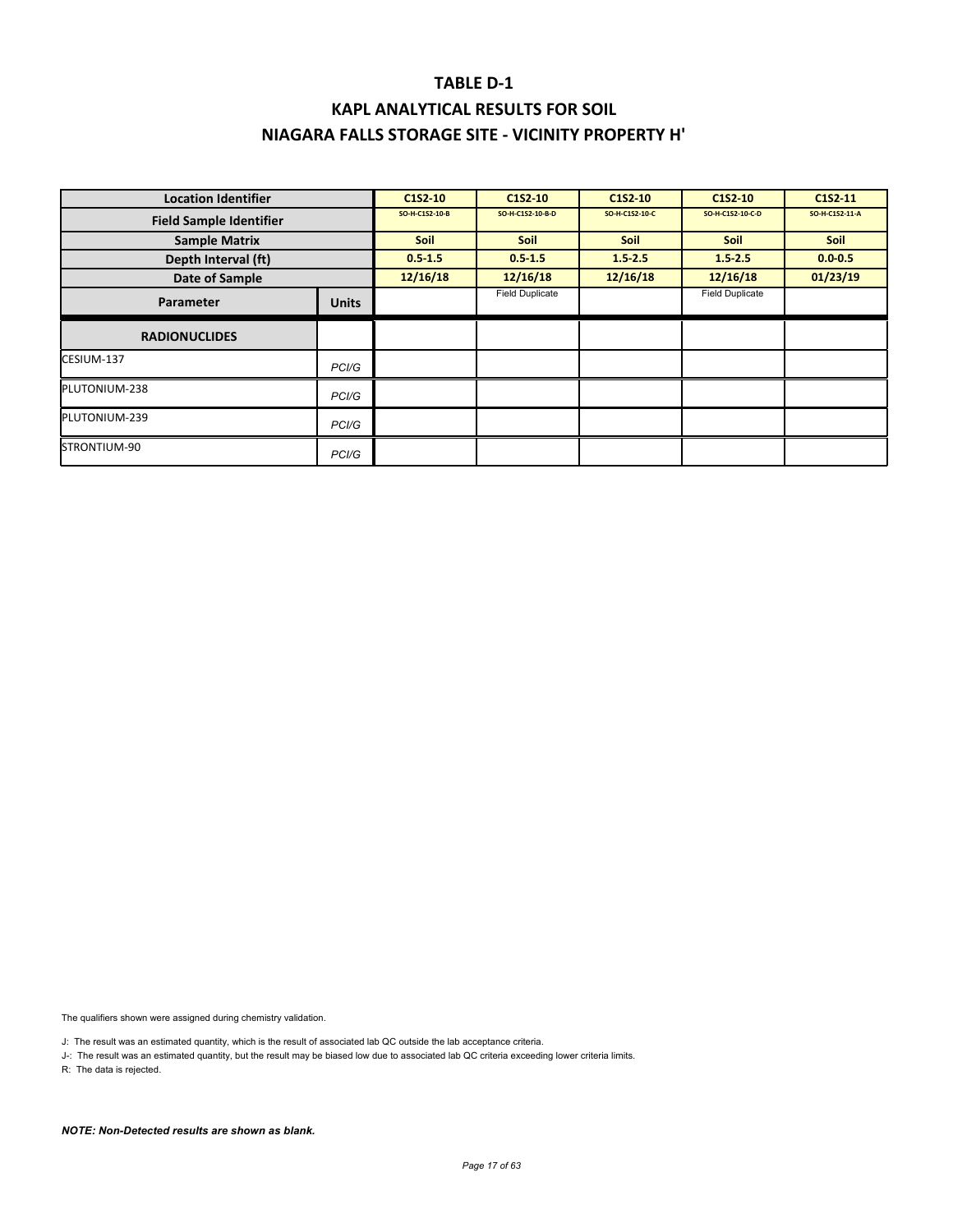### **TABLE D‐1 KAPL ANALYTICAL RESULTS FOR SOIL**

# **NIAGARA FALLS STORAGE SITE ‐ VICINITY PROPERTY H'**

| <b>Location Identifier</b>     |                    | C1S2-11        | C1S2 11        | C1S2 12        | C <sub>1</sub> S <sub>2</sub> -1 <sub>2</sub> | C1S2-12        |
|--------------------------------|--------------------|----------------|----------------|----------------|-----------------------------------------------|----------------|
| <b>Field Sample Identifier</b> |                    | SO-H-C1S2-11-B | SO-H-C1S2-11-C | SO-H-C1S2-12-A | SO-H-C1S2-12-B                                | SO-H-C1S2-12-C |
| <b>Sample Matrix</b>           |                    | Soil           | <b>Soil</b>    | Soil           | <b>Soil</b>                                   | Soil           |
| Depth Interval (ft)            |                    | $0.5 - 1.5$    | $1.5 - 2.5$    | $0.0 - 0.5$    | $0.5 - 1.5$                                   | $1.5 - 2.5$    |
| Date of Sample                 |                    | 01/23/19       | 01/23/19       | 12/21/18       | 12/21/18                                      | 12/21/18       |
| Parameter                      | <b>Units</b>       |                |                |                |                                               |                |
| <b>RADIONUCLIDES</b>           |                    |                |                |                |                                               |                |
| CESIUM-137                     | PCI/G              |                |                |                |                                               |                |
| PLUTONIUM-238                  | PCI/G              |                |                | R              | R                                             |                |
| PLUTONIUM-239                  | PCI/G              |                |                | R              | R                                             |                |
| STRONTIUM-90                   | PC <sub>1</sub> /G |                |                |                |                                               |                |

The qualifiers shown were assigned during chemistry validation.

J: The result was an estimated quantity, which is the result of associated lab QC outside the lab acceptance criteria.

J-: The result was an estimated quantity, but the result may be biased low due to associated lab QC criteria exceeding lower criteria limits.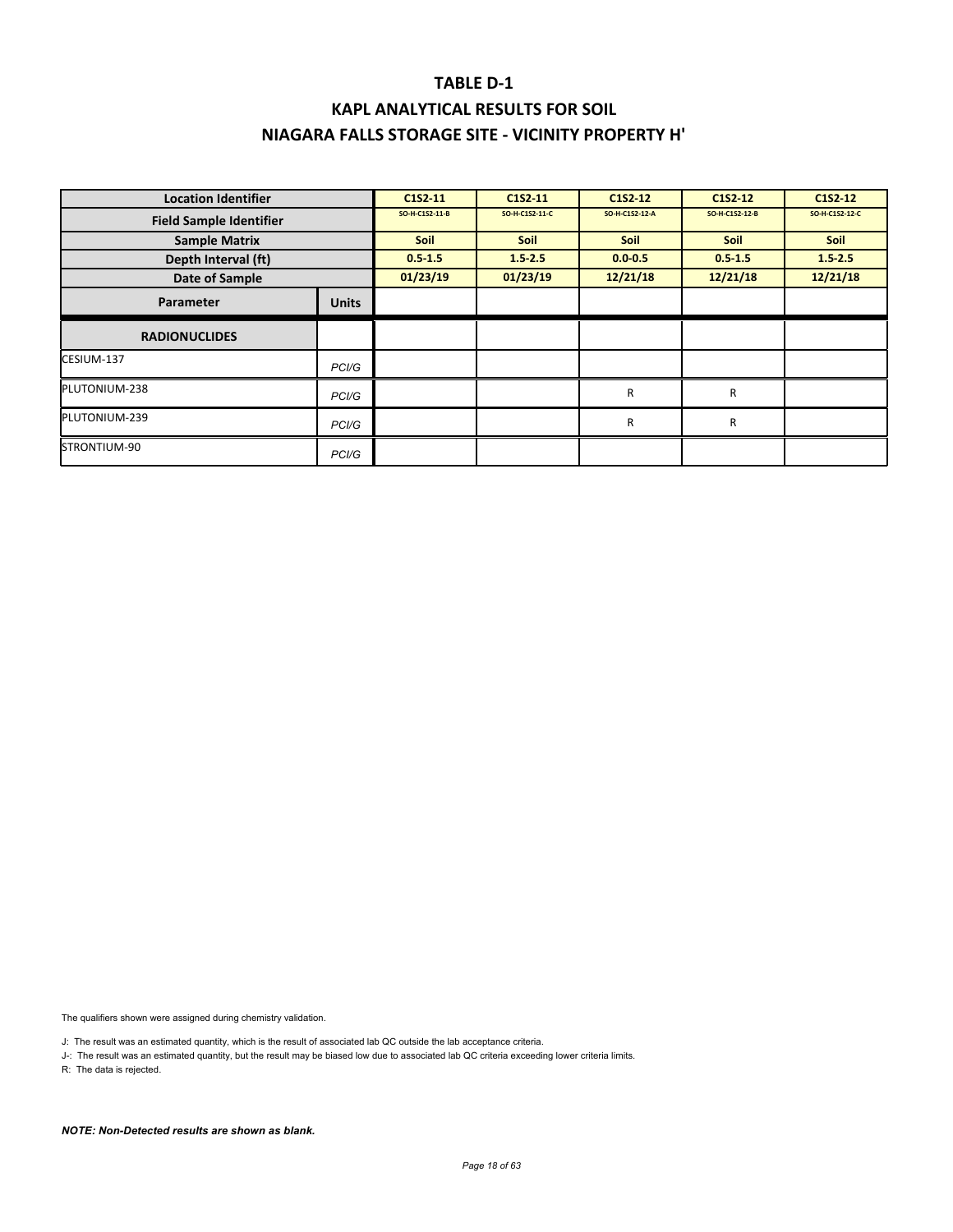### **KAPL ANALYTICAL RESULTS FOR SOIL NIAGARA FALLS STORAGE SITE ‐ VICINITY PROPERTY H'**

| <b>Location Identifier</b>     |                    | C <sub>1</sub> S <sub>2</sub> 13 | C1S2 13        | C1S2-13        | C1S2-14        | C1S2-14                |
|--------------------------------|--------------------|----------------------------------|----------------|----------------|----------------|------------------------|
| <b>Field Sample Identifier</b> |                    | SO-H-C1S2-13-A                   | SO-H-C1S2-13-B | SO-H-C1S2-13-C | SO-H-C1S2-14-A | SO-H-C1S2-14-A-D       |
| <b>Sample Matrix</b>           |                    | <b>Soil</b>                      | <b>Soil</b>    | <b>Soil</b>    | <b>Soil</b>    | <b>Soil</b>            |
| Depth Interval (ft)            |                    | $0.0 - 0.5$                      | $0.5 - 1.5$    | $1.5 - 2.5$    | $0.0 - 0.5$    | $0.0 - 0.5$            |
| Date of Sample                 |                    | 12/19/18                         | 12/19/18       | 12/19/18       | 12/19/18       | 12/19/18               |
| Parameter                      | <b>Units</b>       |                                  |                |                |                | <b>Field Duplicate</b> |
| <b>RADIONUCLIDES</b>           |                    |                                  |                |                |                |                        |
| CESIUM-137                     | PC <sub>1</sub> /G |                                  |                |                |                |                        |
| PLUTONIUM-238                  | PCI/G              |                                  | R              |                |                |                        |
| PLUTONIUM-239                  | PC <sub>1</sub> /G |                                  | R              |                |                |                        |
| STRONTIUM-90                   | PCI/G              |                                  |                |                |                |                        |

The qualifiers shown were assigned during chemistry validation.

J: The result was an estimated quantity, which is the result of associated lab QC outside the lab acceptance criteria.

J-: The result was an estimated quantity, but the result may be biased low due to associated lab QC criteria exceeding lower criteria limits.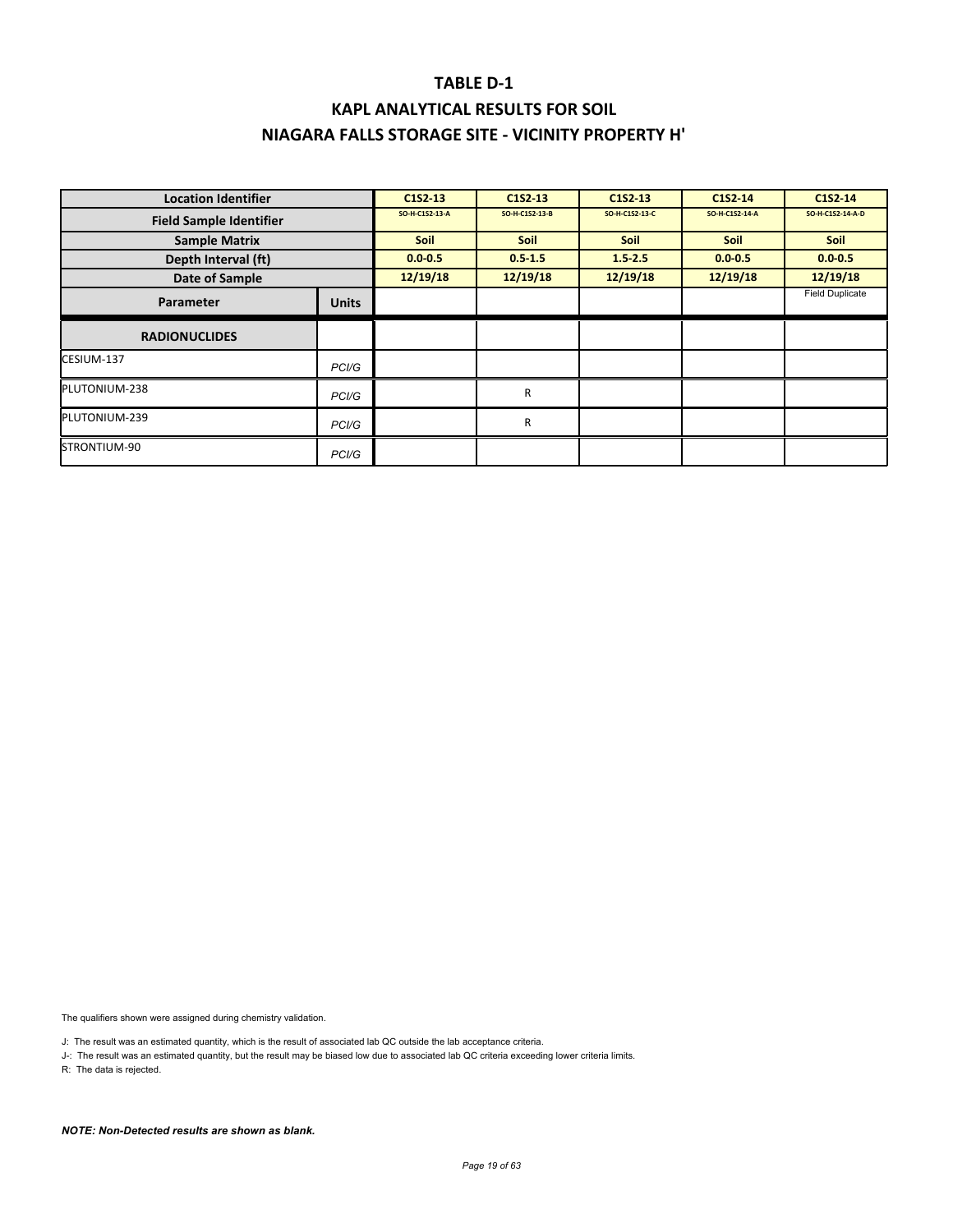| <b>Location Identifier</b>     |              | C1S2-14        | C1S2-14                | C1S2 14        | C <sub>1</sub> S <sub>2</sub> 14 | C <sub>1</sub> S <sub>2</sub> - 15 |
|--------------------------------|--------------|----------------|------------------------|----------------|----------------------------------|------------------------------------|
| <b>Field Sample Identifier</b> |              | SO-H-C1S2-14-B | SO-H-C1S2-14-B-D       | SO-H-C1S2-14-C | SO-H-C1S2-14-C-D                 | SO-H-C1S2-15-A                     |
| <b>Sample Matrix</b>           |              | <b>Soil</b>    | <b>Soil</b>            | <b>Soil</b>    | <b>Soil</b>                      | <b>Soil</b>                        |
| Depth Interval (ft)            |              | $0.5 - 1.5$    | $0.5 - 1.5$            | $1.5 - 2.5$    | $1.5 - 2.5$                      | $0.0 - 0.5$                        |
| Date of Sample                 |              | 12/19/18       | 12/19/18               | 12/19/18       | 12/19/18                         | 12/20/18                           |
| Parameter                      | <b>Units</b> |                | <b>Field Duplicate</b> |                | <b>Field Duplicate</b>           |                                    |
| <b>RADIONUCLIDES</b>           |              |                |                        |                |                                  |                                    |
| CESIUM-137                     | PCI/G        |                |                        |                |                                  |                                    |
| PLUTONIUM-238                  | PCI/G        |                |                        |                |                                  |                                    |
| PLUTONIUM-239                  | PCI/G        |                |                        |                |                                  |                                    |
| STRONTIUM-90                   | PCI/G        |                |                        |                |                                  |                                    |

The qualifiers shown were assigned during chemistry validation.

J: The result was an estimated quantity, which is the result of associated lab QC outside the lab acceptance criteria.

J-: The result was an estimated quantity, but the result may be biased low due to associated lab QC criteria exceeding lower criteria limits.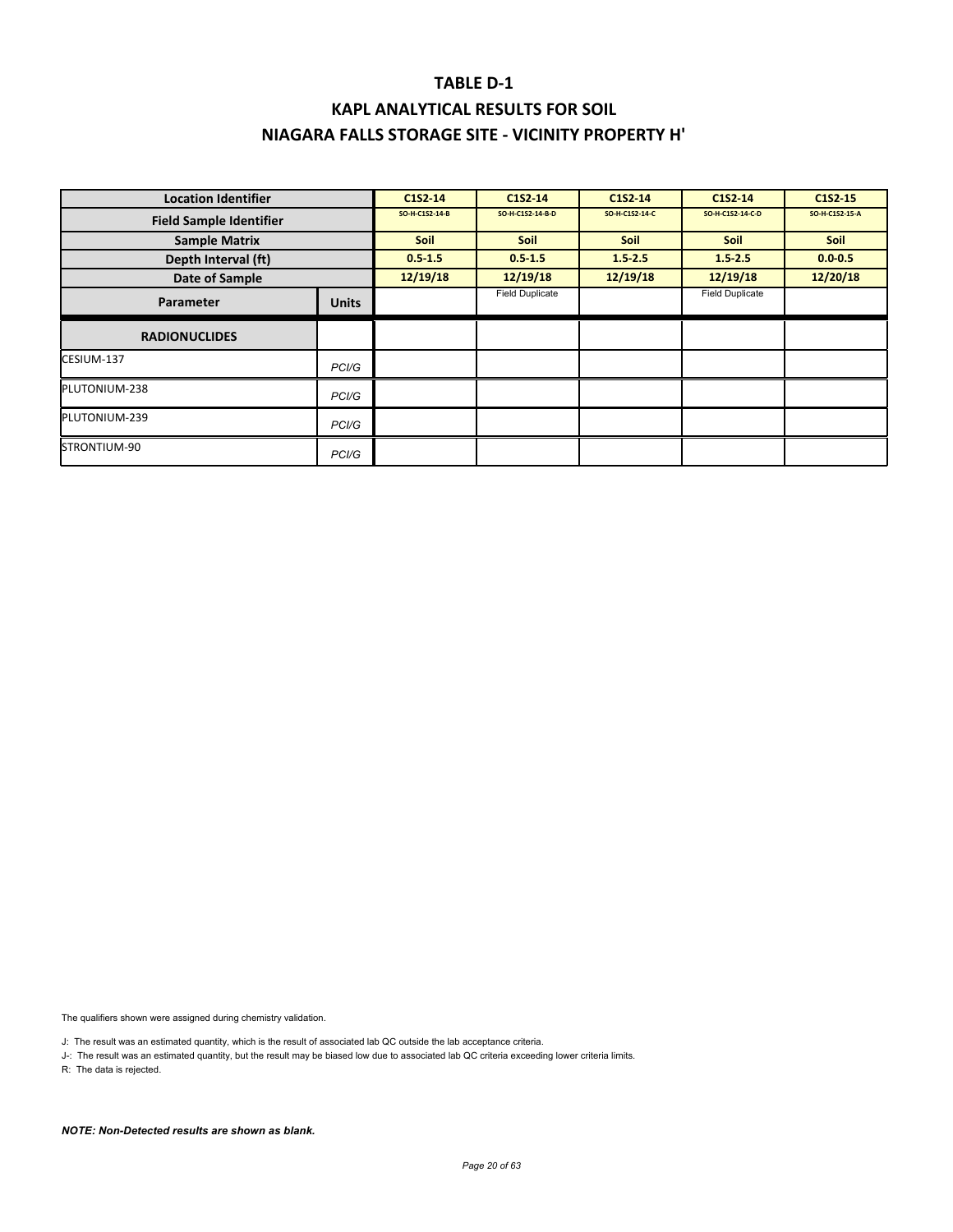# **KAPL ANALYTICAL RESULTS FOR SOIL NIAGARA FALLS STORAGE SITE ‐ VICINITY PROPERTY H'**

| <b>Location Identifier</b>     |                    | C <sub>1</sub> S <sub>2</sub> 15 | C1S2 15        | C <sub>152</sub> -16 | C <sub>1</sub> S <sub>2</sub> 16 | C1S2-16        |
|--------------------------------|--------------------|----------------------------------|----------------|----------------------|----------------------------------|----------------|
| <b>Field Sample Identifier</b> |                    | SO-H-C1S2-15-B                   | SO-H-C1S2-15-C | SO-H-C1S2-16-A       | SO-H-C1S2-16-A-D                 | SO-H-C1S2-16-B |
| <b>Sample Matrix</b>           |                    | <b>Soil</b>                      | <b>Soil</b>    | <b>Soil</b>          | <b>Soil</b>                      | Soil           |
| Depth Interval (ft)            |                    | $0.5 - 1.5$                      | $1.5 - 2.5$    | $0.0 - 0.5$          | $0.0 - 0.5$                      | $0.5 - 1.5$    |
| Date of Sample                 |                    | 12/20/18                         | 12/20/18       | 12/19/18             | 12/19/18                         | 12/19/18       |
| Parameter                      | <b>Units</b>       |                                  |                |                      | <b>Field Duplicate</b>           |                |
| <b>RADIONUCLIDES</b>           |                    |                                  |                |                      |                                  |                |
| CESIUM-137                     | PCI/G              |                                  |                | 0.203                |                                  |                |
| PLUTONIUM-238                  | PCI/G              |                                  | R              |                      |                                  |                |
| PLUTONIUM-239                  | PCI/G              |                                  | R              |                      |                                  |                |
| STRONTIUM-90                   | PC <sub>1</sub> /G |                                  |                |                      |                                  |                |

The qualifiers shown were assigned during chemistry validation.

J: The result was an estimated quantity, which is the result of associated lab QC outside the lab acceptance criteria.

J-: The result was an estimated quantity, but the result may be biased low due to associated lab QC criteria exceeding lower criteria limits.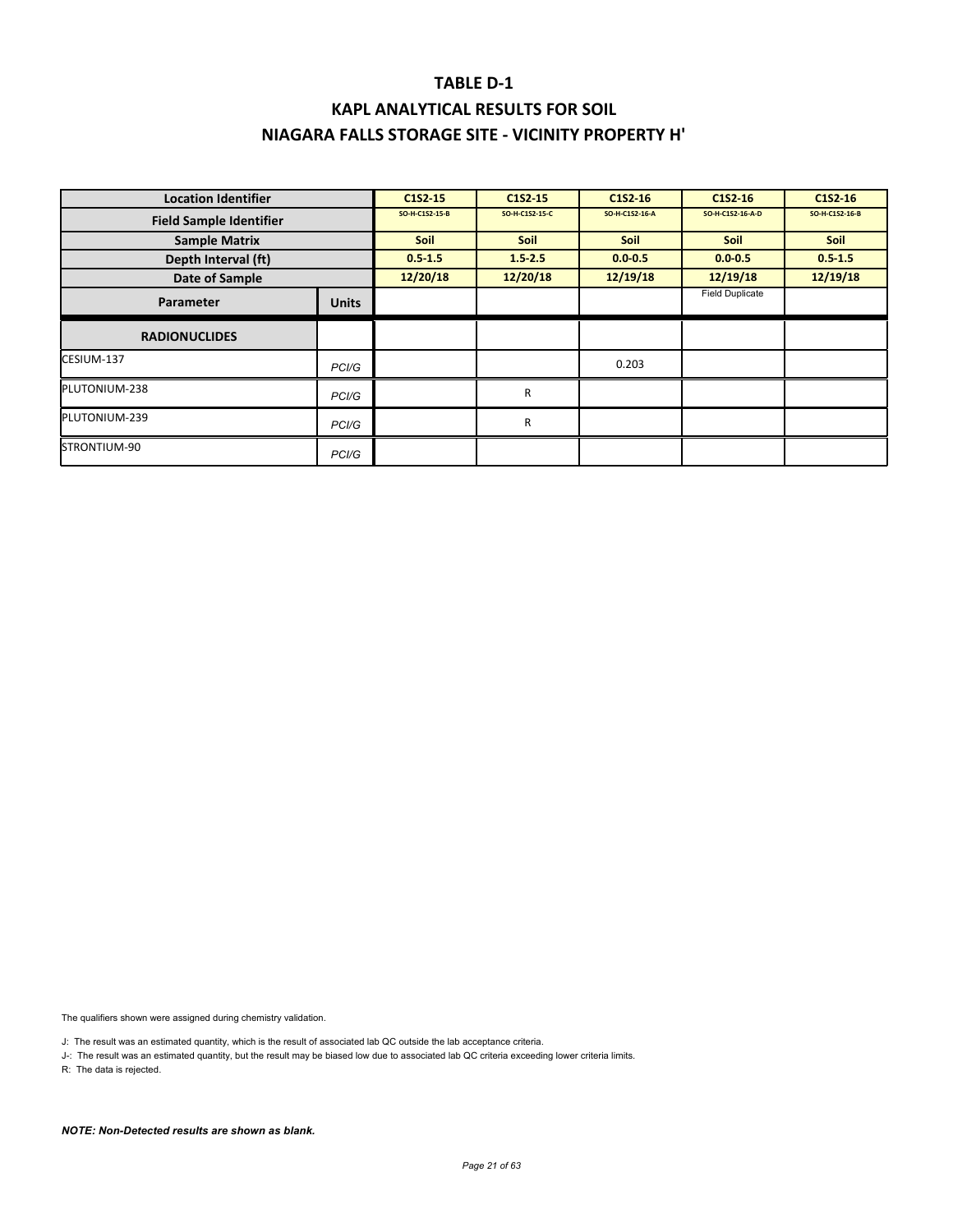### **KAPL ANALYTICAL RESULTS FOR SOIL NIAGARA FALLS STORAGE SITE ‐ VICINITY PROPERTY H'**

| <b>Location Identifier</b>     |                    | C <sub>1</sub> S <sub>2</sub> -16 | C1S2-16        | C1S2-16                | C1S3-01        | C1S3-01        |
|--------------------------------|--------------------|-----------------------------------|----------------|------------------------|----------------|----------------|
| <b>Field Sample Identifier</b> |                    | SO-H-C1S2-16-B-D                  | SO-H-C1S2-16-C | SO-H-C1S2-16-C-D       | SO-H-C1S3-01-A | SO-H-C1S3-01-B |
| <b>Sample Matrix</b>           |                    | <b>Soil</b>                       | <b>Soil</b>    | <b>Soil</b>            | <b>Soil</b>    | <b>Soil</b>    |
| Depth Interval (ft)            |                    | $0.5 - 1.5$                       | $1.5 - 2.5$    | $1.5 - 2.5$            | $0.0 - 0.5$    | $0.5 - 1.5$    |
| Date of Sample                 |                    | 12/19/18                          | 12/19/18       | 12/19/18               | 12/19/18       | 12/19/18       |
| Parameter                      | <b>Units</b>       | <b>Field Duplicate</b>            |                | <b>Field Duplicate</b> |                |                |
| <b>RADIONUCLIDES</b>           |                    |                                   |                |                        |                |                |
| CESIUM-137                     | PC <sub>1</sub> /G |                                   |                |                        |                |                |
| PLUTONIUM-238                  | PC <sub>1</sub> /G | R                                 |                | R                      |                | R              |
| PLUTONIUM-239                  | PCI/G              | R                                 |                | R                      |                | R              |
| STRONTIUM-90                   | PCI/G              |                                   |                |                        |                |                |

The qualifiers shown were assigned during chemistry validation.

J: The result was an estimated quantity, which is the result of associated lab QC outside the lab acceptance criteria.

J-: The result was an estimated quantity, but the result may be biased low due to associated lab QC criteria exceeding lower criteria limits.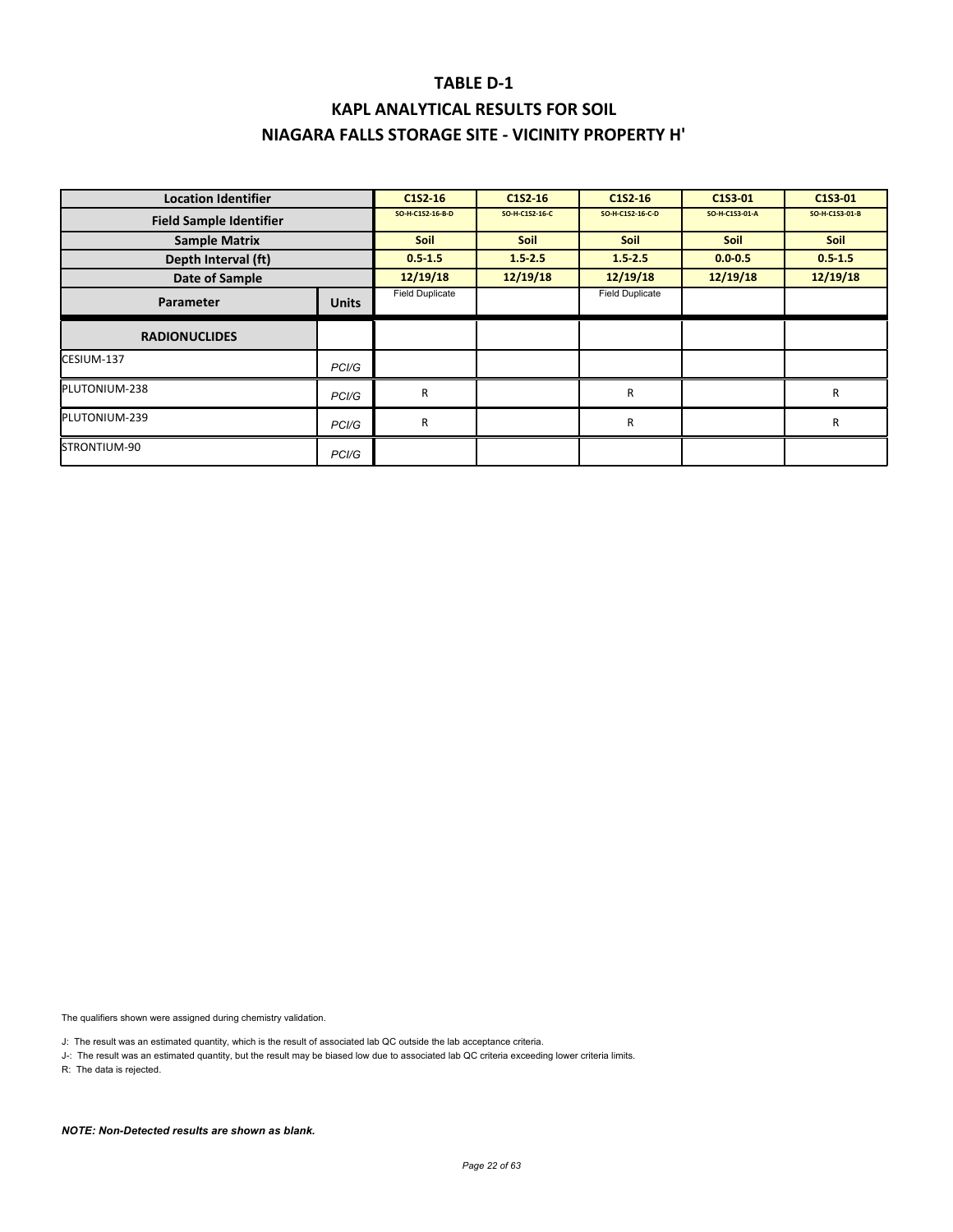### **KAPL ANALYTICAL RESULTS FOR SOIL NIAGARA FALLS STORAGE SITE ‐ VICINITY PROPERTY H'**

| <b>Location Identifier</b>     |                    | C1S3-01        | C1S3-02        | C1S3-02                | C1S3-02        | C1S3-02                |
|--------------------------------|--------------------|----------------|----------------|------------------------|----------------|------------------------|
| <b>Field Sample Identifier</b> |                    | SO-H-C1S3-01-C | SO-H-C1S3-02-A | SO-H-C1S3-02-A-D       | SO-H-C1S3-02-B | SO-H-C1S3-02-B-D       |
| <b>Sample Matrix</b>           |                    | <b>Soil</b>    | <b>Soil</b>    | <b>Soil</b>            | <b>Soil</b>    | <b>Soil</b>            |
| Depth Interval (ft)            |                    | $2.0 - 3.0$    | $0.0 - 0.5$    | $0.0 - 0.5$            | $0.5 - 1.5$    | $0.5 - 1.5$            |
| Date of Sample                 |                    | 12/19/18       | 12/19/18       | 12/19/18               | 12/19/18       | 12/19/18               |
| Parameter                      | <b>Units</b>       |                |                | <b>Field Duplicate</b> |                | <b>Field Duplicate</b> |
| <b>RADIONUCLIDES</b>           |                    |                |                |                        |                |                        |
| CESIUM-137                     | PC <sub>1</sub> /G |                |                |                        |                |                        |
| PLUTONIUM-238                  | PC <sub>1</sub> /G |                |                | R                      |                |                        |
| PLUTONIUM-239                  | PCI/G              |                |                | R                      |                |                        |
| STRONTIUM-90                   | PC <sub>1</sub> /G |                |                |                        |                |                        |

The qualifiers shown were assigned during chemistry validation.

J: The result was an estimated quantity, which is the result of associated lab QC outside the lab acceptance criteria.

J-: The result was an estimated quantity, but the result may be biased low due to associated lab QC criteria exceeding lower criteria limits.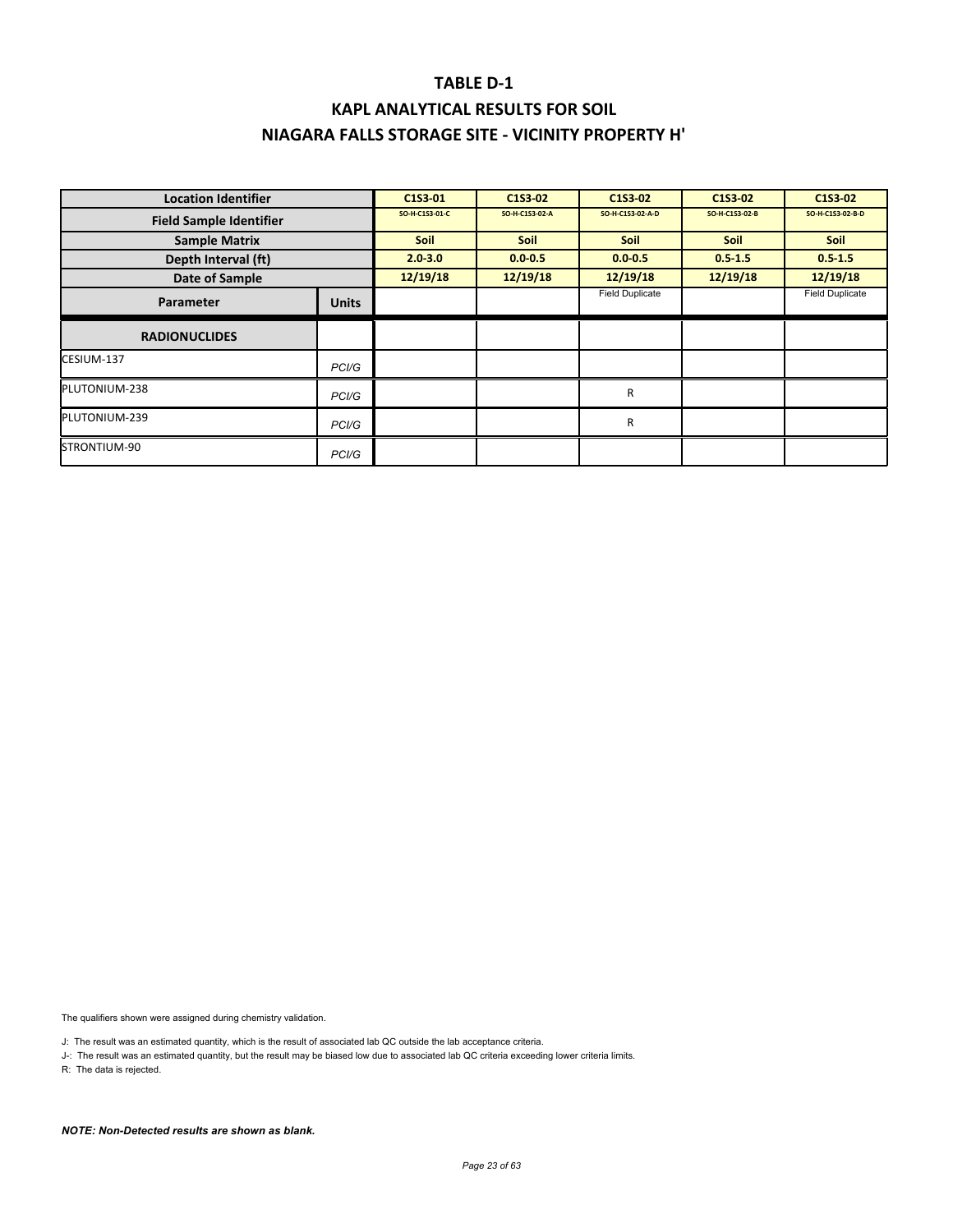### **KAPL ANALYTICAL RESULTS FOR SOIL NIAGARA FALLS STORAGE SITE ‐ VICINITY PROPERTY H'**

| <b>Location Identifier</b>     |                    | C1S3-02        | C1S3-02                | C1S3-03        | C1S3-03        | C1S3-03        |
|--------------------------------|--------------------|----------------|------------------------|----------------|----------------|----------------|
| <b>Field Sample Identifier</b> |                    | SO-H-C1S3-02-C | SO-H-C1S3-02-C-D       | SO-H-C1S3-03-A | SO-H-C1S3-03-B | SO-H-C1S3-03-C |
| <b>Sample Matrix</b>           |                    | <b>Soil</b>    | <b>Soil</b>            | <b>Soil</b>    | <b>Soil</b>    | <b>Soil</b>    |
| Depth Interval (ft)            |                    | $1.5 - 2.5$    | $1.5 - 2.5$            | $0.0 - 0.5$    | $0.5 - 1.5$    | $1.5 - 2.5$    |
| Date of Sample                 |                    | 12/19/18       | 12/19/18               | 12/19/18       | 12/19/18       | 12/19/18       |
| Parameter                      | <b>Units</b>       |                | <b>Field Duplicate</b> |                |                |                |
| <b>RADIONUCLIDES</b>           |                    |                |                        |                |                |                |
| CESIUM-137                     | PC <sub>1</sub> /G |                |                        |                |                |                |
| PLUTONIUM-238                  | PCI/G              | 0.175          |                        |                |                | R              |
| PLUTONIUM-239                  | PC <sub>1</sub> /G | 0.375          |                        |                |                | R              |
| STRONTIUM-90                   | PCI/G              |                |                        |                |                |                |

The qualifiers shown were assigned during chemistry validation.

J: The result was an estimated quantity, which is the result of associated lab QC outside the lab acceptance criteria.

J-: The result was an estimated quantity, but the result may be biased low due to associated lab QC criteria exceeding lower criteria limits.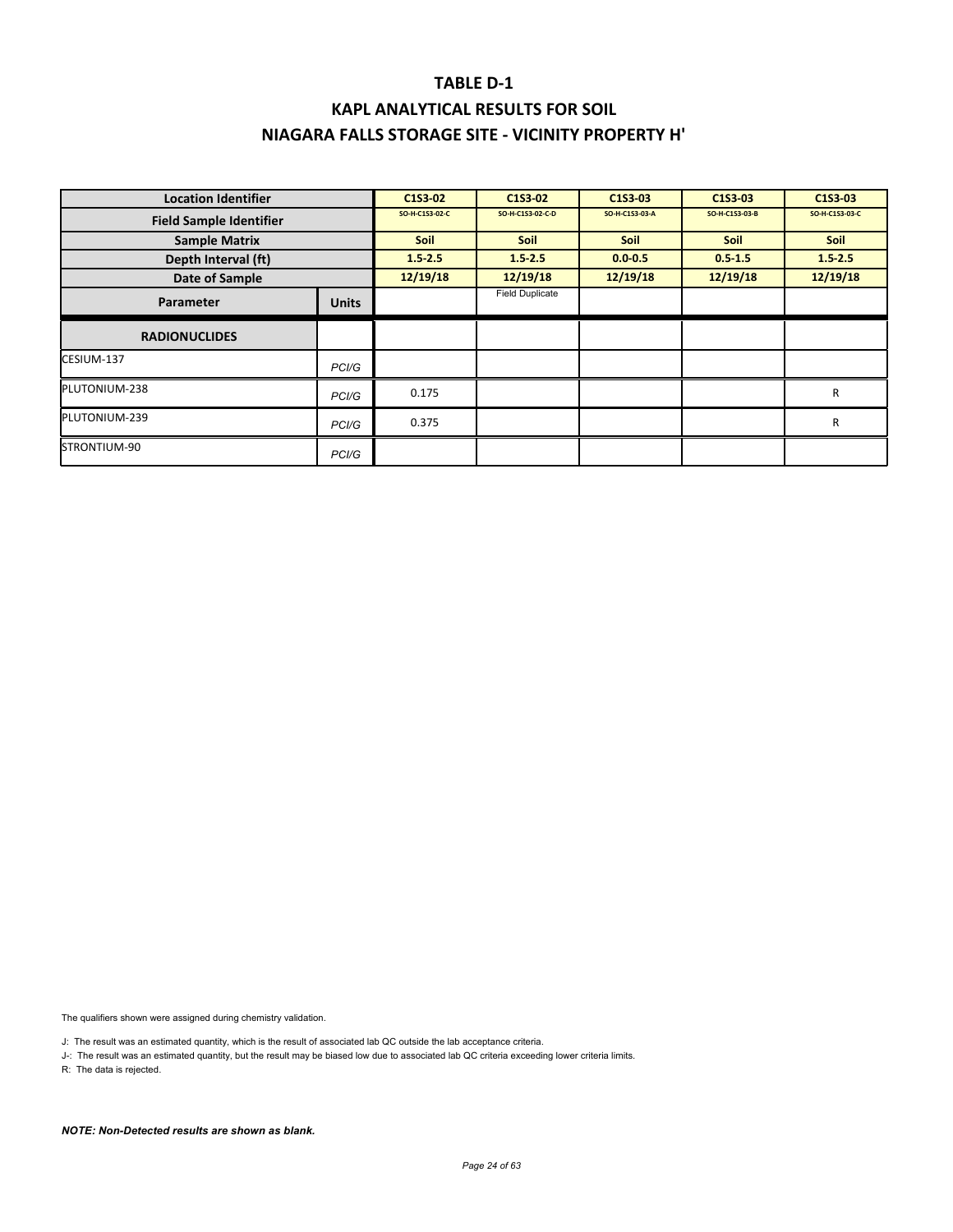| <b>Location Identifier</b>     |                    | C1S3-04        | C1S3-04        | C1S3-04        | C1S3-05        | C1S3-05                |
|--------------------------------|--------------------|----------------|----------------|----------------|----------------|------------------------|
| <b>Field Sample Identifier</b> |                    | SO-H-C1S3-04-A | SO-H-C1S3-04-B | SO-H-C1S3-04-C | SO-H-C1S3-05-A | SO-H-C1S3-05-A-D       |
| <b>Sample Matrix</b>           |                    | <b>Soil</b>    | <b>Soil</b>    | <b>Soil</b>    | <b>Soil</b>    | <b>Soil</b>            |
| Depth Interval (ft)            |                    | $0.0 - 0.5$    | $0.5 - 1.5$    | $1.5 - 2.5$    | $0.0 - 0.5$    | $0.0 - 0.5$            |
| Date of Sample                 |                    | 12/19/18       | 12/19/18       | 12/19/18       | 12/19/18       | 12/19/18               |
| Parameter                      | <b>Units</b>       |                |                |                |                | <b>Field Duplicate</b> |
| <b>RADIONUCLIDES</b>           |                    |                |                |                |                |                        |
| CESIUM-137                     | PC <sub>1</sub> /G |                |                |                |                |                        |
| PLUTONIUM-238                  | PC <sub>1</sub> /G |                |                |                | $\mathsf{R}$   |                        |
| PLUTONIUM-239                  | PCI/G              |                |                |                | R              |                        |
| STRONTIUM-90                   | PCI/G              |                |                |                |                |                        |

The qualifiers shown were assigned during chemistry validation.

J: The result was an estimated quantity, which is the result of associated lab QC outside the lab acceptance criteria.

J-: The result was an estimated quantity, but the result may be biased low due to associated lab QC criteria exceeding lower criteria limits.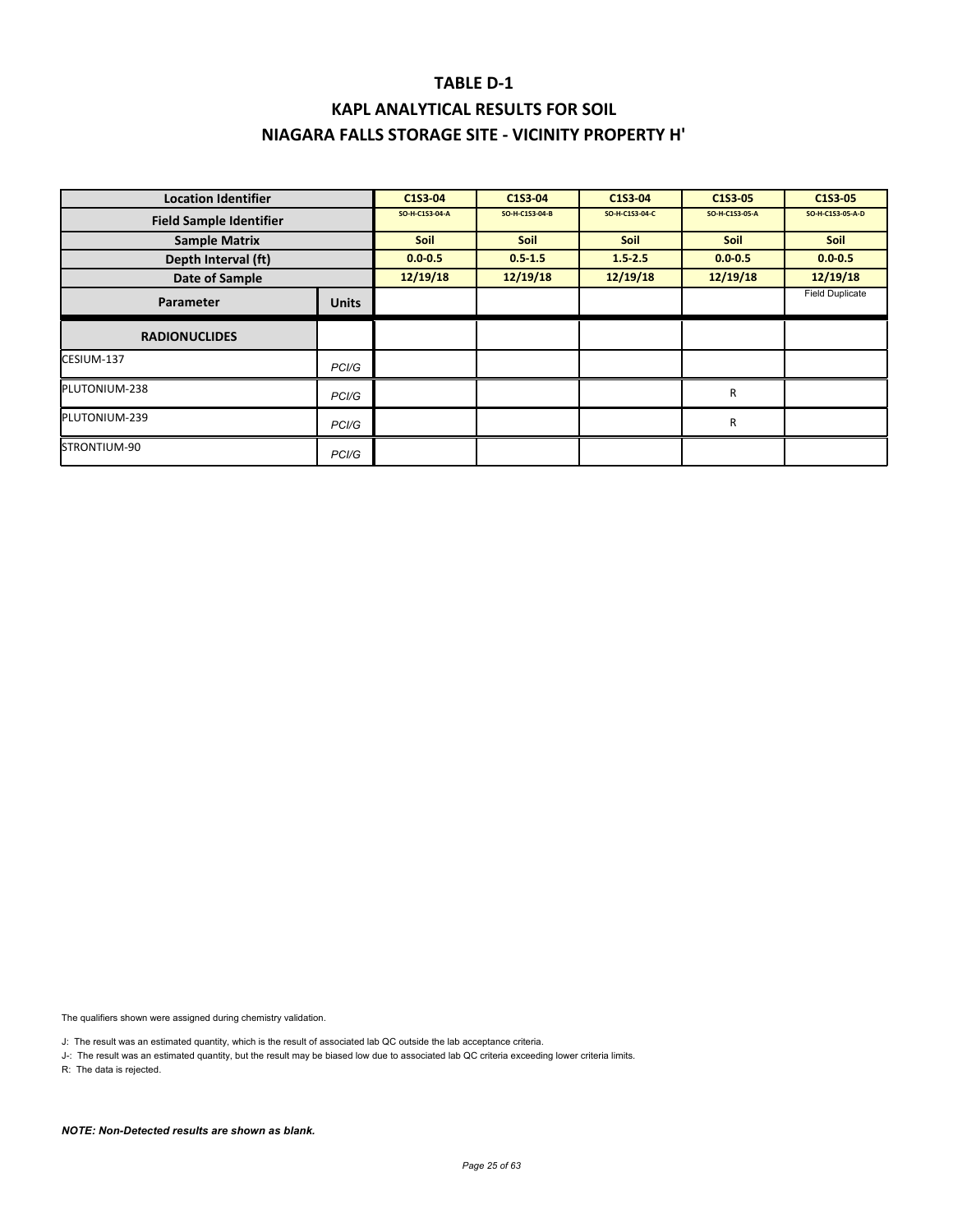### **KAPL ANALYTICAL RESULTS FOR SOIL NIAGARA FALLS STORAGE SITE ‐ VICINITY PROPERTY H'**

| <b>Location Identifier</b>     |                    | C1S3-05        | C1S3-05                | C1S3-05        | C1S3-05                | C1S3-06        |
|--------------------------------|--------------------|----------------|------------------------|----------------|------------------------|----------------|
| <b>Field Sample Identifier</b> |                    | SO-H-C1S3-05-B | SO-H-C1S3-05-B-D       | SO-H-C1S3-05-C | SO-H-C1S3-05-C-D       | SO-H-C1S3-06-A |
| <b>Sample Matrix</b>           |                    | <b>Soil</b>    | <b>Soil</b>            | <b>Soil</b>    | <b>Soil</b>            | <b>Soil</b>    |
| Depth Interval (ft)            |                    | $0.5 - 1.5$    | $0.5 - 1.5$            | $1.5 - 2.5$    | $1.5 - 2.5$            | $0.0 - 0.5$    |
| Date of Sample                 |                    | 12/19/18       | 12/19/18               | 12/19/18       | 12/19/18               | 12/19/18       |
| Parameter                      | <b>Units</b>       |                | <b>Field Duplicate</b> |                | <b>Field Duplicate</b> |                |
| <b>RADIONUCLIDES</b>           |                    |                |                        |                |                        |                |
| CESIUM-137                     | PC <sub>1</sub> /G |                |                        |                |                        |                |
| PLUTONIUM-238                  | PCI/G              |                | R                      |                |                        | R              |
| PLUTONIUM-239                  | PC <sub>1</sub> /G |                | R                      |                |                        | R              |
| STRONTIUM-90                   | PCI/G              |                |                        |                |                        |                |

The qualifiers shown were assigned during chemistry validation.

J: The result was an estimated quantity, which is the result of associated lab QC outside the lab acceptance criteria.

J-: The result was an estimated quantity, but the result may be biased low due to associated lab QC criteria exceeding lower criteria limits.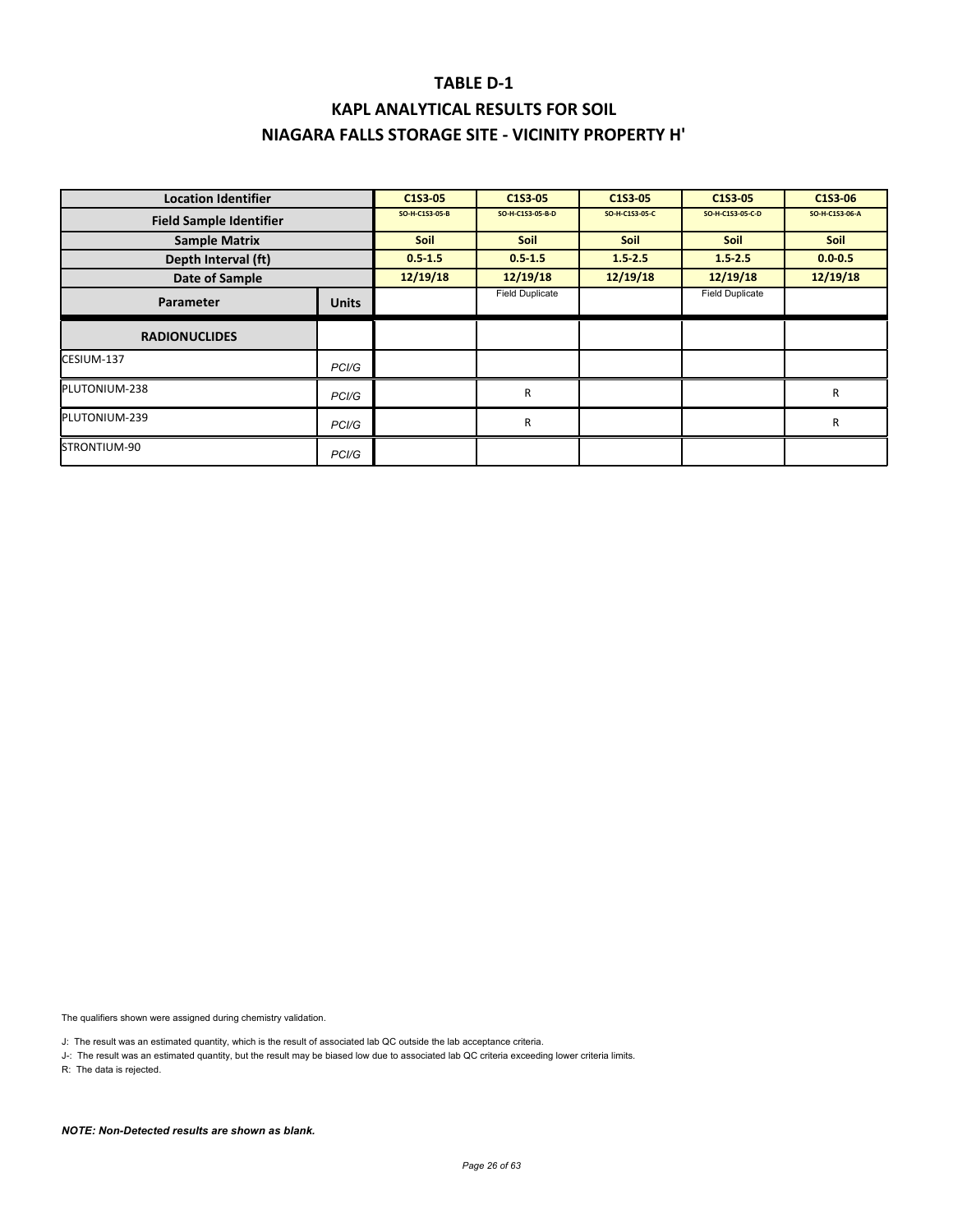# **KAPL ANALYTICAL RESULTS FOR SOIL NIAGARA FALLS STORAGE SITE ‐ VICINITY PROPERTY H'**

| <b>Location Identifier</b>     |                    | C1S3-06        | C1S3-06        | C1S3-07        | C1S3-07        | C1S3-07        |
|--------------------------------|--------------------|----------------|----------------|----------------|----------------|----------------|
| <b>Field Sample Identifier</b> |                    | SO-H-C1S3-06-B | SO-H-C1S3-06-C | SO-H-C1S3-07-A | SO-H-C1S3-07-B | SO-H-C1S3-07-C |
| <b>Sample Matrix</b>           |                    | <b>Soil</b>    | <b>Soil</b>    | Soil           | <b>Soil</b>    | <b>Soil</b>    |
| Depth Interval (ft)            |                    | $0.5 - 1.5$    | 1.52.5         | $0.0 - 0.5$    | $0.5 - 1.5$    | $1.5 - 2.5$    |
| Date of Sample                 |                    | 12/19/18       | 12/19/18       | 12/19/18       | 12/19/18       | 12/19/18       |
| Parameter                      | <b>Units</b>       |                |                |                |                |                |
| <b>RADIONUCLIDES</b>           |                    |                |                |                |                |                |
| CESIUM-137                     | PC <sub>1</sub> /G |                |                |                |                |                |
| PLUTONIUM-238                  | PCI/G              | R              | R              | R              |                | R              |
| PLUTONIUM-239                  | PC <sub>1</sub> /G | R              | R              | R              |                | R              |
| STRONTIUM-90                   | PCI/G              |                |                |                |                |                |

The qualifiers shown were assigned during chemistry validation.

J: The result was an estimated quantity, which is the result of associated lab QC outside the lab acceptance criteria.

J-: The result was an estimated quantity, but the result may be biased low due to associated lab QC criteria exceeding lower criteria limits.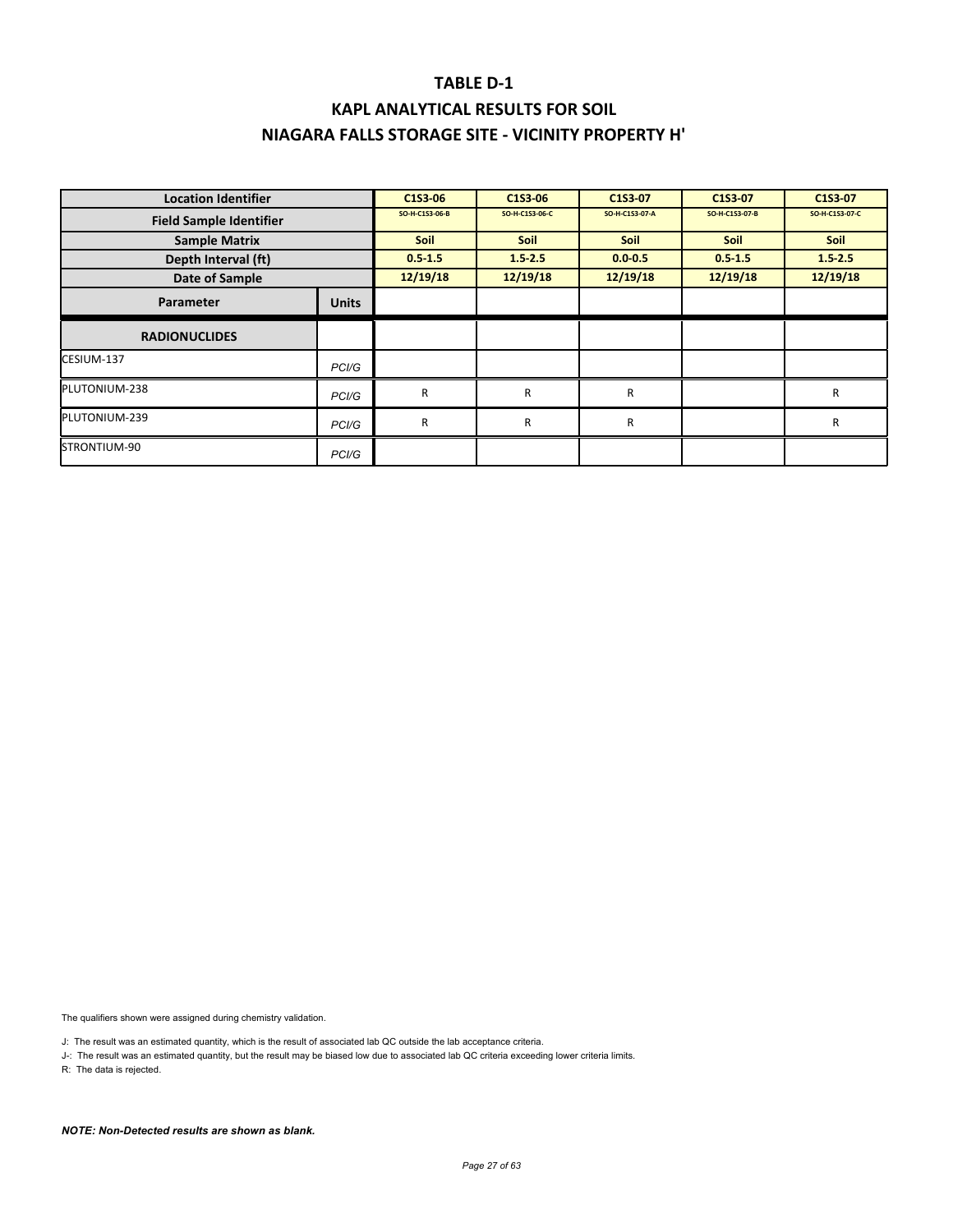### **KAPL ANALYTICAL RESULTS FOR SOIL NIAGARA FALLS STORAGE SITE ‐ VICINITY PROPERTY H'**

| <b>Location Identifier</b>     |                    | C1S3-08        | C1S3-08        | C1S3-08        | C1S3-09        | C1S3-09        |
|--------------------------------|--------------------|----------------|----------------|----------------|----------------|----------------|
| <b>Field Sample Identifier</b> |                    | SO-H-C1S3-08-A | SO-H-C1S3-08-B | SO-H-C1S3-08-C | SO-H-C1S3-09-A | SO-H-C1S3-09-B |
| <b>Sample Matrix</b>           |                    | <b>Soil</b>    | <b>Soil</b>    | <b>Soil</b>    | <b>Soil</b>    | <b>Soil</b>    |
| Depth Interval (ft)            |                    | $0.0 - 0.5$    | $0.5 - 1.5$    | $1.5 - 2.5$    | $0.0 - 0.5$    | $0.5 - 1.5$    |
| Date of Sample                 |                    | 12/19/18       | 12/19/18       | 12/19/18       | 12/19/18       | 12/19/18       |
| Parameter                      | <b>Units</b>       |                |                |                |                |                |
| <b>RADIONUCLIDES</b>           |                    |                |                |                |                |                |
| CESIUM-137                     | PC <sub>1</sub> /G |                |                |                |                |                |
| PLUTONIUM-238                  | PC <sub>1</sub> /G | R              | R              |                |                | R              |
| PLUTONIUM-239                  | PCI/G              | R              | R              |                |                | R              |
| STRONTIUM-90                   | PC <sub>1</sub> /G |                |                |                |                | 1.275          |

The qualifiers shown were assigned during chemistry validation.

J: The result was an estimated quantity, which is the result of associated lab QC outside the lab acceptance criteria.

J-: The result was an estimated quantity, but the result may be biased low due to associated lab QC criteria exceeding lower criteria limits.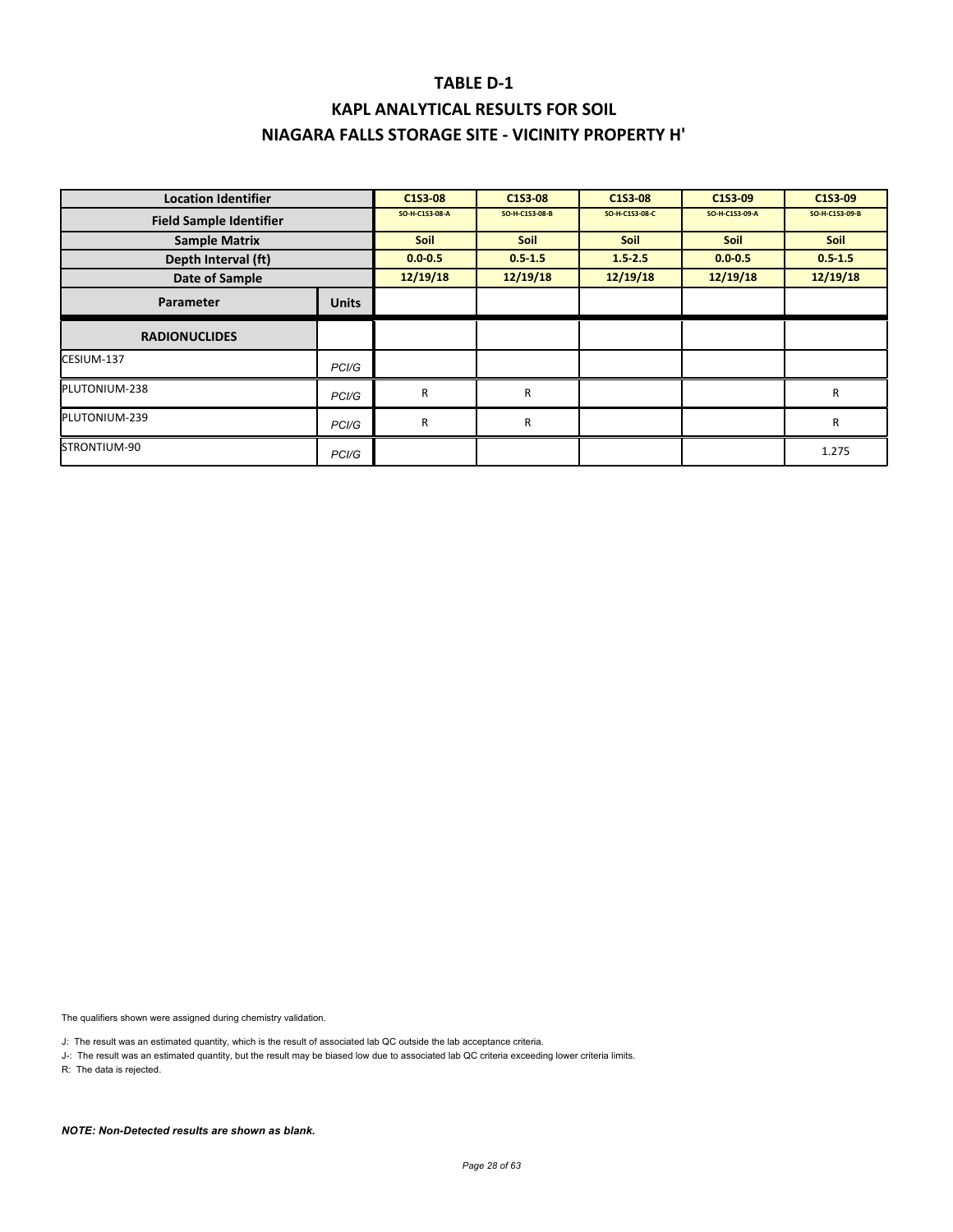# **KAPL ANALYTICAL RESULTS FOR SOIL NIAGARA FALLS STORAGE SITE ‐ VICINITY PROPERTY H'**

| <b>Location Identifier</b>     |                    | C1S3-09        | C1S3-10        | C1S3-10                | C1S3-10        | C1S3-10                |
|--------------------------------|--------------------|----------------|----------------|------------------------|----------------|------------------------|
| <b>Field Sample Identifier</b> |                    | SO-H-C1S3-09-C | SO-H-C1S3-10-A | SO-H-C1S3-10-A-D       | SO-H-C1S3-10-B | SO-H-C1S3-10-B-D       |
| <b>Sample Matrix</b>           |                    | <b>Soil</b>    | <b>Soil</b>    | <b>Soil</b>            | <b>Soil</b>    | <b>Soil</b>            |
| Depth Interval (ft)            |                    | $1.5 - 2.5$    | $0.0 - 0.5$    | $0.0 - 0.5$            | $0.5 - 1.5$    | $0.5 - 1.5$            |
| Date of Sample                 |                    | 12/19/18       | 12/19/18       | 12/19/18               | 12/19/18       | 12/19/18               |
| Parameter                      | <b>Units</b>       |                |                | <b>Field Duplicate</b> |                | <b>Field Duplicate</b> |
| <b>RADIONUCLIDES</b>           |                    |                |                |                        |                |                        |
| CESIUM-137                     | PC <sub>1</sub> /G |                |                |                        |                |                        |
| PLUTONIUM-238                  | PC <sub>1</sub> /G | R              |                | R                      | R              | R                      |
| PLUTONIUM-239                  | PC <sub>1</sub> /G | R              |                | R                      | R              | R                      |
| STRONTIUM-90                   | PCI/G              |                |                |                        |                |                        |

The qualifiers shown were assigned during chemistry validation.

J: The result was an estimated quantity, which is the result of associated lab QC outside the lab acceptance criteria.

J-: The result was an estimated quantity, but the result may be biased low due to associated lab QC criteria exceeding lower criteria limits.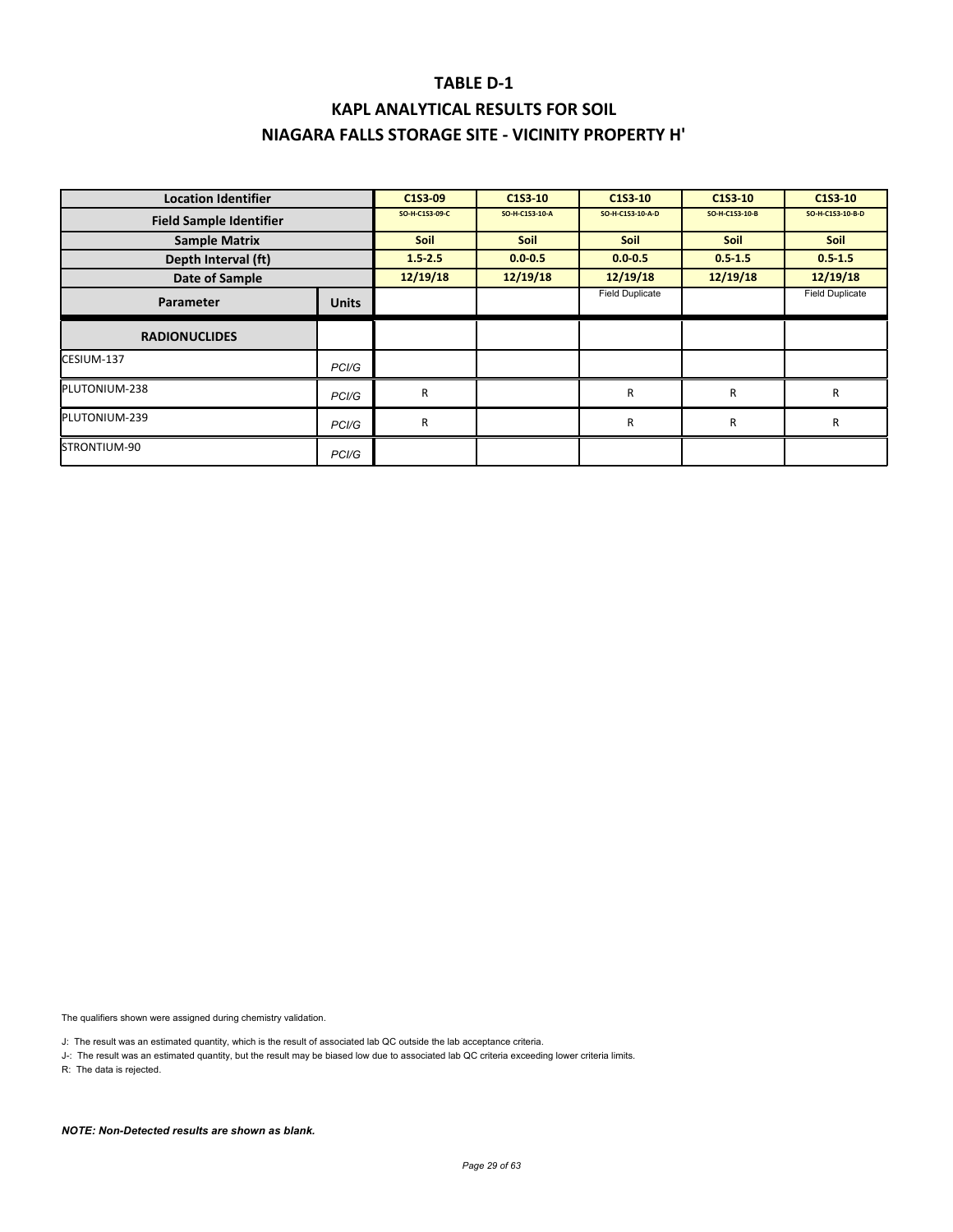### **KAPL ANALYTICAL RESULTS FOR SOIL NIAGARA FALLS STORAGE SITE ‐ VICINITY PROPERTY H'**

| <b>Location Identifier</b>     |                    | C1S3-10        | C1S3-10                | C1S3 11        | C1S3-11        | C1S3-11        |
|--------------------------------|--------------------|----------------|------------------------|----------------|----------------|----------------|
| <b>Field Sample Identifier</b> |                    | SO-H-C1S3-10-C | SO-H-C1S3-10-C-D       | SO-H-C1S3-11-A | SO-H-C1S3-11-B | SO-H-C1S3-11-C |
| <b>Sample Matrix</b>           |                    | <b>Soil</b>    | <b>Soil</b>            | <b>Soil</b>    | <b>Soil</b>    | <b>Soil</b>    |
| Depth Interval (ft)            |                    | $1.5 - 2.5$    | $1.5 - 2.5$            | $0.0 - 0.5$    | $0.5 - 1.5$    | $1.5 - 2.5$    |
| Date of Sample                 |                    | 12/19/18       | 12/19/18               | 12/19/18       | 12/19/18       | 12/19/18       |
| Parameter                      | <b>Units</b>       |                | <b>Field Duplicate</b> |                |                |                |
| <b>RADIONUCLIDES</b>           |                    |                |                        |                |                |                |
| CESIUM-137                     | PC <sub>1</sub> /G |                |                        |                |                |                |
| PLUTONIUM-238                  | PC <sub>1</sub> /G |                |                        | $0.003$ J-     | R              | R              |
| PLUTONIUM-239                  | PC <sub>1</sub> /G |                |                        |                | R              | R              |
| STRONTIUM-90                   | PC <sub>1</sub> /G |                |                        |                |                |                |

The qualifiers shown were assigned during chemistry validation.

J: The result was an estimated quantity, which is the result of associated lab QC outside the lab acceptance criteria.

J-: The result was an estimated quantity, but the result may be biased low due to associated lab QC criteria exceeding lower criteria limits.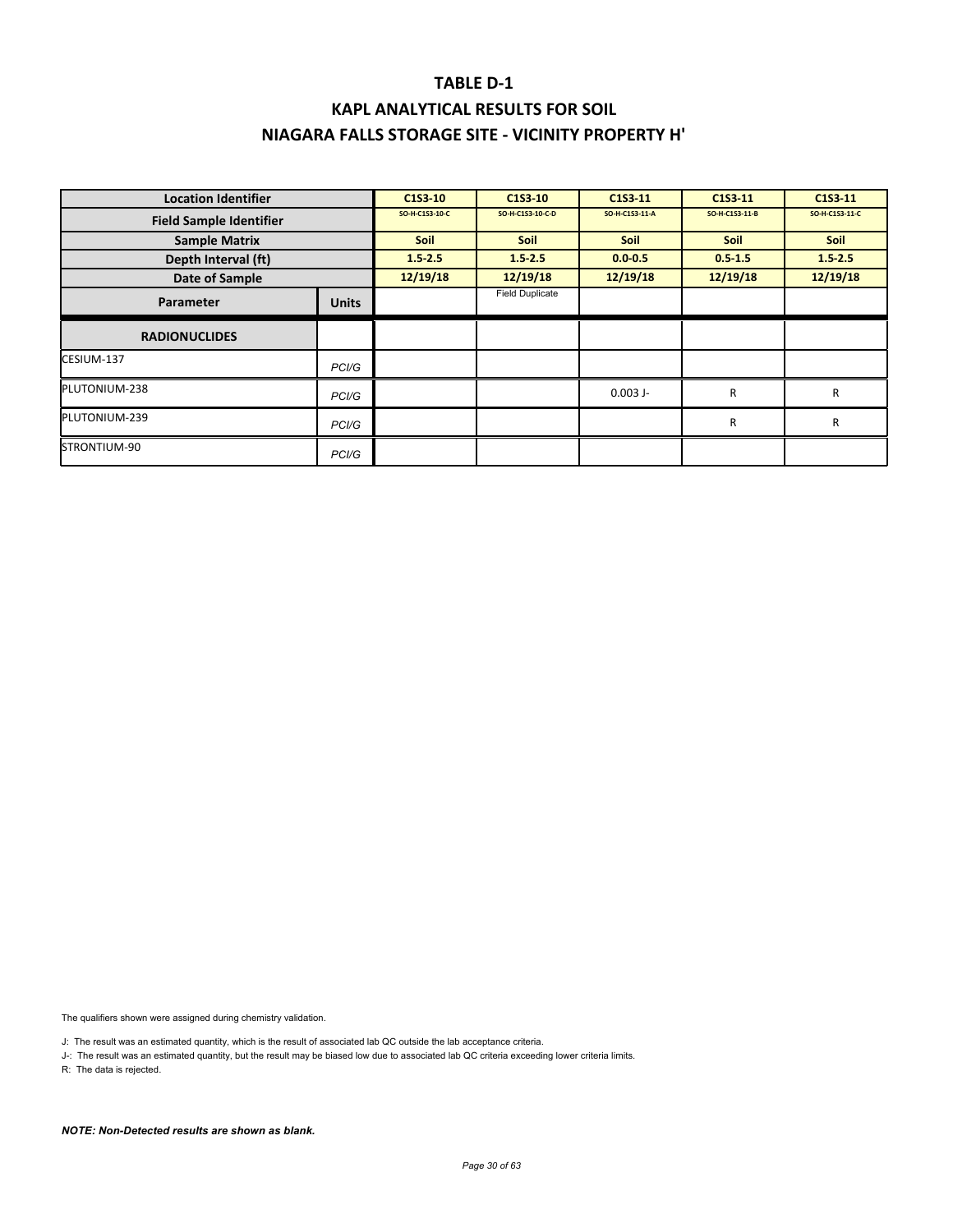| <b>Location Identifier</b>     |                    | C1S3-12        | C <sub>1</sub> S <sub>3</sub> -1 <sub>2</sub> | C1S3-12        | C1S3 13        | C1S3 13        |
|--------------------------------|--------------------|----------------|-----------------------------------------------|----------------|----------------|----------------|
| <b>Field Sample Identifier</b> |                    | SO-H-C1S3-12-A | SO-H-C1S3-12-B                                | SO-H-C1S3-12-C | SO-H-C1S3-13-A | SO-H-C1S3-13-B |
| <b>Sample Matrix</b>           |                    | <b>Soil</b>    | <b>Soil</b>                                   | <b>Soil</b>    | Soil           | <b>Soil</b>    |
| Depth Interval (ft)            |                    | $0.0 - 0.5$    | $0.5 - 1.5$                                   | $1.5 - 2.5$    | $0.0 - 0.5$    | $0.5 - 1.5$    |
| Date of Sample                 |                    | 12/19/18       | 12/19/18                                      | 12/19/18       | 12/19/18       | 12/19/18       |
| Parameter                      | <b>Units</b>       |                |                                               |                |                |                |
| <b>RADIONUCLIDES</b>           |                    |                |                                               |                |                |                |
| CESIUM-137                     | PC <sub>1</sub> /G |                |                                               |                |                |                |
| PLUTONIUM-238                  | PCI/G              |                |                                               |                |                | 0.086          |
| PLUTONIUM-239                  | PCI/G              |                |                                               |                |                |                |
| STRONTIUM-90                   | PCI/G              |                |                                               |                |                |                |

The qualifiers shown were assigned during chemistry validation.

J: The result was an estimated quantity, which is the result of associated lab QC outside the lab acceptance criteria.

J-: The result was an estimated quantity, but the result may be biased low due to associated lab QC criteria exceeding lower criteria limits.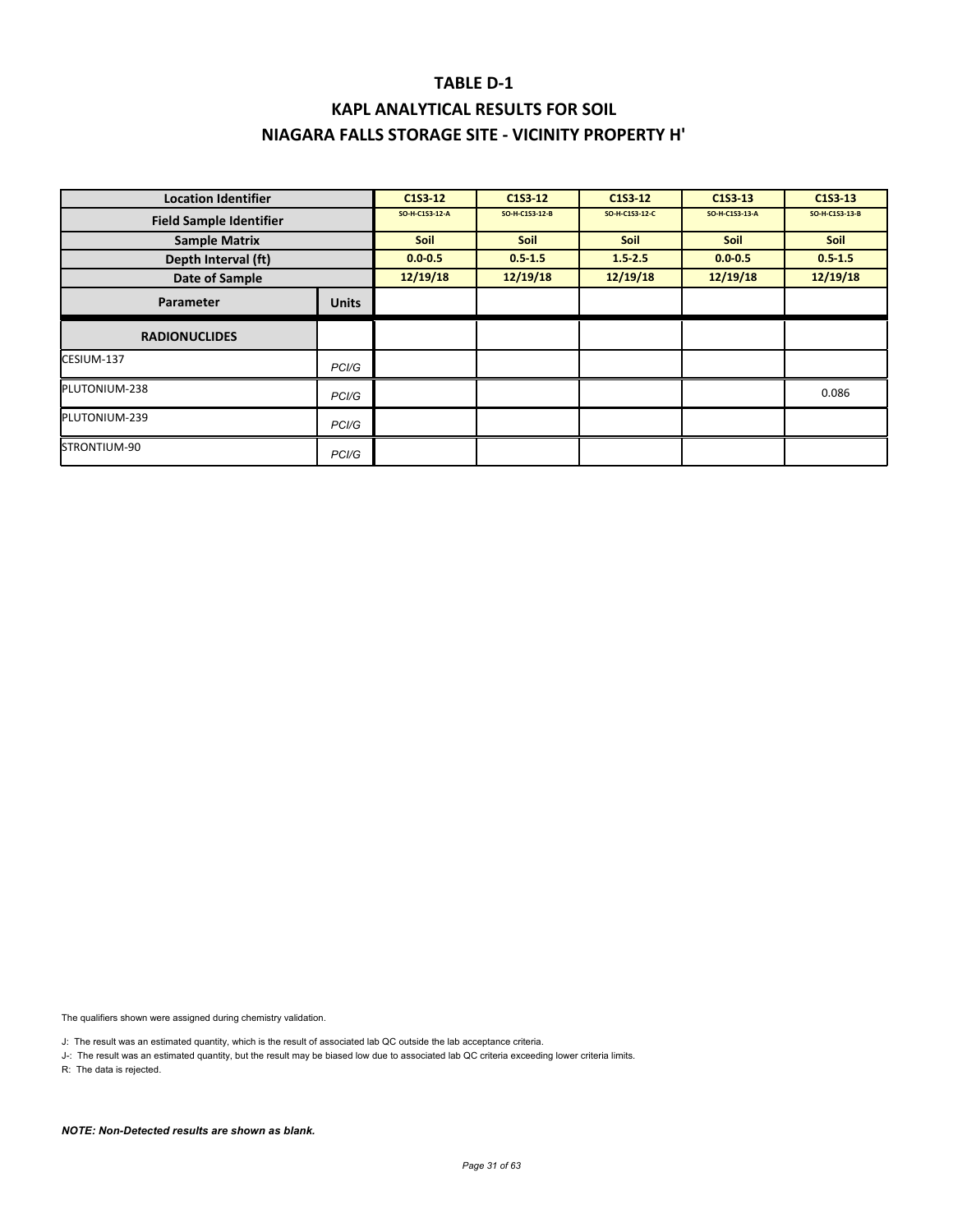# **KAPL ANALYTICAL RESULTS FOR SOIL NIAGARA FALLS STORAGE SITE ‐ VICINITY PROPERTY H'**

| <b>Location Identifier</b>     |                    | C1S3 13        | C1S3-14        | C1S3-14                | C1S3-14        | C1S3-14                |
|--------------------------------|--------------------|----------------|----------------|------------------------|----------------|------------------------|
| <b>Field Sample Identifier</b> |                    | SO-H-C1S3-13-C | SO-H-C1S3-14-A | SO-H-C1S3-14-A-D       | SO-H-C1S3-14-B | SO-H-C1S3-14-B-D       |
| <b>Sample Matrix</b>           |                    | <b>Soil</b>    | <b>Soil</b>    | <b>Soil</b>            | <b>Soil</b>    | <b>Soil</b>            |
| Depth Interval (ft)            |                    | $1.5 - 2.5$    | $0.0 - 0.5$    | $0.0 - 0.5$            | $0.5 - 1.5$    | $0.5 - 1.5$            |
| Date of Sample                 |                    | 12/19/18       | 12/21/18       | 12/21/18               | 12/21/18       | 12/21/18               |
| Parameter                      | <b>Units</b>       |                |                | <b>Field Duplicate</b> |                | <b>Field Duplicate</b> |
| <b>RADIONUCLIDES</b>           |                    |                |                |                        |                |                        |
| CESIUM-137                     | PC <sub>1</sub> /G |                |                |                        |                |                        |
| PLUTONIUM-238                  | PCI/G              |                | R              |                        |                |                        |
| PLUTONIUM-239                  | PC <sub>1</sub> /G |                | R              |                        |                |                        |
| STRONTIUM-90                   | PCI/G              |                |                |                        |                |                        |

The qualifiers shown were assigned during chemistry validation.

J: The result was an estimated quantity, which is the result of associated lab QC outside the lab acceptance criteria.

J-: The result was an estimated quantity, but the result may be biased low due to associated lab QC criteria exceeding lower criteria limits.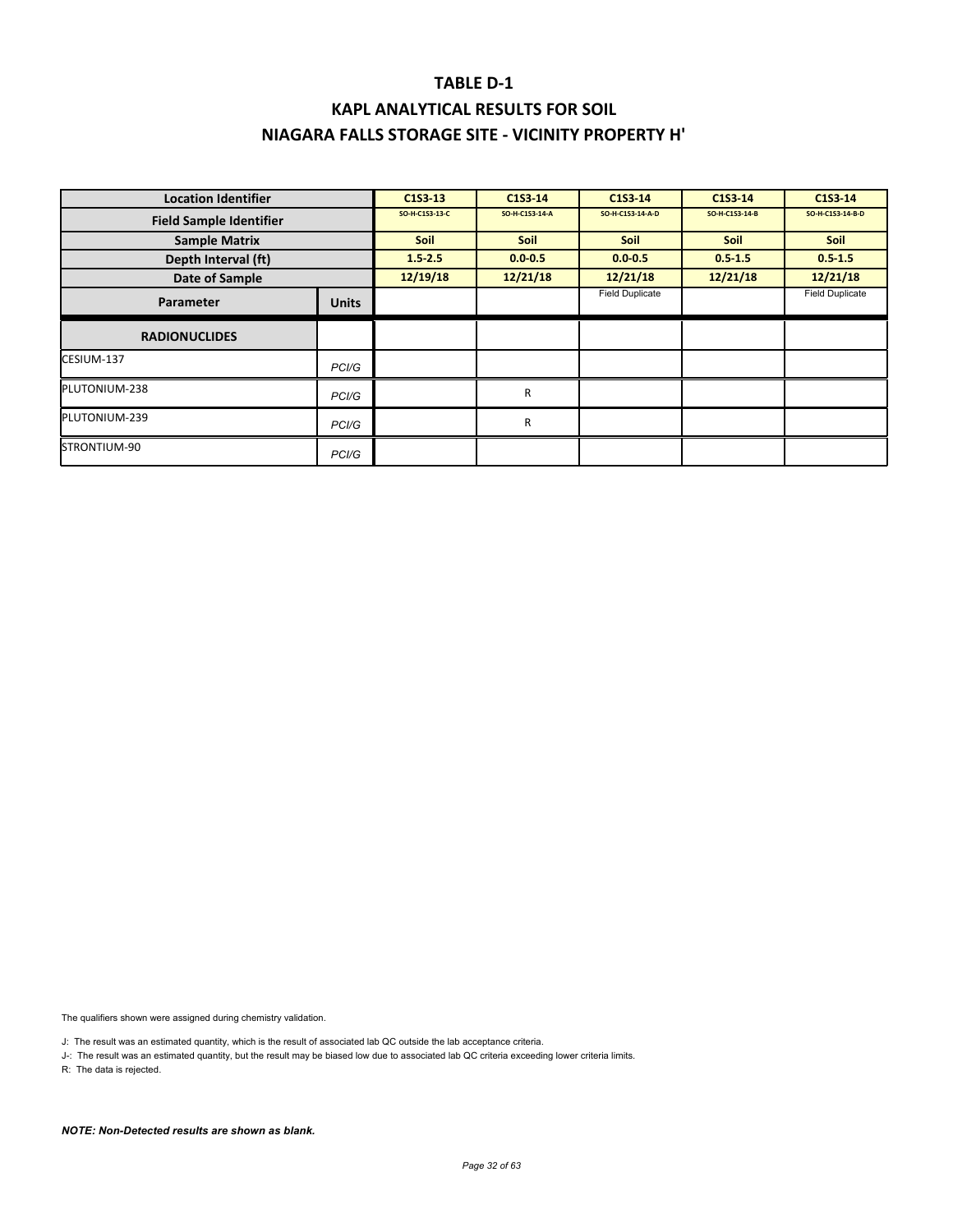### **KAPL ANALYTICAL RESULTS FOR SOIL NIAGARA FALLS STORAGE SITE ‐ VICINITY PROPERTY H'**

| <b>Location Identifier</b>     |                    | C1S3-14        | C1S3-14                | C1S4-01        | C1S4-01        | C1S4-01        |
|--------------------------------|--------------------|----------------|------------------------|----------------|----------------|----------------|
| <b>Field Sample Identifier</b> |                    | SO-H-C1S3-14-C | SO-H-C1S3-14-C-D       | SO-H-C1S4-01-A | SO-H-C1S4-01-B | SO-H-C1S4-01-C |
| <b>Sample Matrix</b>           |                    | <b>Soil</b>    | <b>Soil</b>            | <b>Soil</b>    | <b>Soil</b>    | Soil           |
| Depth Interval (ft)            |                    | $1.5 - 2.5$    | $1.5 - 2.5$            | $0.0 - 0.5$    | $0.5 - 1.5$    | $1.5 - 2.5$    |
| Date of Sample                 |                    | 12/21/18       | 12/21/18               | 12/19/18       | 12/19/18       | 12/19/18       |
| Parameter                      | <b>Units</b>       |                | <b>Field Duplicate</b> |                |                |                |
| <b>RADIONUCLIDES</b>           |                    |                |                        |                |                |                |
| CESIUM-137                     | PC <sub>1</sub> /G |                |                        |                |                |                |
| PLUTONIUM-238                  | PCI/G              | $\mathsf{R}$   |                        |                |                |                |
| PLUTONIUM-239                  | PCI/G              | R              |                        | 0.076          | 0.037          |                |
| STRONTIUM-90                   | PCI/G              |                |                        |                |                |                |

The qualifiers shown were assigned during chemistry validation.

J: The result was an estimated quantity, which is the result of associated lab QC outside the lab acceptance criteria.

J-: The result was an estimated quantity, but the result may be biased low due to associated lab QC criteria exceeding lower criteria limits.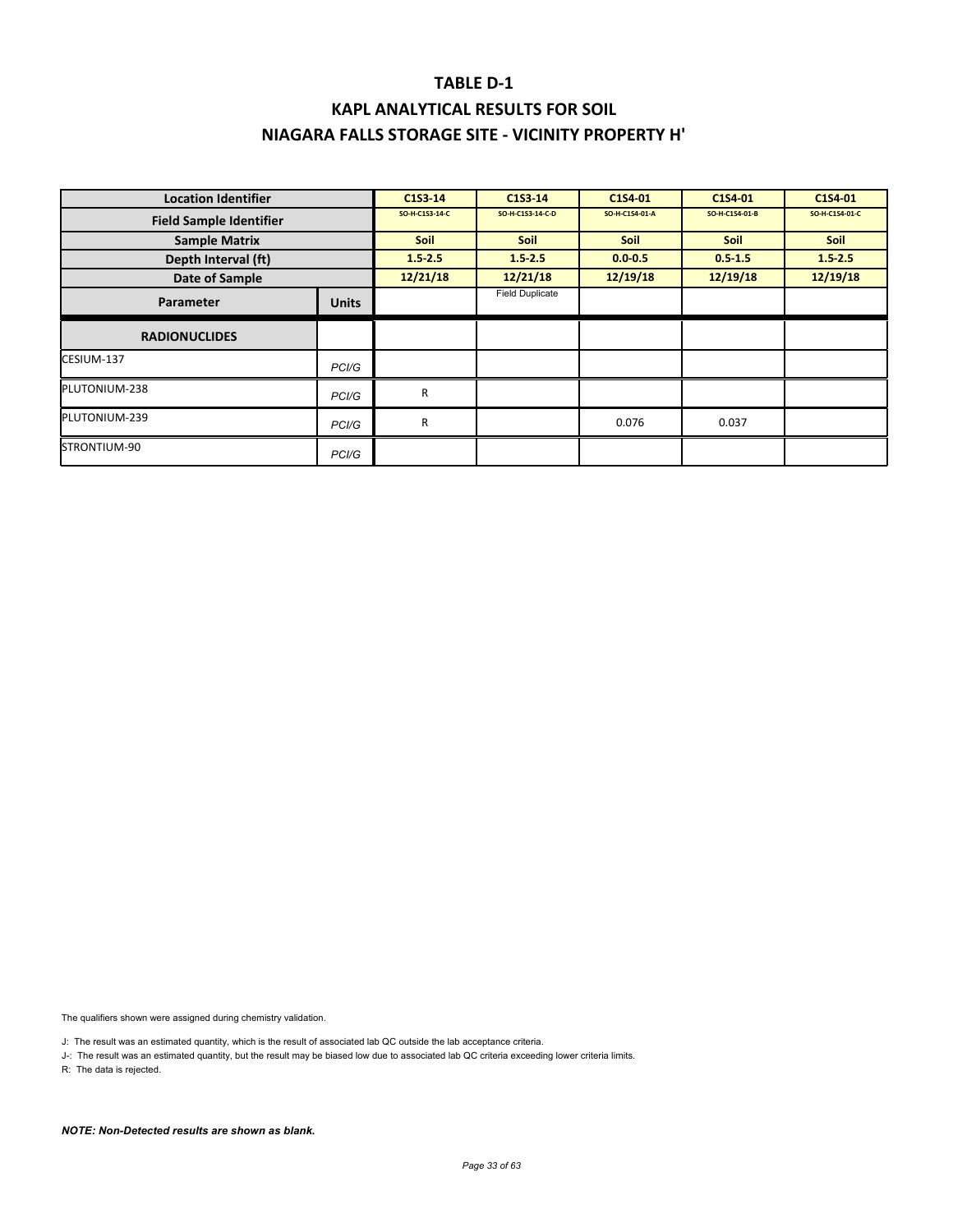### **KAPL ANALYTICAL RESULTS FOR SOIL NIAGARA FALLS STORAGE SITE ‐ VICINITY PROPERTY H'**

| <b>Location Identifier</b>     |                    | C1S4-02        | C1S4-02        | C1S4-02        | C1S4-03        | C1S4-03        |
|--------------------------------|--------------------|----------------|----------------|----------------|----------------|----------------|
| <b>Field Sample Identifier</b> |                    | SO-H-C1S4-02-A | SO-H-C1S4-02-B | SO-H-C1S4-02-C | SO-H-C1S4-03-A | SO-H-C1S4-03-B |
| <b>Sample Matrix</b>           |                    | <b>Soil</b>    | <b>Soil</b>    | <b>Soil</b>    | <b>Soil</b>    | <b>Soil</b>    |
| Depth Interval (ft)            |                    | $0.0 - 0.5$    | $0.5 - 1.5$    | $1.5 - 2.5$    | $0.0 - 0.5$    | $0.5 - 1.5$    |
| Date of Sample                 |                    | 12/19/18       | 12/19/18       | 12/19/18       | 12/19/18       | 12/19/18       |
| Parameter                      | <b>Units</b>       |                |                |                |                |                |
| <b>RADIONUCLIDES</b>           |                    |                |                |                |                |                |
| CESIUM-137                     | PCI/G              |                |                |                |                |                |
| PLUTONIUM-238                  | PC <sub>1</sub> /G | $\mathsf{R}$   | R              |                |                |                |
| PLUTONIUM-239                  | PC <sub>1</sub> /G | R              | R              |                |                |                |
| STRONTIUM-90                   | PCI/G              |                |                |                |                |                |

The qualifiers shown were assigned during chemistry validation.

J: The result was an estimated quantity, which is the result of associated lab QC outside the lab acceptance criteria.

J-: The result was an estimated quantity, but the result may be biased low due to associated lab QC criteria exceeding lower criteria limits.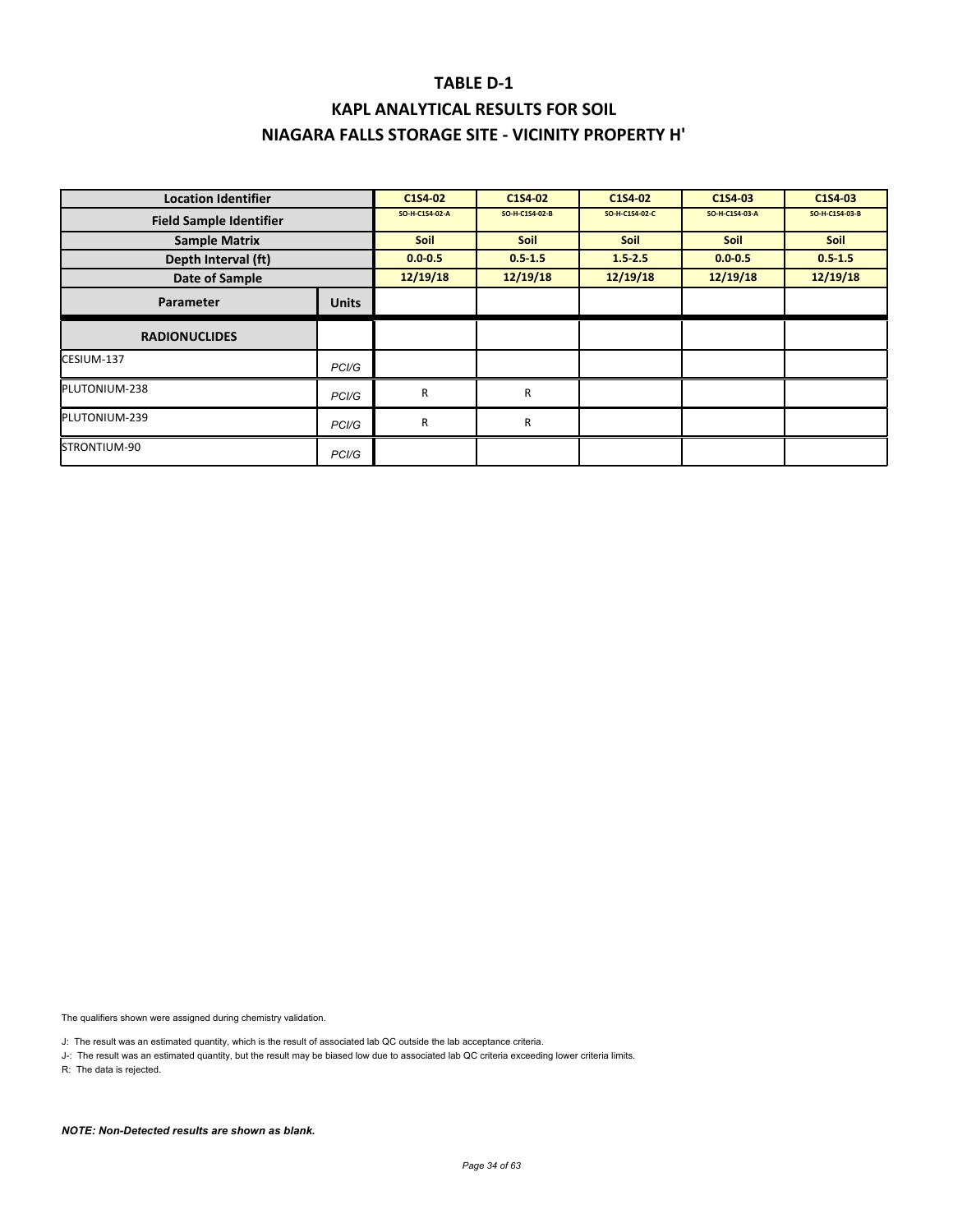### **KAPL ANALYTICAL RESULTS FOR SOIL NIAGARA FALLS STORAGE SITE ‐ VICINITY PROPERTY H'**

| <b>Location Identifier</b>     |                    | C1S4-03        | C1S4-04        | C1S4-04                | C1S4-04        | C1S4-04                |
|--------------------------------|--------------------|----------------|----------------|------------------------|----------------|------------------------|
| <b>Field Sample Identifier</b> |                    | SO-H-C1S4-03-C | SO-H-C1S4-04-A | SO-H-C1S4-04-A-D       | SO-H-C1S4-04-B | SO-H-C1S4-04-B-D       |
| <b>Sample Matrix</b>           |                    | <b>Soil</b>    | <b>Soil</b>    | <b>Soil</b>            | <b>Soil</b>    | Soil                   |
| Depth Interval (ft)            |                    | $1.5 - 2.5$    | $0.0 - 0.5$    | $0.0 - 0.5$            | $0.5 - 1.5$    | $0.5 - 1.5$            |
| Date of Sample                 |                    | 12/19/18       | 12/19/18       | 12/19/18               | 12/19/18       | 12/19/18               |
| Parameter                      | <b>Units</b>       |                |                | <b>Field Duplicate</b> |                | <b>Field Duplicate</b> |
| <b>RADIONUCLIDES</b>           |                    |                |                |                        |                |                        |
| CESIUM-137                     | PC <sub>1</sub> /G |                |                |                        |                |                        |
| PLUTONIUM-238                  | PC <sub>1</sub> /G |                |                | R                      |                |                        |
| PLUTONIUM-239                  | PC <sub>1</sub> /G |                |                | R                      |                |                        |
| STRONTIUM-90                   | PC <sub>1</sub> /G |                |                |                        |                |                        |

The qualifiers shown were assigned during chemistry validation.

J: The result was an estimated quantity, which is the result of associated lab QC outside the lab acceptance criteria.

J-: The result was an estimated quantity, but the result may be biased low due to associated lab QC criteria exceeding lower criteria limits.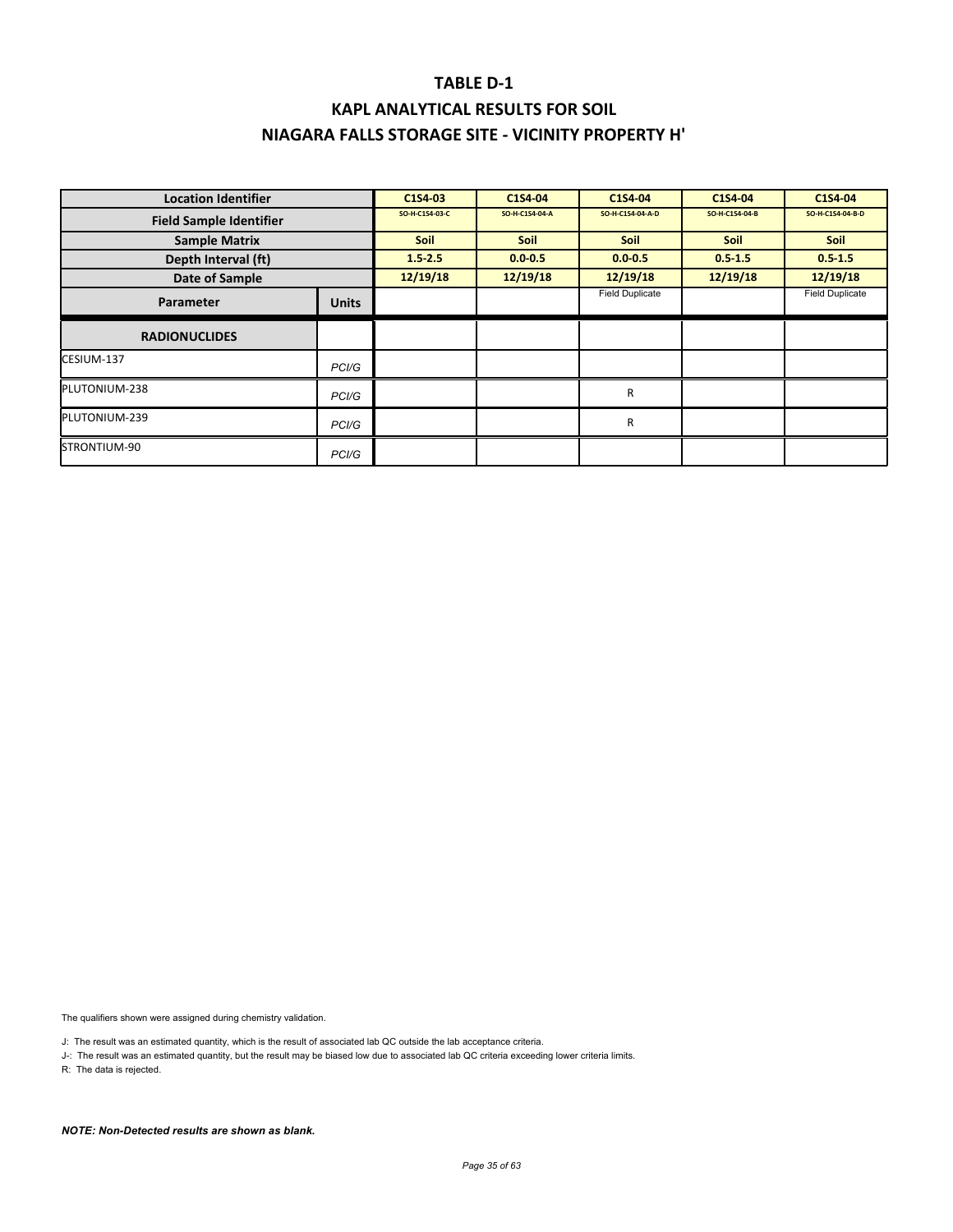| <b>Location Identifier</b>     |                    | C1S4-04        | C1S4-04                | C1S4-05        | C1S4-05                | C1S4-05        |
|--------------------------------|--------------------|----------------|------------------------|----------------|------------------------|----------------|
| <b>Field Sample Identifier</b> |                    | SO-H-C1S4-04-C | SO-H-C1S4-04-C-D       | SO-H-C1S4-05-A | SO-H-C1S4-05-A-D       | SO-H-C1S4-05-B |
| <b>Sample Matrix</b>           |                    | <b>Soil</b>    | <b>Soil</b>            | <b>Soil</b>    | <b>Soil</b>            | <b>Soil</b>    |
| Depth Interval (ft)            |                    | $1.5 - 2.5$    | $1.5 - 2.5$            | $0.0 - 0.5$    | $0.0 - 0.5$            | $0.5 - 1.5$    |
| Date of Sample                 |                    | 12/19/18       | 12/19/18               | 12/19/18       | 12/19/18               | 12/19/18       |
| Parameter                      | <b>Units</b>       |                | <b>Field Duplicate</b> |                | <b>Field Duplicate</b> |                |
| <b>RADIONUCLIDES</b>           |                    |                |                        |                |                        |                |
| CESIUM-137                     | PC <sub>1</sub> /G |                |                        |                |                        |                |
| PLUTONIUM-238                  | PC <sub>1</sub> /G |                |                        | $\mathsf{R}$   |                        | R              |
| PLUTONIUM-239                  | PC <sub>1</sub> /G |                |                        | R              |                        | R              |
| STRONTIUM-90                   | PC <sub>1</sub> /G |                | 0.305                  |                |                        |                |

The qualifiers shown were assigned during chemistry validation.

J: The result was an estimated quantity, which is the result of associated lab QC outside the lab acceptance criteria.

J-: The result was an estimated quantity, but the result may be biased low due to associated lab QC criteria exceeding lower criteria limits.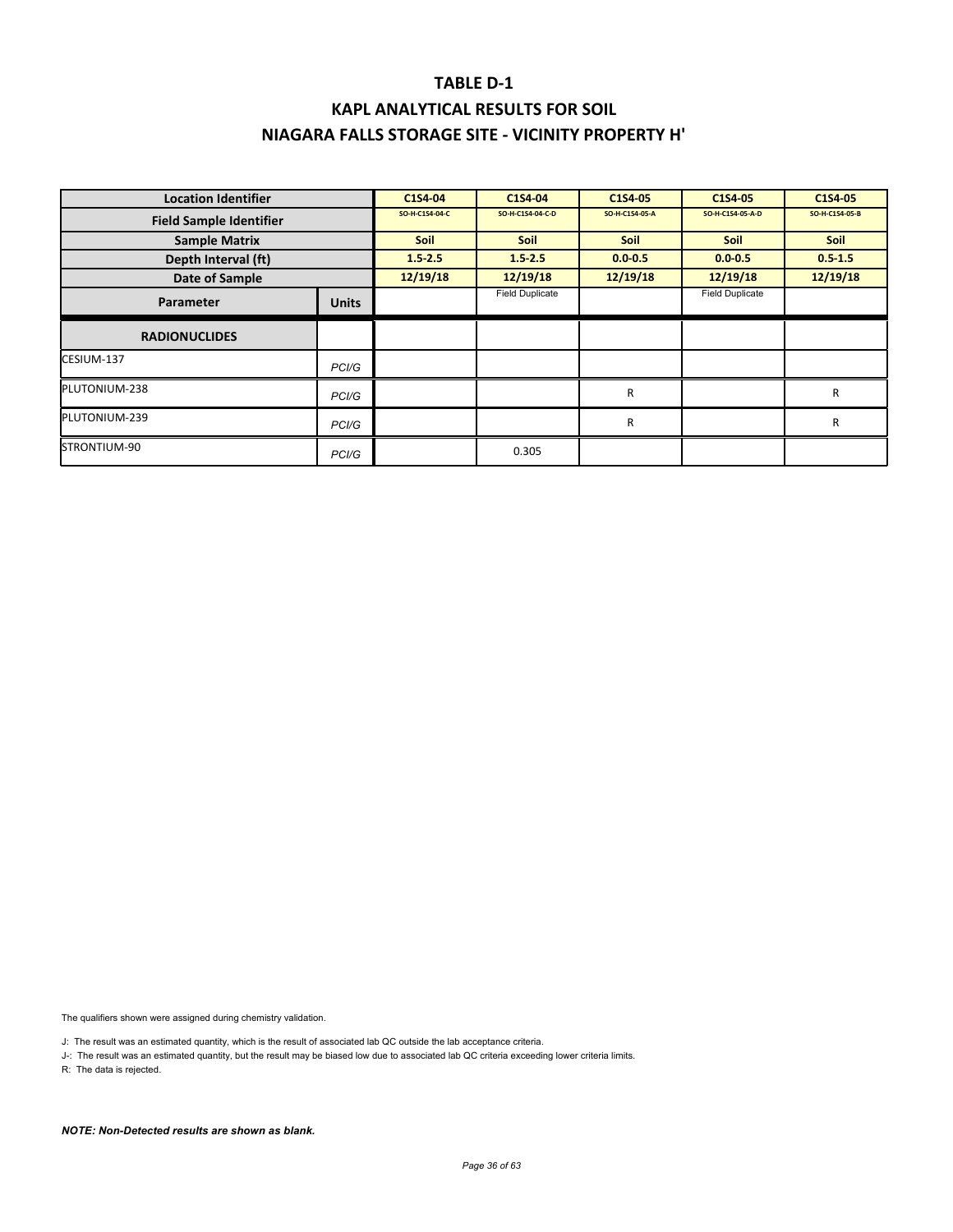| <b>Location Identifier</b>     |                    | C1S4-05                | C1S4 05        | C1S4-05                | C1S4-06        | C1S4-06        |
|--------------------------------|--------------------|------------------------|----------------|------------------------|----------------|----------------|
| <b>Field Sample Identifier</b> |                    | SO-H-C1S4-05-B-D       | SO-H-C1S4-05-C | SO-H-C1S4-05-C-D       | SO-H-C1S4-06-A | SO-H-C1S4-06-B |
| <b>Sample Matrix</b>           |                    | <b>Soil</b>            | <b>Soil</b>    | <b>Soil</b>            | <b>Soil</b>    | Soil           |
| Depth Interval (ft)            |                    | $0.5 - 1.5$            | $1.5 - 2.5$    | $1.5 - 2.5$            | $0.0 - 0.5$    | $0.5 - 1.5$    |
| Date of Sample                 |                    | 12/19/18               | 12/19/18       | 12/19/18               | 12/19/18       | 12/19/18       |
| <b>Parameter</b>               | <b>Units</b>       | <b>Field Duplicate</b> |                | <b>Field Duplicate</b> |                |                |
| <b>RADIONUCLIDES</b>           |                    |                        |                |                        |                |                |
| CESIUM-137                     | PCI/G              |                        |                |                        |                |                |
| PLUTONIUM-238                  | PCI/G              | 0.101                  | 0.137          |                        |                |                |
| PLUTONIUM-239                  | PC <sub>1</sub> /G |                        |                |                        |                |                |
| STRONTIUM-90                   | PC <sub>1</sub> /G |                        |                |                        |                |                |

The qualifiers shown were assigned during chemistry validation.

J: The result was an estimated quantity, which is the result of associated lab QC outside the lab acceptance criteria.

J-: The result was an estimated quantity, but the result may be biased low due to associated lab QC criteria exceeding lower criteria limits.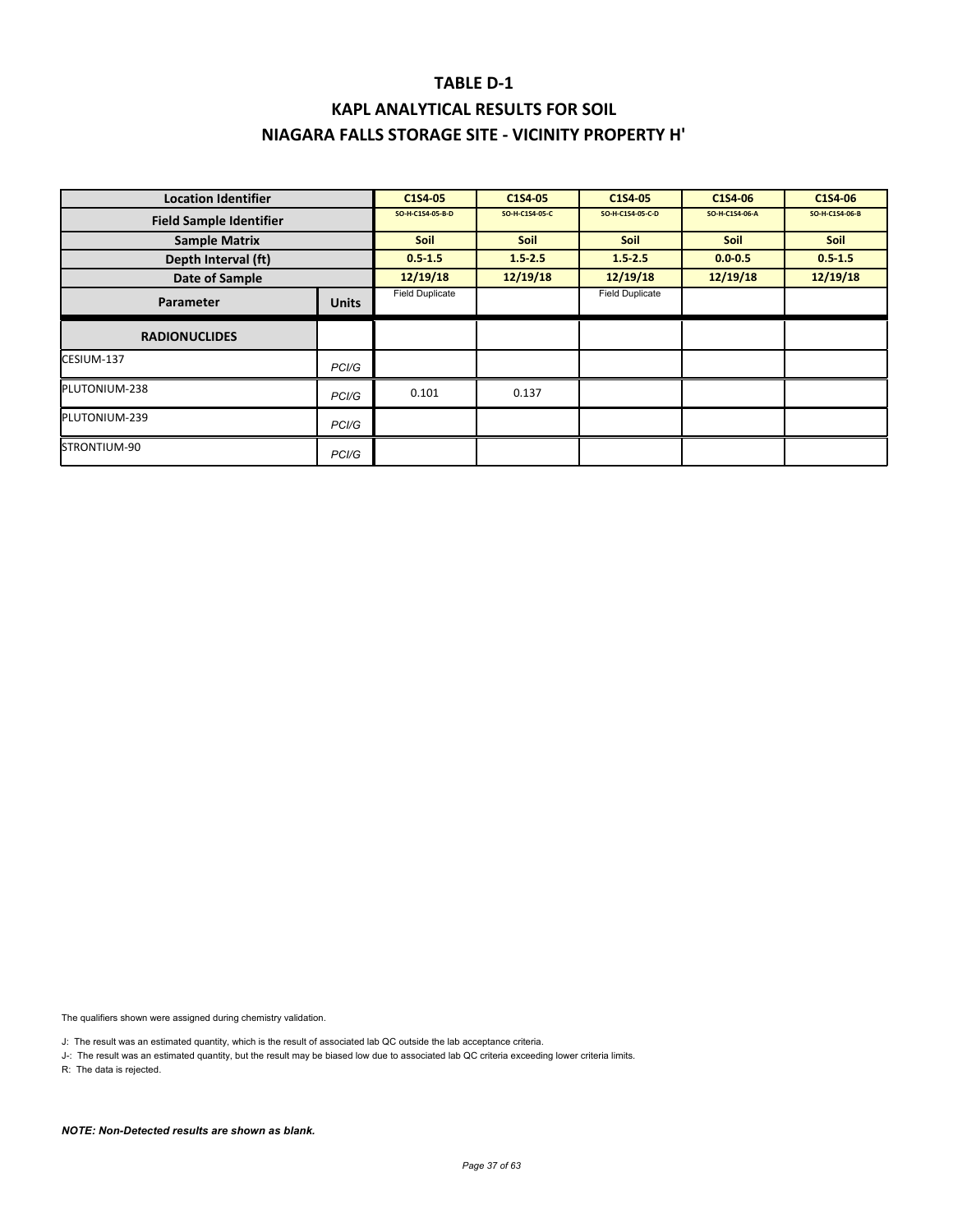| <b>Location Identifier</b>     |                    | C1S4-06        | C1S4-07        | C1S4-07        | C1S4-07        | C1S4-08        |
|--------------------------------|--------------------|----------------|----------------|----------------|----------------|----------------|
| <b>Field Sample Identifier</b> |                    | SO-H-C1S4-06-C | SO-H-C1S4-07-A | SO-H-C1S4-07-B | SO-H-C1S4-07-C | SO-H-C1S4-08-A |
| <b>Sample Matrix</b>           |                    | Soil           | <b>Soil</b>    | Soil           | <b>Soil</b>    | Soil           |
| Depth Interval (ft)            |                    | 1.52.5         | $0.0 - 0.5$    | $0.5 - 1.5$    | $1.5 - 2.5$    | $0.0 - 0.5$    |
| Date of Sample                 |                    | 12/19/18       | 12/19/18       | 12/19/18       | 12/19/18       | 12/19/18       |
| <b>Parameter</b>               | <b>Units</b>       |                |                |                |                |                |
| <b>RADIONUCLIDES</b>           |                    |                |                |                |                |                |
| CESIUM-137                     | PCI/G              |                |                |                |                |                |
| PLUTONIUM-238                  | PCI/G              |                | R              |                |                |                |
| PLUTONIUM-239                  | PC <sub>1</sub> /G |                | R              |                |                |                |
| STRONTIUM-90                   | PCI/G              |                |                |                |                |                |

The qualifiers shown were assigned during chemistry validation.

J: The result was an estimated quantity, which is the result of associated lab QC outside the lab acceptance criteria.

J-: The result was an estimated quantity, but the result may be biased low due to associated lab QC criteria exceeding lower criteria limits.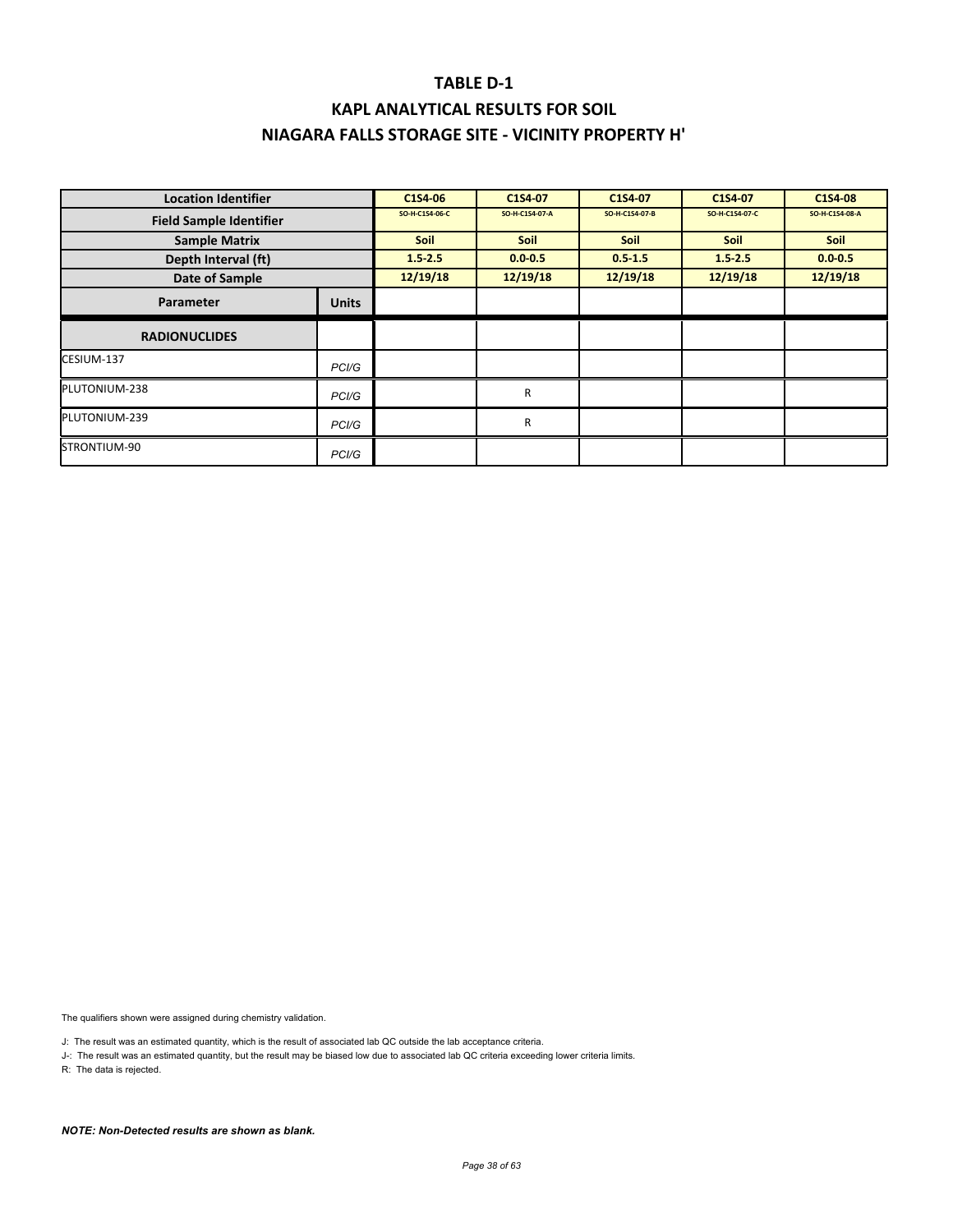| <b>Location Identifier</b>     |                    | C1S4-08        | C1S4-08        | C1S4-09        | C1S4-09                | C1S4-09        |
|--------------------------------|--------------------|----------------|----------------|----------------|------------------------|----------------|
| <b>Field Sample Identifier</b> |                    | SO-H-C1S4-08-B | SO-H-C1S4-08-C | SO-H-C1S4-09-A | SO-H-C1S4-09-A-D       | SO-H-C1S4-09-B |
| <b>Sample Matrix</b>           |                    | <b>Soil</b>    | <b>Soil</b>    | <b>Soil</b>    | <b>Soil</b>            | <b>Soil</b>    |
| Depth Interval (ft)            |                    | $0.5 - 1.5$    | $1.5 - 2.5$    | $0.0 - 0.5$    | $0.0 - 0.5$            | $0.5 - 1.5$    |
| Date of Sample                 |                    | 12/19/18       | 12/19/18       | 12/19/18       | 12/19/18               | 12/19/18       |
| Parameter                      | <b>Units</b>       |                |                |                | <b>Field Duplicate</b> |                |
| <b>RADIONUCLIDES</b>           |                    |                |                |                |                        |                |
| CESIUM-137                     | PC <sub>1</sub> /G |                |                |                |                        |                |
| PLUTONIUM-238                  | PC <sub>1</sub> /G |                |                | $\mathsf{R}$   | R                      |                |
| PLUTONIUM-239                  | PC <sub>1</sub> /G |                |                | R              | R                      |                |
| STRONTIUM-90                   | PC <sub>1</sub> /G |                |                |                | 0.342                  |                |

The qualifiers shown were assigned during chemistry validation.

J: The result was an estimated quantity, which is the result of associated lab QC outside the lab acceptance criteria.

J-: The result was an estimated quantity, but the result may be biased low due to associated lab QC criteria exceeding lower criteria limits.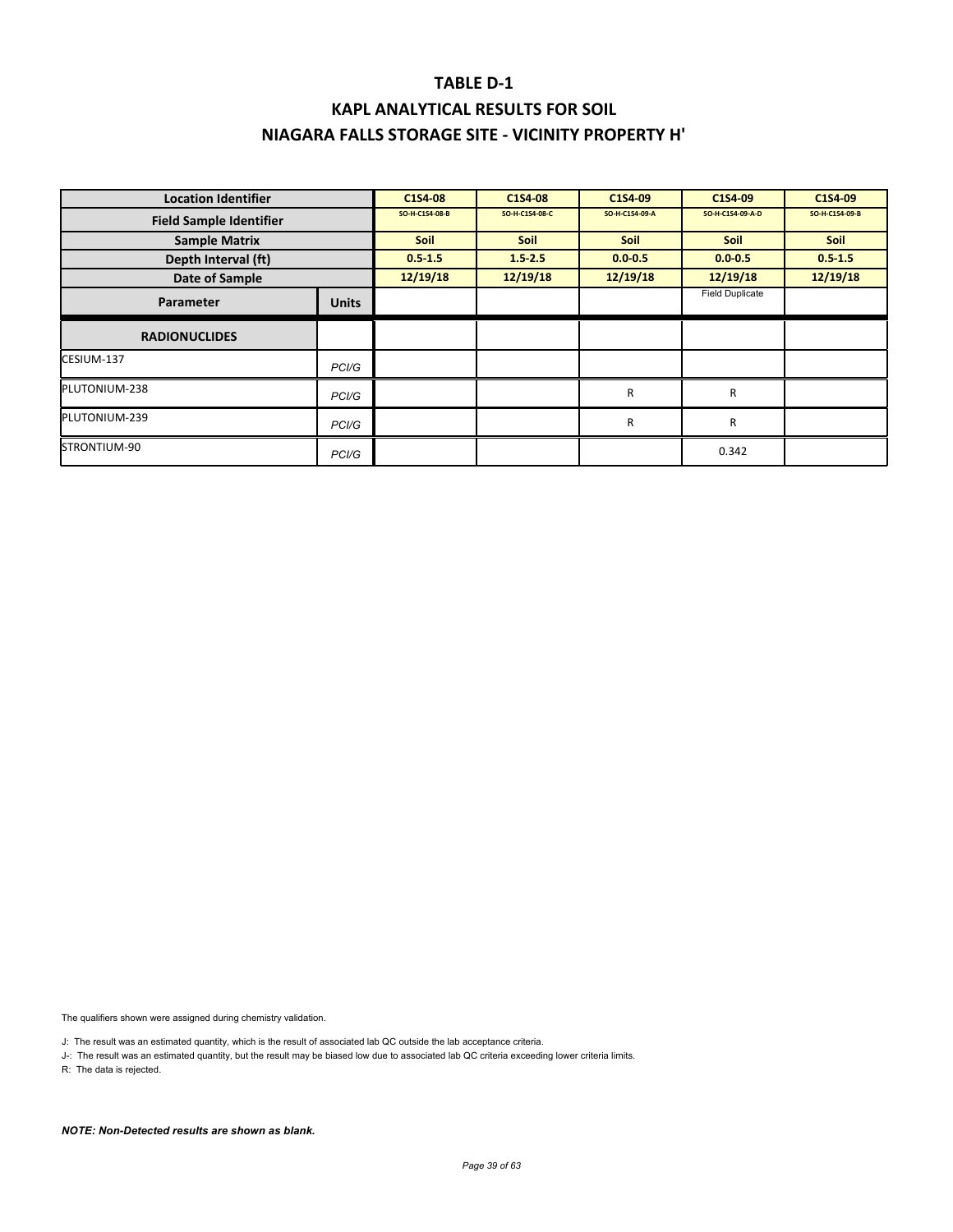# **KAPL ANALYTICAL RESULTS FOR SOIL NIAGARA FALLS STORAGE SITE ‐ VICINITY PROPERTY H'**

| <b>Location Identifier</b>     |                    | C1S4-09                | C1S4-09        | C1S4-09                | C1S4-10        | C1S4-10        |
|--------------------------------|--------------------|------------------------|----------------|------------------------|----------------|----------------|
| <b>Field Sample Identifier</b> |                    | SO-H-C1S4-09-B-D       | SO-H-C1S4-09-C | SO-H-C1S4-09-C-D       | SO-H-C1S4-10-A | SO-H-C1S4-10-B |
| <b>Sample Matrix</b>           |                    | <b>Soil</b>            | <b>Soil</b>    | <b>Soil</b>            | <b>Soil</b>    | <b>Soil</b>    |
| Depth Interval (ft)            |                    | $0.5 - 1.5$            | $1.5 - 2.5$    | $1.5 - 2.5$            | $0.0 - 0.5$    | $0.5 - 1.5$    |
| Date of Sample                 |                    | 12/19/18               | 12/19/18       | 12/19/18               | 12/19/18       | 12/19/18       |
| Parameter                      | <b>Units</b>       | <b>Field Duplicate</b> |                | <b>Field Duplicate</b> |                |                |
| <b>RADIONUCLIDES</b>           |                    |                        |                |                        |                |                |
| CESIUM-137                     | PC <sub>1</sub> /G |                        |                |                        |                |                |
| PLUTONIUM-238                  | PCI/G              | R                      | R              | R                      |                |                |
| PLUTONIUM-239                  | PC <sub>1</sub> /G | $\mathsf{R}$           | R              | R                      |                |                |
| STRONTIUM-90                   | PCI/G              |                        |                |                        |                |                |

The qualifiers shown were assigned during chemistry validation.

J: The result was an estimated quantity, which is the result of associated lab QC outside the lab acceptance criteria.

J-: The result was an estimated quantity, but the result may be biased low due to associated lab QC criteria exceeding lower criteria limits.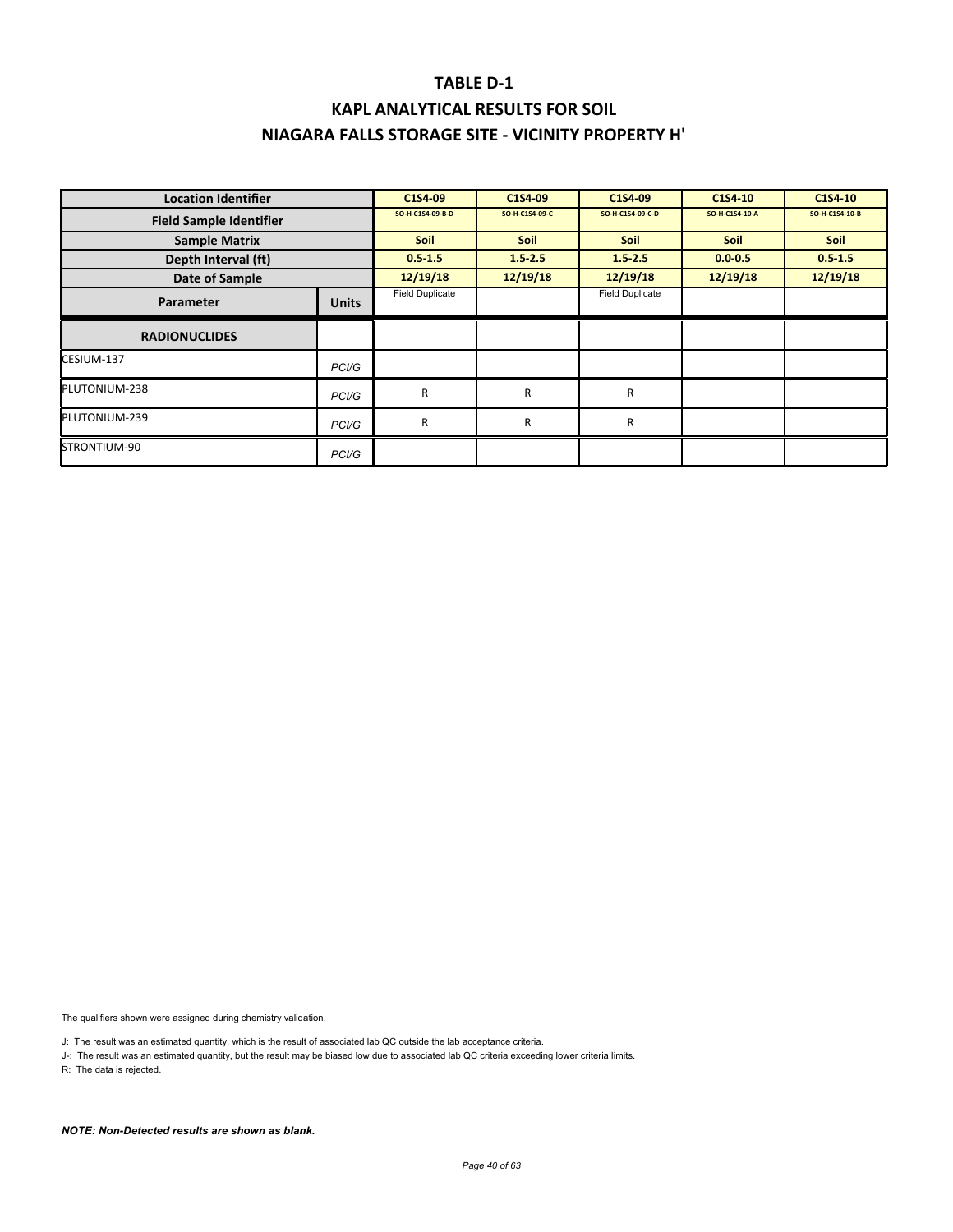# **KAPL ANALYTICAL RESULTS FOR SOIL NIAGARA FALLS STORAGE SITE ‐ VICINITY PROPERTY H'**

| <b>Location Identifier</b>     |                    | C1S4-10        | C1S4 11        | C1S4-11        | C1S4-11        | C1S4-12        |
|--------------------------------|--------------------|----------------|----------------|----------------|----------------|----------------|
| <b>Field Sample Identifier</b> |                    | SO-H-C1S4-10-C | SO-H-C1S4-11-A | SO-H-C1S4-11-B | SO-H-C1S4-11-C | SO-H-C1S4-12-A |
| <b>Sample Matrix</b>           |                    | <b>Soil</b>    | <b>Soil</b>    | <b>Soil</b>    | <b>Soil</b>    | <b>Soil</b>    |
| Depth Interval (ft)            |                    | $1.5 - 2.5$    | $0.0 - 0.5$    | $0.5 - 1.5$    | $1.5 - 2.5$    | $0.0 - 0.5$    |
| Date of Sample                 |                    | 12/19/18       | 12/19/18       | 12/19/18       | 12/19/18       | 12/19/18       |
| Parameter                      | <b>Units</b>       |                |                |                |                |                |
| <b>RADIONUCLIDES</b>           |                    |                |                |                |                |                |
| CESIUM-137                     | PC <sub>1</sub> /G |                |                |                |                |                |
| PLUTONIUM-238                  | PC <sub>1</sub> /G | R              | R              | R              | R              |                |
| PLUTONIUM-239                  | PC <sub>1</sub> /G | $\mathsf{R}$   | R              | R              | $\mathsf{R}$   |                |
| STRONTIUM-90                   | PCI/G              |                |                |                |                |                |

The qualifiers shown were assigned during chemistry validation.

J: The result was an estimated quantity, which is the result of associated lab QC outside the lab acceptance criteria.

J-: The result was an estimated quantity, but the result may be biased low due to associated lab QC criteria exceeding lower criteria limits.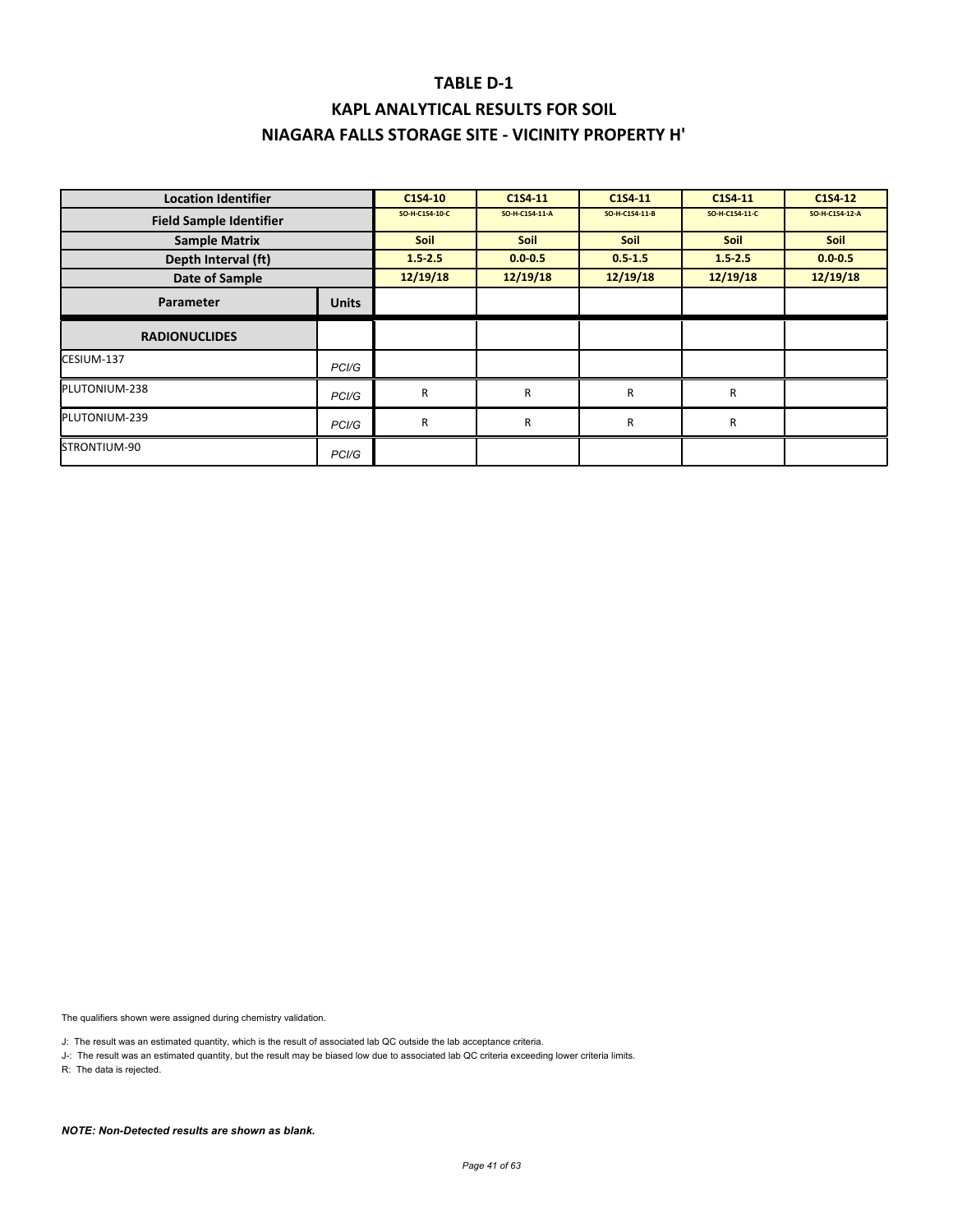### **KAPL ANALYTICAL RESULTS FOR SOIL NIAGARA FALLS STORAGE SITE ‐ VICINITY PROPERTY H'**

| <b>Location Identifier</b>     |                    | C1S4-12        | C1S4-12        | C1S4-13        | C1S4-13        | C1S4-13        |
|--------------------------------|--------------------|----------------|----------------|----------------|----------------|----------------|
| <b>Field Sample Identifier</b> |                    | SO-H-C1S4-12-B | SO-H-C1S4-12-C | SO-H-C1S4-13-A | SO-H-C1S4-13-B | SO-H-C1S4-13-C |
| <b>Sample Matrix</b>           |                    | <b>Soil</b>    | <b>Soil</b>    | <b>Soil</b>    | <b>Soil</b>    | <b>Soil</b>    |
| Depth Interval (ft)            |                    | $0.5 - 1.5$    | $1.5 - 2.5$    | $0.0 - 0.5$    | $0.5 - 1.5$    | $1.5 - 2.5$    |
| Date of Sample                 |                    | 12/19/18       | 12/19/18       | 12/20/18       | 12/20/18       | 12/20/18       |
| Parameter                      | <b>Units</b>       |                |                |                |                |                |
| <b>RADIONUCLIDES</b>           |                    |                |                |                |                |                |
| CESIUM-137                     | PC <sub>1</sub> /G |                |                |                |                |                |
| PLUTONIUM-238                  | PCI/G              | R              |                |                |                |                |
| PLUTONIUM-239                  | PC <sub>1</sub> /G | R              |                |                |                |                |
| STRONTIUM-90                   | PCI/G              |                |                |                |                |                |

The qualifiers shown were assigned during chemistry validation.

J: The result was an estimated quantity, which is the result of associated lab QC outside the lab acceptance criteria.

J-: The result was an estimated quantity, but the result may be biased low due to associated lab QC criteria exceeding lower criteria limits.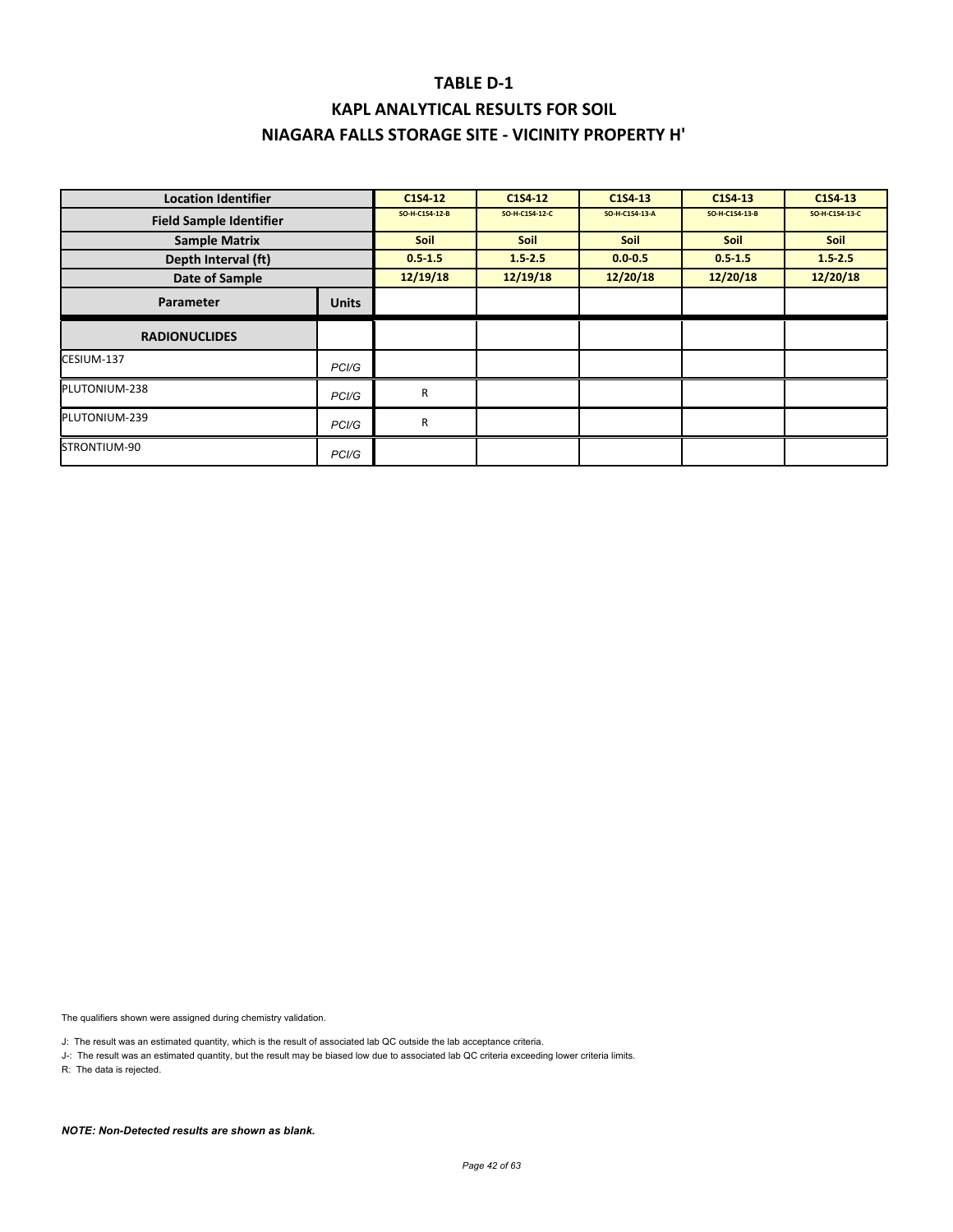### **KAPL ANALYTICAL RESULTS FOR SOIL NIAGARA FALLS STORAGE SITE ‐ VICINITY PROPERTY H'**

| <b>Location Identifier</b>     |                    | C1S4-14        | C1S4-14        | C1S4-14        | C2.01        | C2.01                  |
|--------------------------------|--------------------|----------------|----------------|----------------|--------------|------------------------|
| <b>Field Sample Identifier</b> |                    | SO-H-C1S4-14-A | SO-H-C1S4-14-B | SO-H-C1S4-14-C | SO-H-C2-01-A | SO-H-C2-01-A-D         |
| <b>Sample Matrix</b>           |                    | <b>Soil</b>    | <b>Soil</b>    | <b>Soil</b>    | <b>Soil</b>  | Soil                   |
| Depth Interval (ft)            |                    | $0.0 - 0.5$    | $0.5 - 1.5$    | $1.5 - 2.5$    | $0.0 - 0.5$  | $0.0 - 0.5$            |
| Date of Sample                 |                    | 12/20/18       | 12/20/18       | 12/20/18       | 12/19/18     | 12/19/18               |
| Parameter                      | <b>Units</b>       |                |                |                |              | <b>Field Duplicate</b> |
| <b>RADIONUCLIDES</b>           |                    |                |                |                |              |                        |
| CESIUM-137                     | PC <sub>1</sub> /G |                |                |                | 0.225        | 0.155                  |
| PLUTONIUM-238                  | PC <sub>1</sub> /G |                | R              |                |              |                        |
| PLUTONIUM-239                  | PC <sub>1</sub> /G |                | R              |                |              |                        |
| STRONTIUM-90                   | PC <sub>1</sub> /G |                |                |                |              |                        |

The qualifiers shown were assigned during chemistry validation.

J: The result was an estimated quantity, which is the result of associated lab QC outside the lab acceptance criteria.

J-: The result was an estimated quantity, but the result may be biased low due to associated lab QC criteria exceeding lower criteria limits.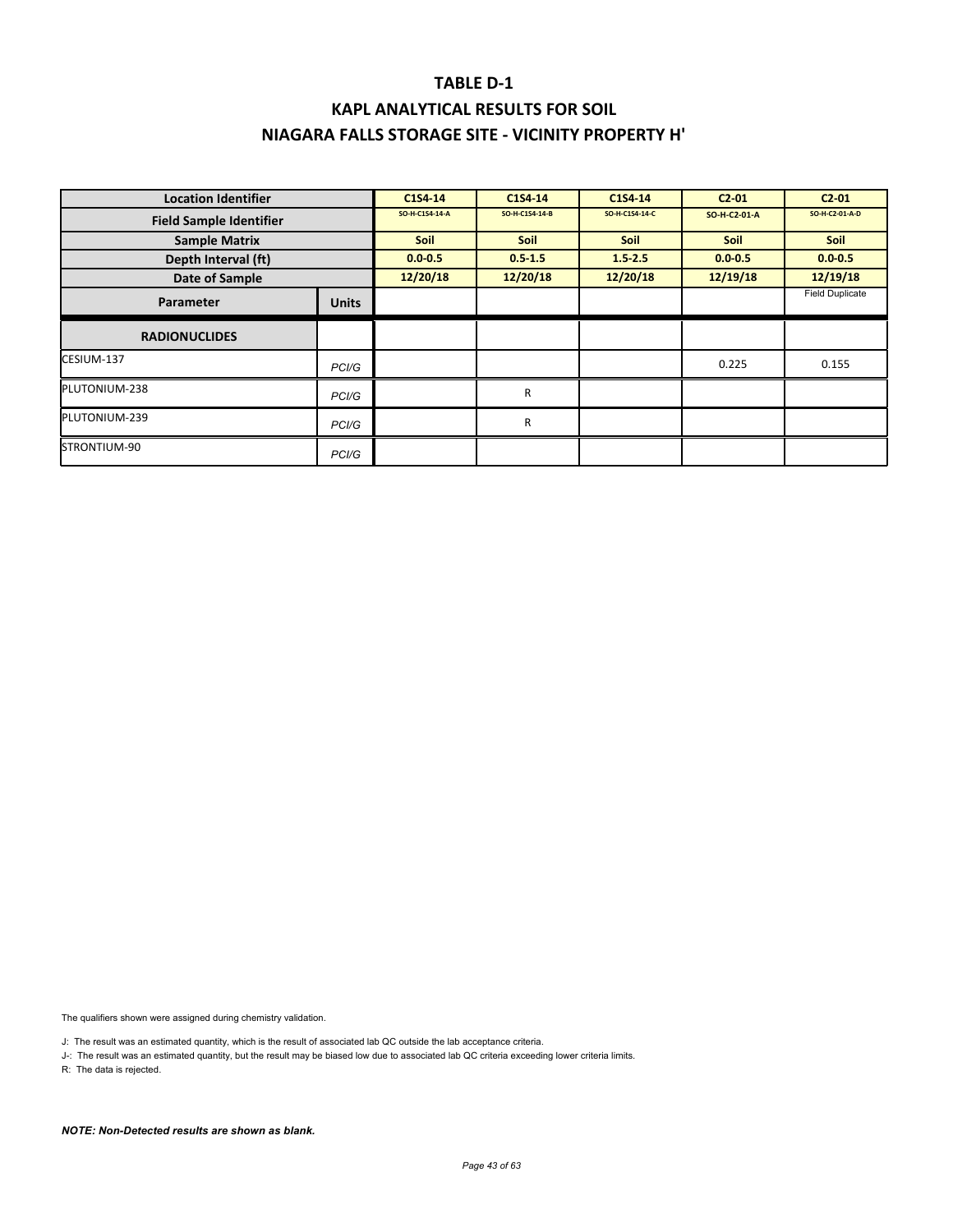| <b>Location Identifier</b>     |              | $C2 - 01$    | C2.01                  | C2 01        | C2 01                  | $C2-02$      |
|--------------------------------|--------------|--------------|------------------------|--------------|------------------------|--------------|
| <b>Field Sample Identifier</b> |              | SO-H-C2-01-B | SO-H-C2-01-B-D         | SO-H-C2-01-C | SO-H-C2-01-C-D         | SO-H-C2-02-A |
| <b>Sample Matrix</b>           |              | <b>Soil</b>  | <b>Soil</b>            | <b>Soil</b>  | <b>Soil</b>            | Soil         |
| Depth Interval (ft)            |              | $0.5 - 1.5$  | $0.5 - 1.5$            | 1.52.5       | $1.5 - 2.5$            | $0.0 - 0.5$  |
| Date of Sample                 |              | 12/19/18     | 12/19/18               | 12/19/18     | 12/19/18               | 12/19/18     |
| Parameter                      | <b>Units</b> |              | <b>Field Duplicate</b> |              | <b>Field Duplicate</b> |              |
| <b>RADIONUCLIDES</b>           |              |              |                        |              |                        |              |
| CESIUM-137                     | PCI/G        |              |                        |              |                        |              |
| PLUTONIUM-238                  | PCI/G        |              |                        |              |                        | $0.035$ J    |
| PLUTONIUM-239                  | PCI/G        |              |                        |              |                        |              |
| STRONTIUM-90                   | PCI/G        |              |                        |              |                        |              |

The qualifiers shown were assigned during chemistry validation.

J: The result was an estimated quantity, which is the result of associated lab QC outside the lab acceptance criteria.

J-: The result was an estimated quantity, but the result may be biased low due to associated lab QC criteria exceeding lower criteria limits.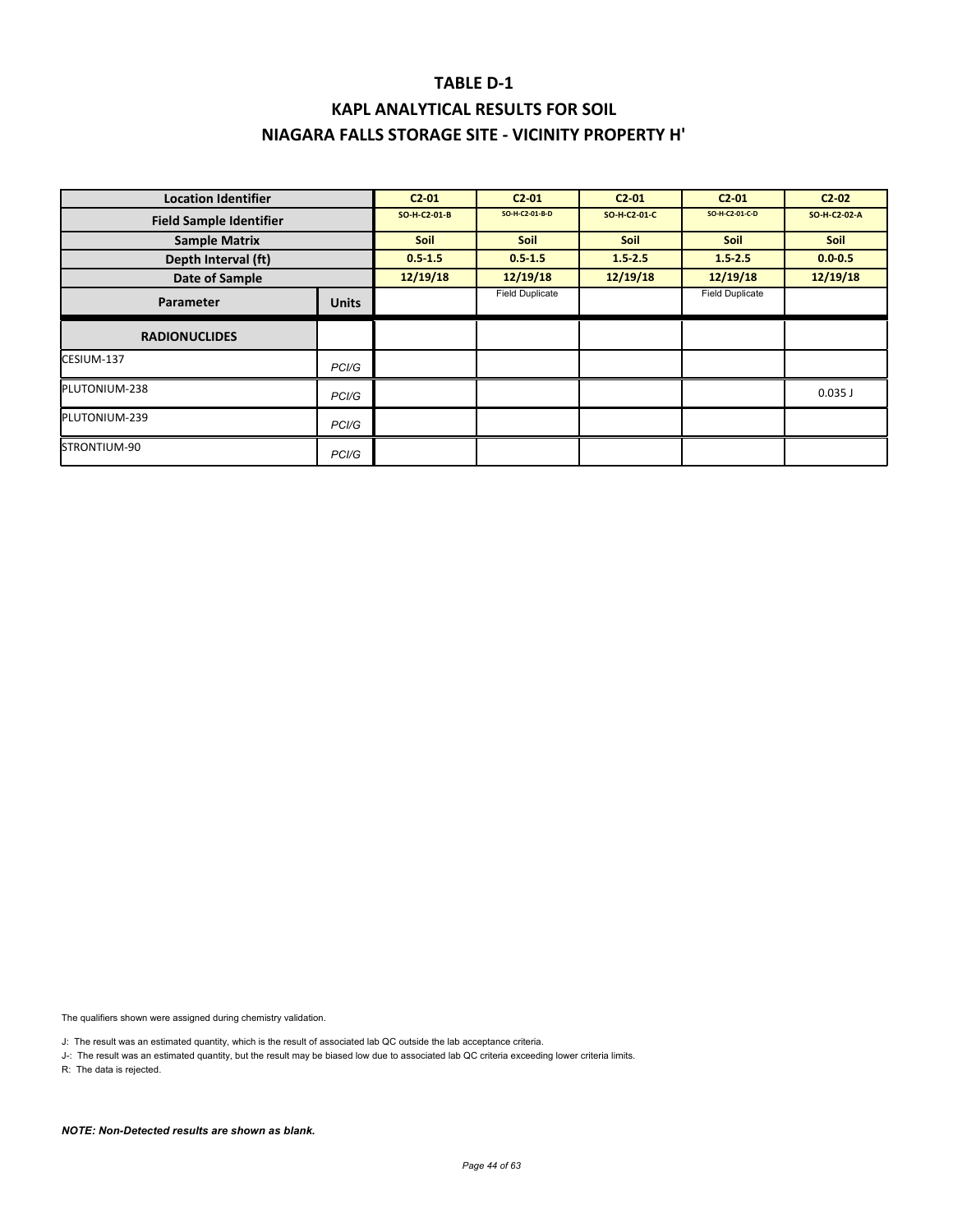| <b>Location Identifier</b>     |                    | $C2 - 02$    | $C2-02$      | $C2-03$      | $C2-03$      | $C2-03$      |
|--------------------------------|--------------------|--------------|--------------|--------------|--------------|--------------|
| <b>Field Sample Identifier</b> |                    | SO-H-C2-02-B | SO-H-C2-02-C | SO-H-C2-03-A | SO-H-C2-03-B | SO-H-C2-03-C |
| <b>Sample Matrix</b>           |                    | <b>Soil</b>  | <b>Soil</b>  | <b>Soil</b>  | <b>Soil</b>  | <b>Soil</b>  |
| Depth Interval (ft)            |                    | $0.5 - 1.5$  | 1.52.5       | $0.0 - 0.5$  | 0.51.5       | $1.5 - 2.5$  |
| Date of Sample                 |                    | 12/19/18     | 12/19/18     | 12/19/18     | 12/19/18     | 12/19/18     |
| Parameter                      | <b>Units</b>       |              |              |              |              |              |
| <b>RADIONUCLIDES</b>           |                    |              |              |              |              |              |
| CESIUM-137                     | PCI/G              |              |              |              |              |              |
| PLUTONIUM-238                  | PC <sub>1</sub> /G | R            |              |              | R            |              |
| PLUTONIUM-239                  | PC <sub>1</sub> /G | R            |              |              | R            |              |
| STRONTIUM-90                   | PCI/G              |              |              |              |              |              |

The qualifiers shown were assigned during chemistry validation.

J: The result was an estimated quantity, which is the result of associated lab QC outside the lab acceptance criteria.

J-: The result was an estimated quantity, but the result may be biased low due to associated lab QC criteria exceeding lower criteria limits.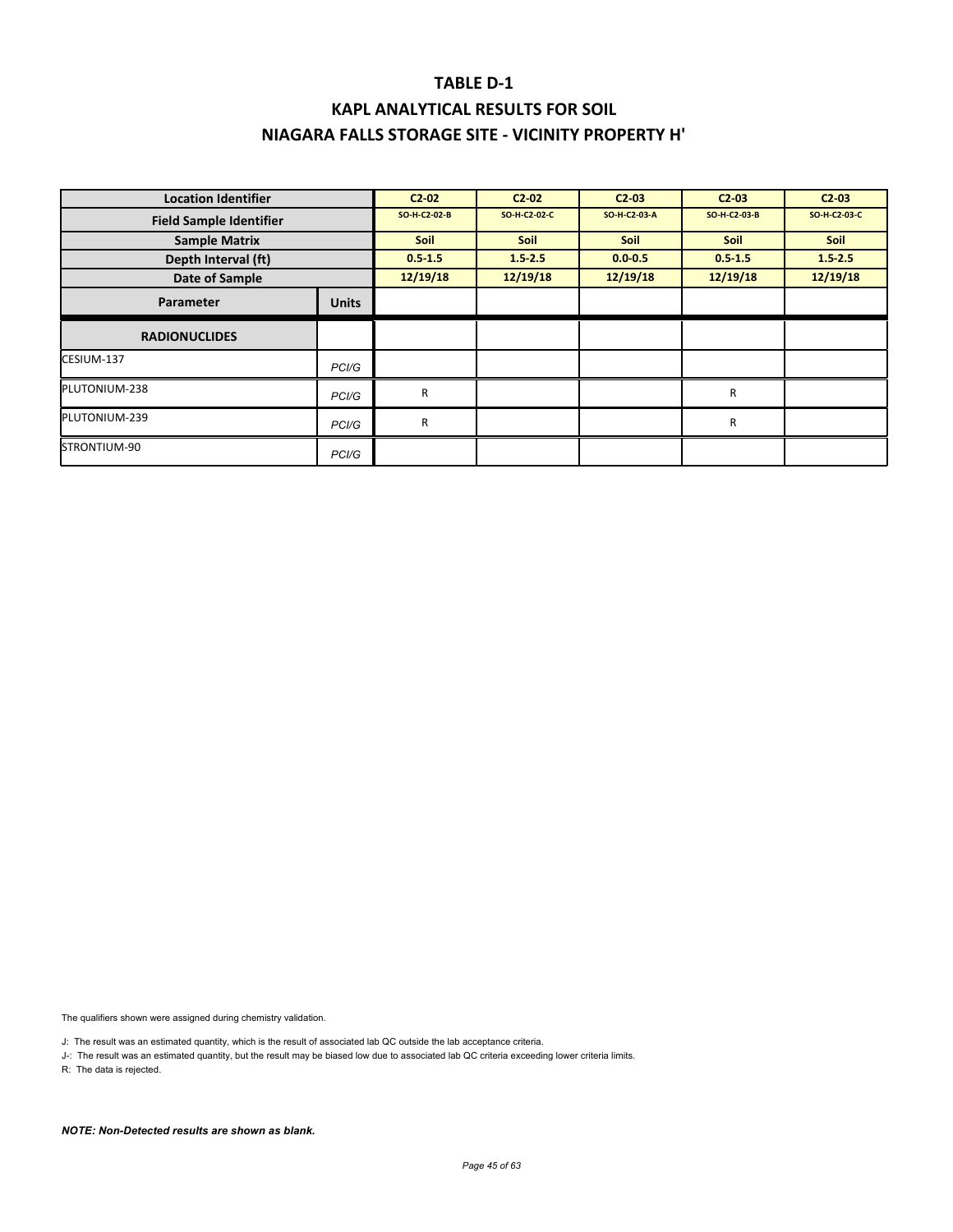| <b>Location Identifier</b>     |              | $C2-04$      | C2.04        | C2.04        | C2.05        | C2.05        |
|--------------------------------|--------------|--------------|--------------|--------------|--------------|--------------|
| <b>Field Sample Identifier</b> |              | SO-H-C2-04-A | SO-H-C2-04-B | SO-H-C2-04-C | SO-H-C2-05-A | SO-H-C2-05-B |
| <b>Sample Matrix</b>           |              | <b>Soil</b>  | <b>Soil</b>  | <b>Soil</b>  | Soil         | <b>Soil</b>  |
| Depth Interval (ft)            |              | $0.0 - 0.5$  | $0.5 - 1.5$  | $1.5 - 2.5$  | $0.0 - 0.5$  | $0.5 - 1.5$  |
| Date of Sample                 |              | 12/19/18     | 12/19/18     | 12/19/18     | 12/19/18     | 12/19/18     |
| Parameter                      | <b>Units</b> |              |              |              |              |              |
| <b>RADIONUCLIDES</b>           |              |              |              |              |              |              |
| CESIUM-137                     | PCI/G        |              |              |              | 0.154        |              |
| PLUTONIUM-238                  | PCI/G        |              |              |              |              | R            |
| PLUTONIUM-239                  | PCI/G        |              |              |              |              | R            |
| STRONTIUM-90                   | PCI/G        |              |              |              |              |              |

The qualifiers shown were assigned during chemistry validation.

J: The result was an estimated quantity, which is the result of associated lab QC outside the lab acceptance criteria.

J-: The result was an estimated quantity, but the result may be biased low due to associated lab QC criteria exceeding lower criteria limits.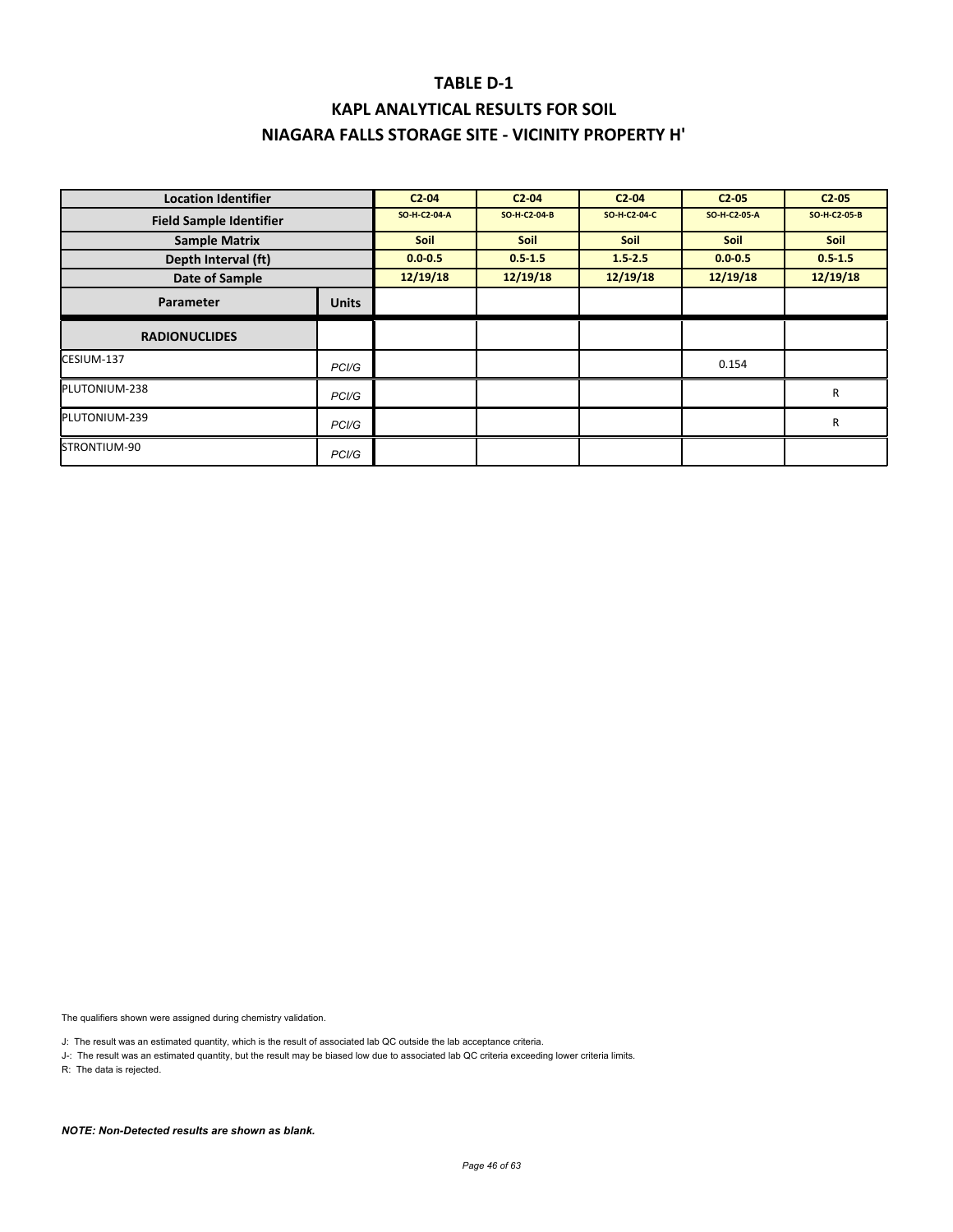| <b>Location Identifier</b>     |              | C2.05        | C2.06        | C2.06        | $C2-06$      | C2.07        |
|--------------------------------|--------------|--------------|--------------|--------------|--------------|--------------|
| <b>Field Sample Identifier</b> |              | SO-H-C2-05-C | SO-H-C2-06-A | SO-H-C2-06-B | SO-H-C2-06-C | SO-H-C2-07-A |
| <b>Sample Matrix</b>           |              | <b>Soil</b>  | <b>Soil</b>  | <b>Soil</b>  | <b>Soil</b>  | Soil         |
| Depth Interval (ft)            |              | 1.52.5       | $0.0 - 0.5$  | $0.5 - 1.5$  | $1.5 - 2.5$  | $0.0 - 0.5$  |
| Date of Sample                 |              | 12/19/18     | 12/19/18     | 12/19/18     | 12/19/18     | 12/19/18     |
| Parameter                      | <b>Units</b> |              |              |              |              |              |
| <b>RADIONUCLIDES</b>           |              |              |              |              |              |              |
| CESIUM-137                     | PCI/G        |              |              |              |              |              |
| PLUTONIUM-238                  | PCI/G        | R            |              |              |              | R            |
| PLUTONIUM-239                  | PCI/G        | R            |              |              |              | R            |
| STRONTIUM-90                   | PCI/G        |              |              |              |              |              |

The qualifiers shown were assigned during chemistry validation.

J: The result was an estimated quantity, which is the result of associated lab QC outside the lab acceptance criteria.

J-: The result was an estimated quantity, but the result may be biased low due to associated lab QC criteria exceeding lower criteria limits.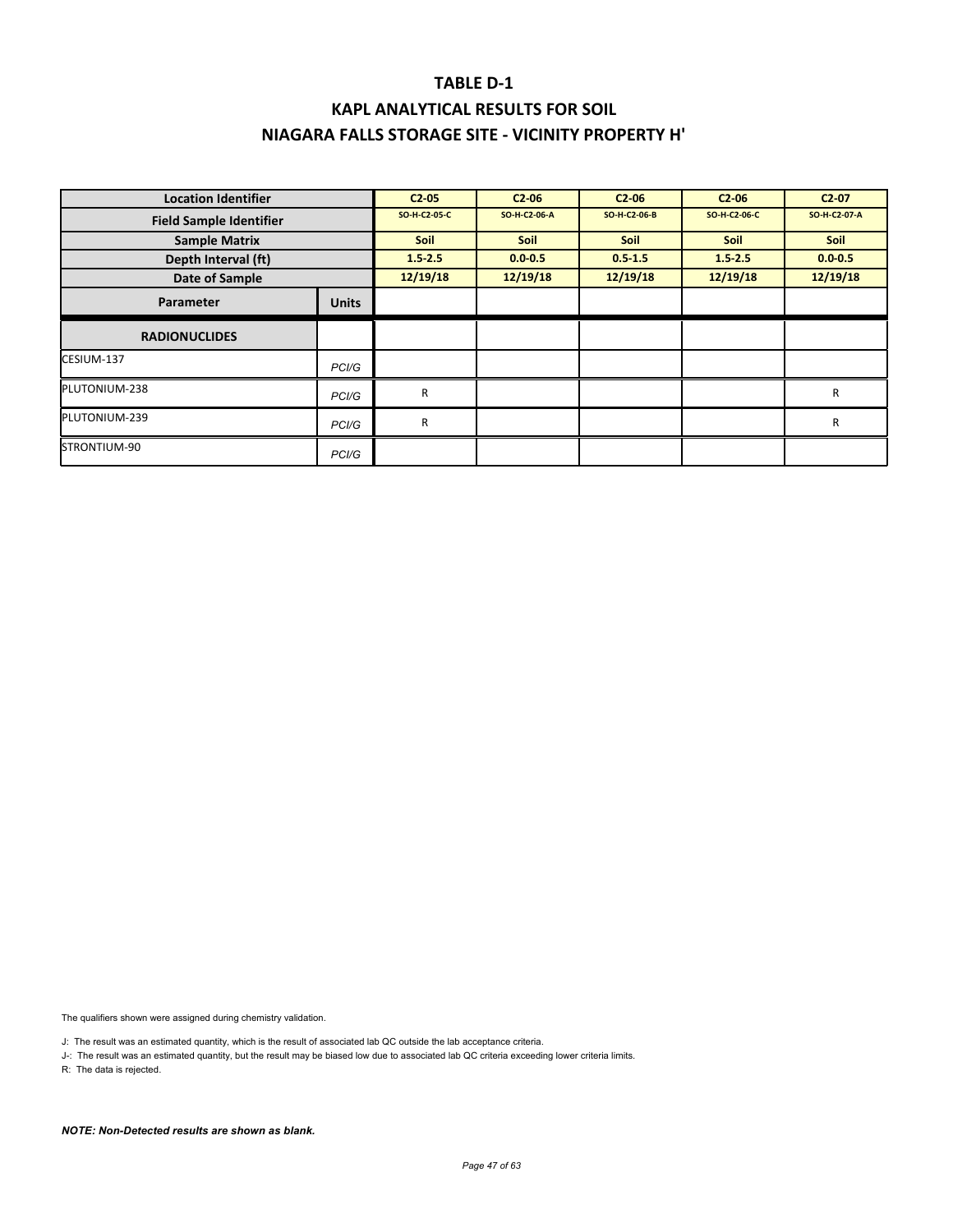| <b>Location Identifier</b>     |                    | C2 07        | $C2-07$      | $C2-08$      | $C2-08$      | $C2-08$      |
|--------------------------------|--------------------|--------------|--------------|--------------|--------------|--------------|
| <b>Field Sample Identifier</b> |                    | SO-H-C2-07-B | SO-H-C2-07-C | SO-H-C2-08-A | SO-H-C2-08-B | SO-H-C2-08-C |
| <b>Sample Matrix</b>           |                    | <b>Soil</b>  | <b>Soil</b>  | <b>Soil</b>  | <b>Soil</b>  | <b>Soil</b>  |
| Depth Interval (ft)            |                    | $0.5 - 1.5$  | $3.5 - 4.5$  | $0.0 - 0.5$  | $0.5 - 1.5$  | $1.5 - 2.5$  |
| Date of Sample                 |                    | 12/19/18     | 12/19/18     | 12/20/18     | 12/20/18     | 12/20/18     |
| Parameter                      | <b>Units</b>       |              |              |              |              |              |
| <b>RADIONUCLIDES</b>           |                    |              |              |              |              |              |
| CESIUM-137                     | PCI/G              |              | 0.176        |              |              | 0.109        |
| PLUTONIUM-238                  | PCI/G              |              |              |              |              |              |
| PLUTONIUM-239                  | PC <sub>1</sub> /G |              |              |              |              |              |
| STRONTIUM-90                   | PCI/G              |              |              |              |              |              |

The qualifiers shown were assigned during chemistry validation.

J: The result was an estimated quantity, which is the result of associated lab QC outside the lab acceptance criteria.

J-: The result was an estimated quantity, but the result may be biased low due to associated lab QC criteria exceeding lower criteria limits.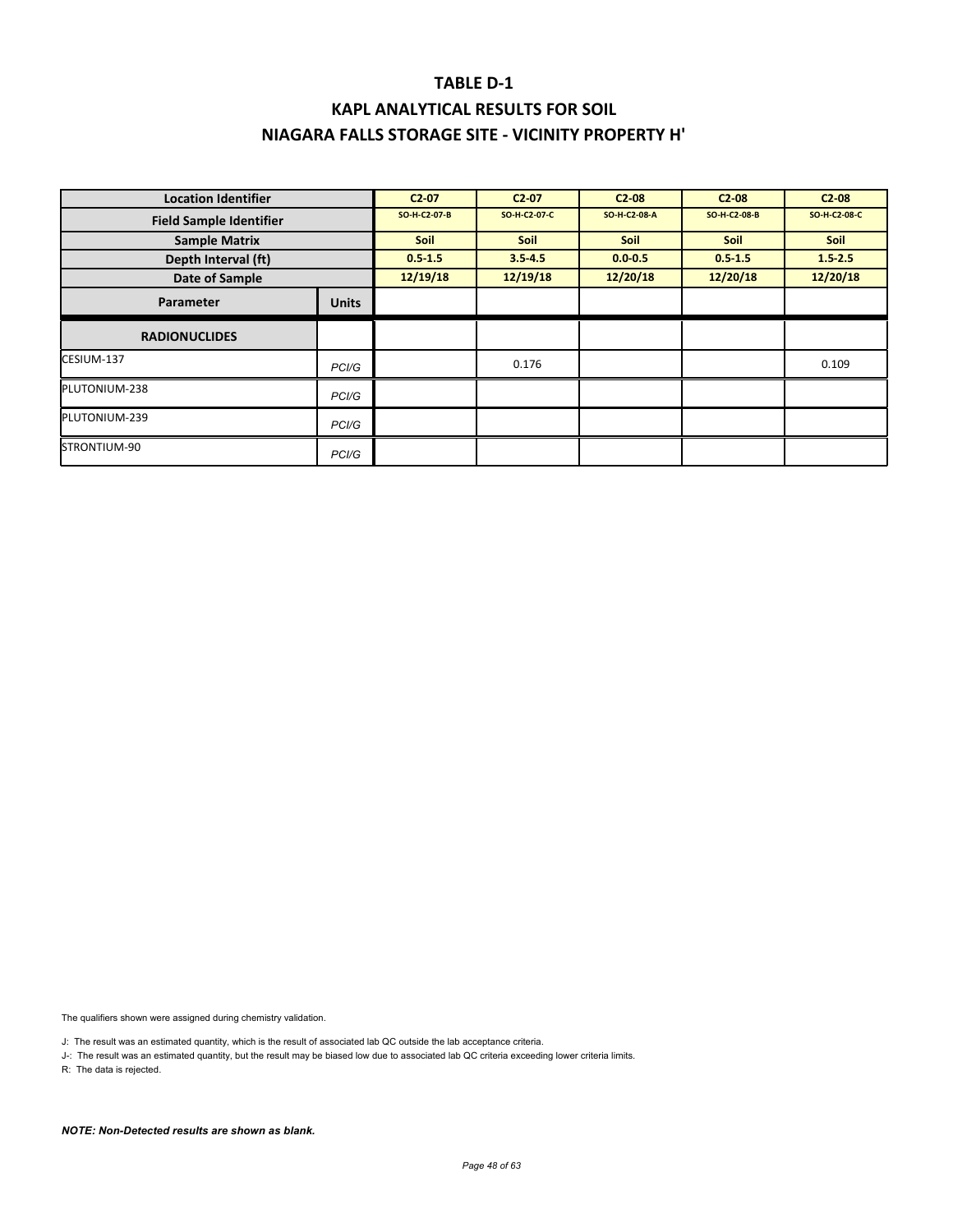| <b>Location Identifier</b>     |              | $C2-09$      | $C2-09$      | $C2-09$      | $C2-10$      | $C2-10$      |
|--------------------------------|--------------|--------------|--------------|--------------|--------------|--------------|
| <b>Field Sample Identifier</b> |              | SO-H-C2-09-A | SO-H-C2-09-B | SO-H-C2-09-C | SO-H-C2-10-A | SO-H-C2-10-B |
| <b>Sample Matrix</b>           |              | <b>Soil</b>  | <b>Soil</b>  | <b>Soil</b>  | <b>Soil</b>  | Soil         |
| Depth Interval (ft)            |              | $0.0 - 0.5$  | $0.5 - 1.5$  | $1.5 - 2.5$  | $0.0 - 0.5$  | $0.5 - 1.5$  |
| Date of Sample                 |              | 12/20/18     | 12/20/18     | 12/20/18     | 12/19/18     | 12/19/18     |
| Parameter                      | <b>Units</b> |              |              |              |              |              |
| <b>RADIONUCLIDES</b>           |              |              |              |              |              |              |
| CESIUM-137                     | PCI/G        | 0.241        |              |              | 0.205        |              |
| PLUTONIUM-238                  | PCI/G        |              |              |              |              |              |
| PLUTONIUM-239                  | PCI/G        |              |              |              |              |              |
| STRONTIUM-90                   | PCI/G        |              |              |              |              |              |

The qualifiers shown were assigned during chemistry validation.

J: The result was an estimated quantity, which is the result of associated lab QC outside the lab acceptance criteria.

J-: The result was an estimated quantity, but the result may be biased low due to associated lab QC criteria exceeding lower criteria limits.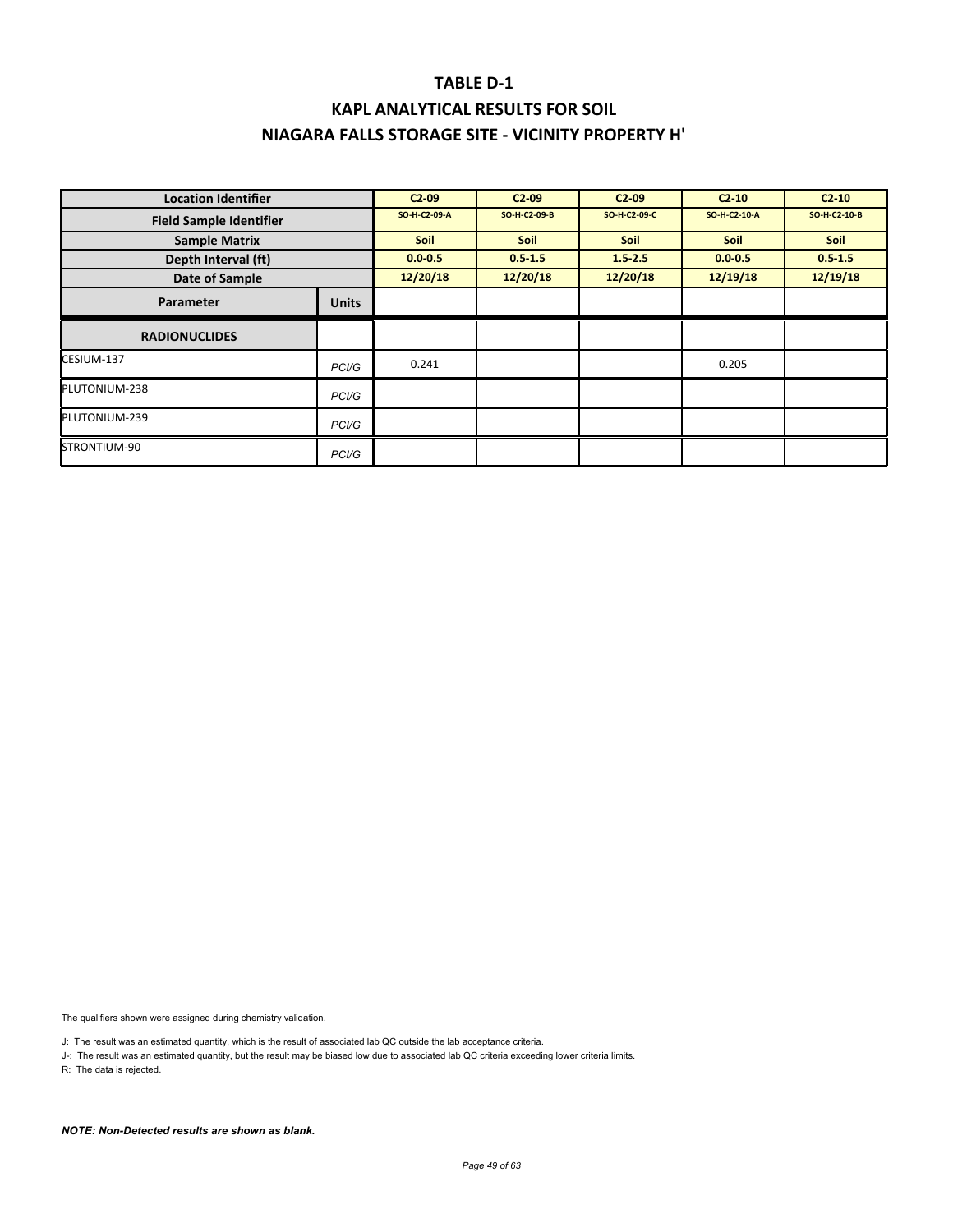# **KAPL ANALYTICAL RESULTS FOR SOIL NIAGARA FALLS STORAGE SITE ‐ VICINITY PROPERTY H'**

| <b>Location Identifier</b>     |                    | $C2-10$      | $C2 - 11$    | $C2 - 11$    | C2.11        | $C2 - 12$    |
|--------------------------------|--------------------|--------------|--------------|--------------|--------------|--------------|
| <b>Field Sample Identifier</b> |                    | SO-H-C2-10-C | SO-H-C2-11-A | SO-H-C2-11-B | SO-H-C2-11-C | SO-H-C2-12-A |
| <b>Sample Matrix</b>           |                    | <b>Soil</b>  | <b>Soil</b>  | <b>Soil</b>  | <b>Soil</b>  | Soil         |
| Depth Interval (ft)            |                    | $1.5 - 2.5$  | $0.0 - 0.5$  | $0.5 - 1.5$  | $2.5 - 3.5$  | $0.0 - 0.5$  |
| Date of Sample                 |                    | 12/19/18     | 12/19/18     | 12/19/18     | 12/19/18     | 12/19/18     |
| Parameter                      | <b>Units</b>       |              |              |              |              |              |
| <b>RADIONUCLIDES</b>           |                    |              |              |              |              |              |
| CESIUM-137                     | PC <sub>1</sub> /G |              | 0.27         |              |              |              |
| PLUTONIUM-238                  | PC <sub>1</sub> /G |              | 0.081        |              |              | R            |
| PLUTONIUM-239                  | PCI/G              |              | 0.122        |              |              | R            |
| STRONTIUM-90                   | PC <sub>1</sub> /G |              |              |              |              |              |

The qualifiers shown were assigned during chemistry validation.

J: The result was an estimated quantity, which is the result of associated lab QC outside the lab acceptance criteria.

J-: The result was an estimated quantity, but the result may be biased low due to associated lab QC criteria exceeding lower criteria limits.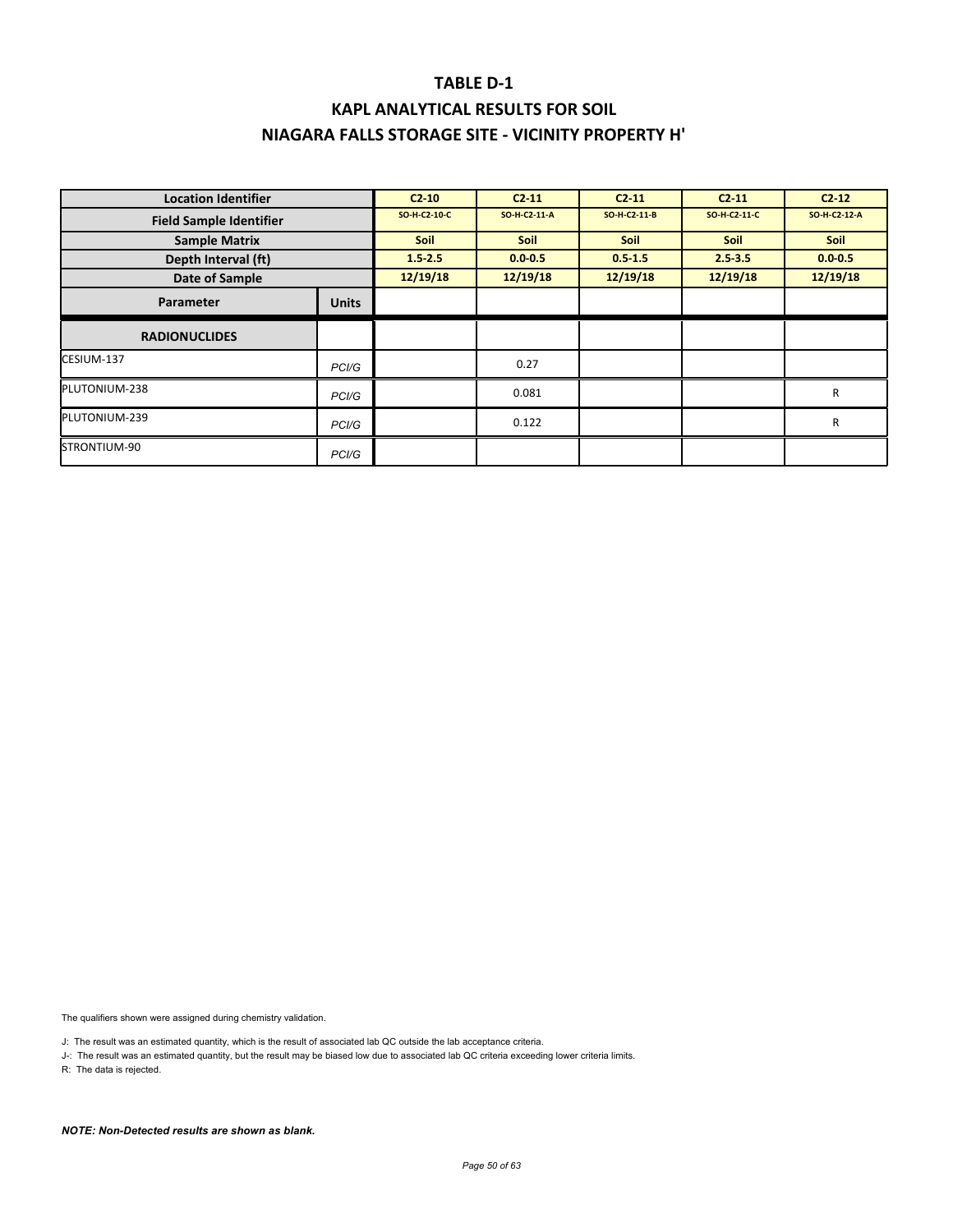| <b>Location Identifier</b>     |              | $C2 - 12$    | $C2 - 12$    | $C2 - 13$    | $C2 - 13$    | $C2 - 13$    |
|--------------------------------|--------------|--------------|--------------|--------------|--------------|--------------|
| <b>Field Sample Identifier</b> |              | SO-H-C2-12-B | SO-H-C2-12-C | SO-H-C2-13-A | SO-H-C2-13-B | SO-H-C2-13-C |
| <b>Sample Matrix</b>           |              | <b>Soil</b>  | Soil         | Soil         | Soil         | Soil         |
| Depth Interval (ft)            |              | $0.5 - 1.5$  | $1.5 - 2.5$  | $0.0 - 0.5$  | $0.5 - 1.5$  | $1.5 - 2.5$  |
| Date of Sample                 |              | 12/19/18     | 12/19/18     | 12/20/18     | 12/20/18     | 12/20/18     |
| Parameter                      | <b>Units</b> |              |              |              |              |              |
| <b>RADIONUCLIDES</b>           |              |              |              |              |              |              |
| CESIUM-137                     | PCI/G        |              | 0.107        |              |              |              |
| PLUTONIUM-238                  | PCI/G        |              |              |              |              |              |
| PLUTONIUM-239                  | PCI/G        |              |              |              |              |              |
| STRONTIUM-90                   | PCI/G        |              |              |              |              |              |

The qualifiers shown were assigned during chemistry validation.

J: The result was an estimated quantity, which is the result of associated lab QC outside the lab acceptance criteria.

J-: The result was an estimated quantity, but the result may be biased low due to associated lab QC criteria exceeding lower criteria limits.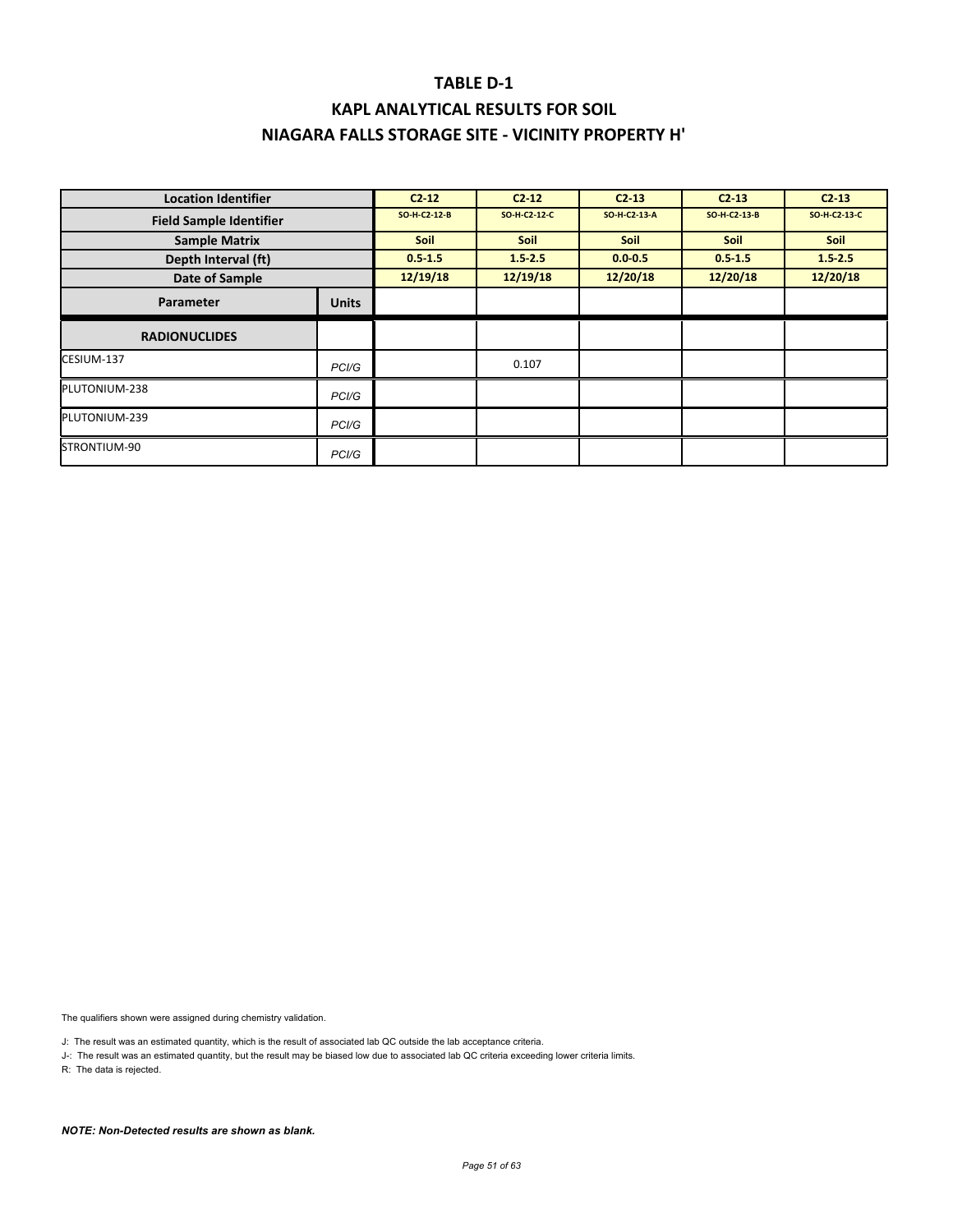| <b>Location Identifier</b>     |                    | $C2 - 14$    | $C2 - 14$    | $C2 - 14$    | C2.15        | C2 <sub>15</sub> |
|--------------------------------|--------------------|--------------|--------------|--------------|--------------|------------------|
| <b>Field Sample Identifier</b> |                    | SO-H-C2-14-A | SO-H-C2-14-B | SO-H-C2-14-C | SO-H-C2-15-A | SO-H-C2-15-B     |
| <b>Sample Matrix</b>           |                    | <b>Soil</b>  | <b>Soil</b>  | <b>Soil</b>  | <b>Soil</b>  | Soil             |
| Depth Interval (ft)            |                    | $0.0 - 0.5$  | $0.5 - 1.5$  | $1.5 - 2.5$  | $0.0 - 0.5$  | 0.51.5           |
| Date of Sample                 |                    | 12/20/18     | 12/20/18     | 12/20/18     | 12/20/18     | 12/20/18         |
| Parameter                      | <b>Units</b>       |              |              |              |              |                  |
| <b>RADIONUCLIDES</b>           |                    |              |              |              |              |                  |
| CESIUM-137                     | PC <sub>1</sub> /G | 0.145        |              |              | 0.183        |                  |
| PLUTONIUM-238                  | PCI/G              |              |              |              |              |                  |
| PLUTONIUM-239                  | PCI/G              |              |              |              |              |                  |
| STRONTIUM-90                   | PCI/G              |              |              |              |              |                  |

The qualifiers shown were assigned during chemistry validation.

J: The result was an estimated quantity, which is the result of associated lab QC outside the lab acceptance criteria.

J-: The result was an estimated quantity, but the result may be biased low due to associated lab QC criteria exceeding lower criteria limits.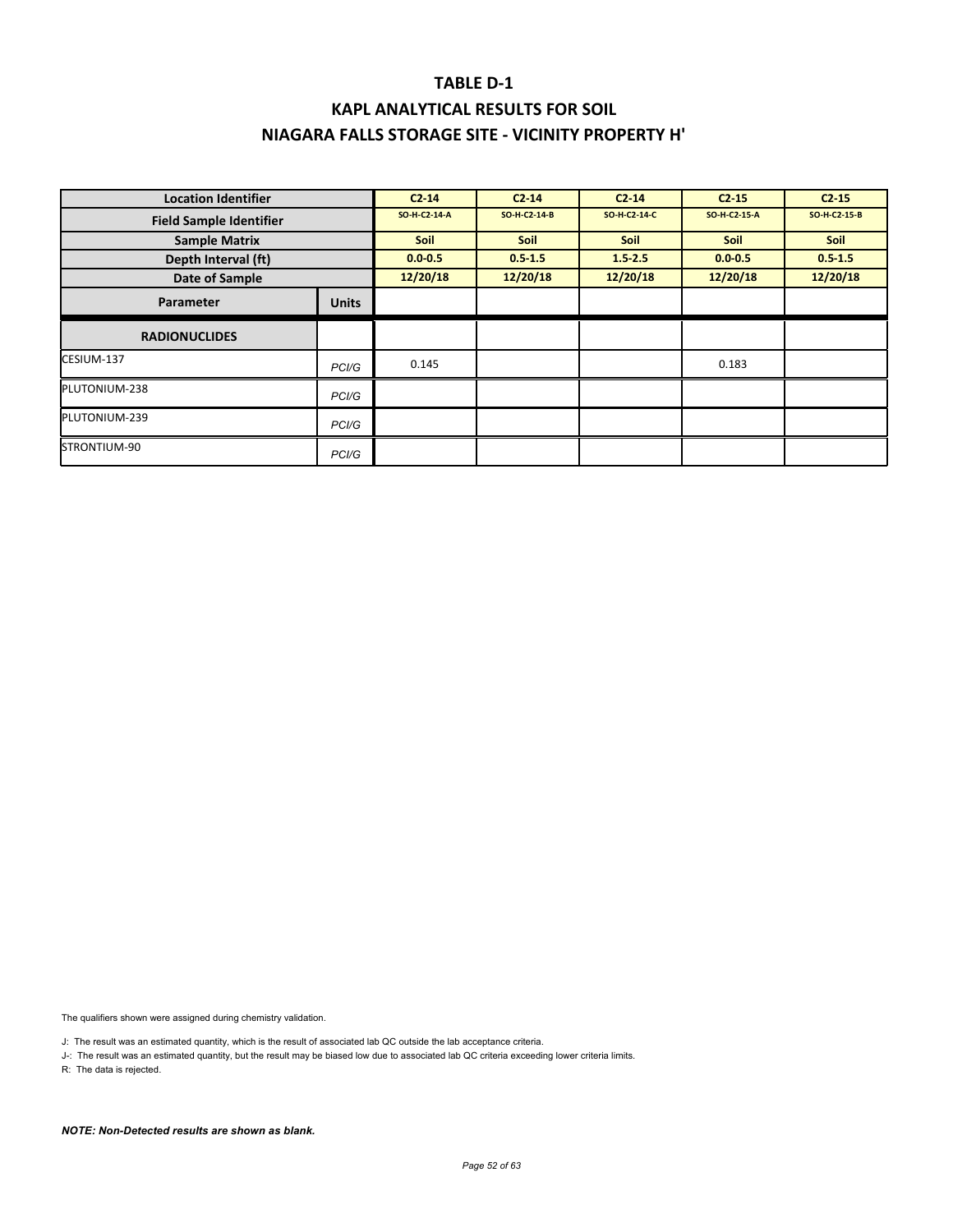| <b>Location Identifier</b>     |              | $C2 - 15$    | $C2 - 16$    | $C2 - 16$    | $C2 - 16$    | $C2 - 17$    |
|--------------------------------|--------------|--------------|--------------|--------------|--------------|--------------|
| <b>Field Sample Identifier</b> |              | SO-H-C2-15-C | SO-H-C2-16-A | SO-H-C2-16-B | SO-H-C2-16-C | SO-H-C2-17-A |
| <b>Sample Matrix</b>           |              | <b>Soil</b>  | Soil         | Soil         | Soil         | Soil         |
| Depth Interval (ft)            |              | $1.5 - 2.5$  | $0.0 - 0.5$  | $0.5 - 1.5$  | $1.5 - 2.5$  | $0.0 - 0.5$  |
| Date of Sample                 |              | 12/20/18     | 12/20/18     | 12/20/18     | 12/20/18     | 12/19/18     |
| Parameter                      | <b>Units</b> |              |              |              |              |              |
| <b>RADIONUCLIDES</b>           |              |              |              |              |              |              |
| CESIUM-137                     | PCI/G        |              | 0.188        |              |              |              |
| PLUTONIUM-238                  | PCI/G        |              |              |              |              |              |
| PLUTONIUM-239                  | PCI/G        |              |              |              |              |              |
| STRONTIUM-90                   | PCI/G        |              |              |              |              |              |

The qualifiers shown were assigned during chemistry validation.

J: The result was an estimated quantity, which is the result of associated lab QC outside the lab acceptance criteria.

J-: The result was an estimated quantity, but the result may be biased low due to associated lab QC criteria exceeding lower criteria limits.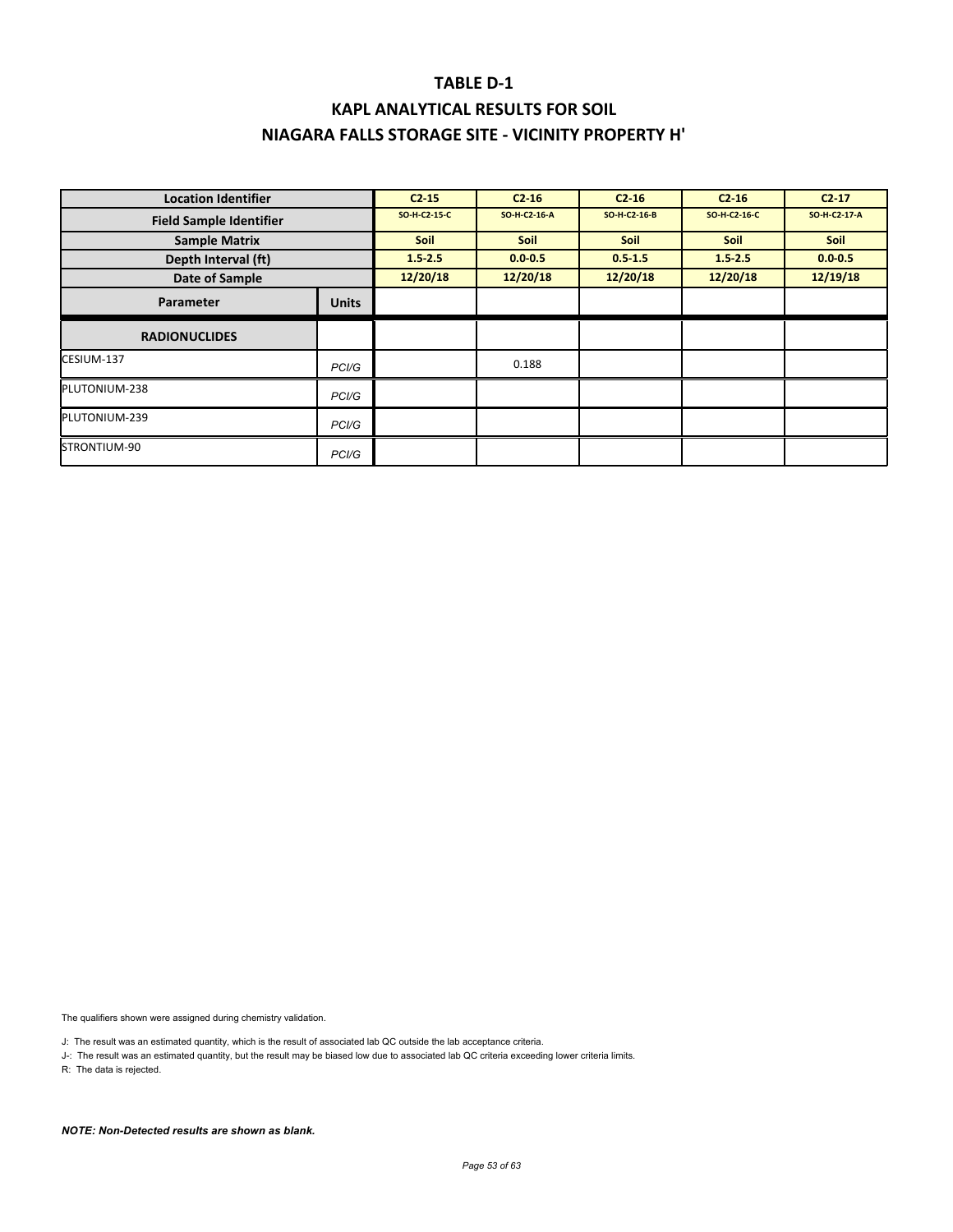### **TABLE D‐1 KAPL ANALYTICAL RESULTS FOR SOIL**

### **NIAGARA FALLS STORAGE SITE ‐ VICINITY PROPERTY H'**

| <b>Location Identifier</b>     |                    | $C2 - 17$    | $C2 - 17$    | <b>CP 01</b>       | <b>CP-01</b>       | <b>CP-01</b> |
|--------------------------------|--------------------|--------------|--------------|--------------------|--------------------|--------------|
| <b>Field Sample Identifier</b> |                    | SO-H-C2-17-B | SO-H-C2-17-C | <b>SO-H-CP01-A</b> | <b>SO-H-CP01-B</b> | SO-H-CP01-C  |
| <b>Sample Matrix</b>           |                    | <b>Soil</b>  | <b>Soil</b>  | <b>Soil</b>        | <b>Soil</b>        | <b>Soil</b>  |
| Depth Interval (ft)            |                    | $0.5 - 1.5$  | 1.52.5       | $0.0 - 0.5$        | 0.51.5             | 1.52.5       |
| Date of Sample                 |                    | 12/19/18     | 12/19/18     | 12/19/18           | 12/19/18           | 12/19/18     |
| Parameter                      | <b>Units</b>       |              |              |                    |                    |              |
| <b>RADIONUCLIDES</b>           |                    |              |              |                    |                    |              |
| CESIUM-137                     | PCI/G              |              |              |                    |                    |              |
| PLUTONIUM-238                  | PC <sub>1</sub> /G |              |              |                    |                    |              |
| PLUTONIUM-239                  | PC <sub>1</sub> /G |              | 0.034        |                    |                    |              |
| STRONTIUM-90                   | PCI/G              |              |              |                    |                    |              |

The qualifiers shown were assigned during chemistry validation.

J: The result was an estimated quantity, which is the result of associated lab QC outside the lab acceptance criteria.

J-: The result was an estimated quantity, but the result may be biased low due to associated lab QC criteria exceeding lower criteria limits.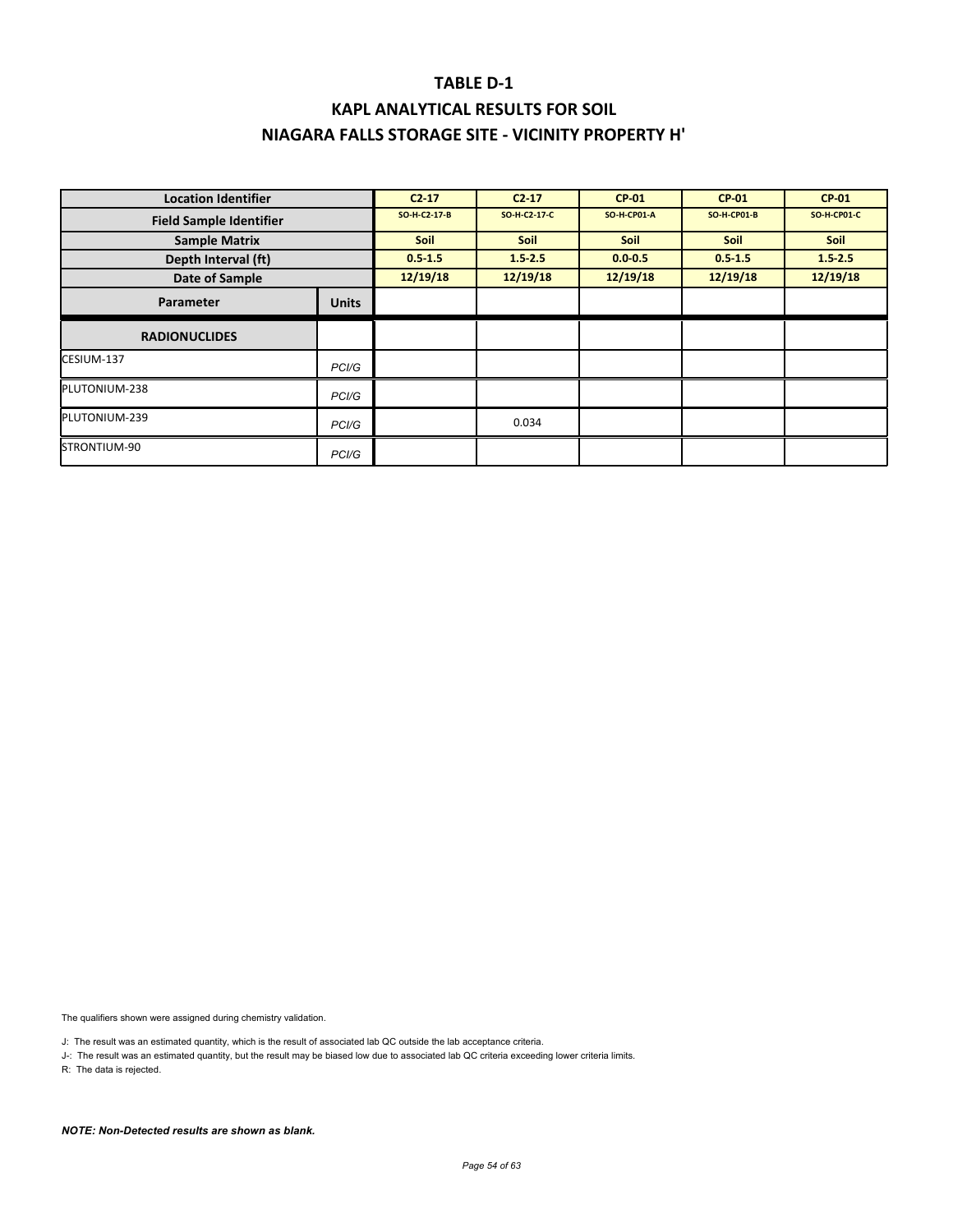| <b>Location Identifier</b>     |                    | <b>CP-02</b> | <b>CP 02</b>       | <b>CP-02</b>       | <b>HOTSPOT 01</b> | <b>HOTSPOT 01</b> |
|--------------------------------|--------------------|--------------|--------------------|--------------------|-------------------|-------------------|
| <b>Field Sample Identifier</b> |                    | SO-H-CP02-A  | <b>SO-H-CP02-B</b> | <b>SO-H-CP02-C</b> | SO-H-HTSP-01A-A   | SO-H-HTSP-01A-B   |
| <b>Sample Matrix</b>           |                    | <b>Soil</b>  | <b>Soil</b>        | <b>Soil</b>        | Soil              | Soil              |
| Depth Interval (ft)            |                    | $0.0 - 0.5$  | $0.5 - 1.5$        | $1.5 - 2.5$        | $0.0 - 0.5$       | $0.5 - 1.5$       |
| Date of Sample                 |                    | 12/19/18     | 12/19/18           | 12/19/18           | 12/20/18          | 12/20/18          |
| Parameter                      | <b>Units</b>       |              |                    |                    |                   |                   |
| <b>RADIONUCLIDES</b>           |                    |              |                    |                    |                   |                   |
| CESIUM-137                     | PC <sub>1</sub> /G |              |                    |                    |                   |                   |
| PLUTONIUM-238                  | PCI/G              |              |                    |                    | $\mathsf{R}$      | R                 |
| PLUTONIUM-239                  | PCI/G              |              |                    |                    | $\mathsf{R}$      | R                 |
| STRONTIUM-90                   | PCI/G              |              |                    |                    |                   |                   |

The qualifiers shown were assigned during chemistry validation.

J: The result was an estimated quantity, which is the result of associated lab QC outside the lab acceptance criteria.

J-: The result was an estimated quantity, but the result may be biased low due to associated lab QC criteria exceeding lower criteria limits.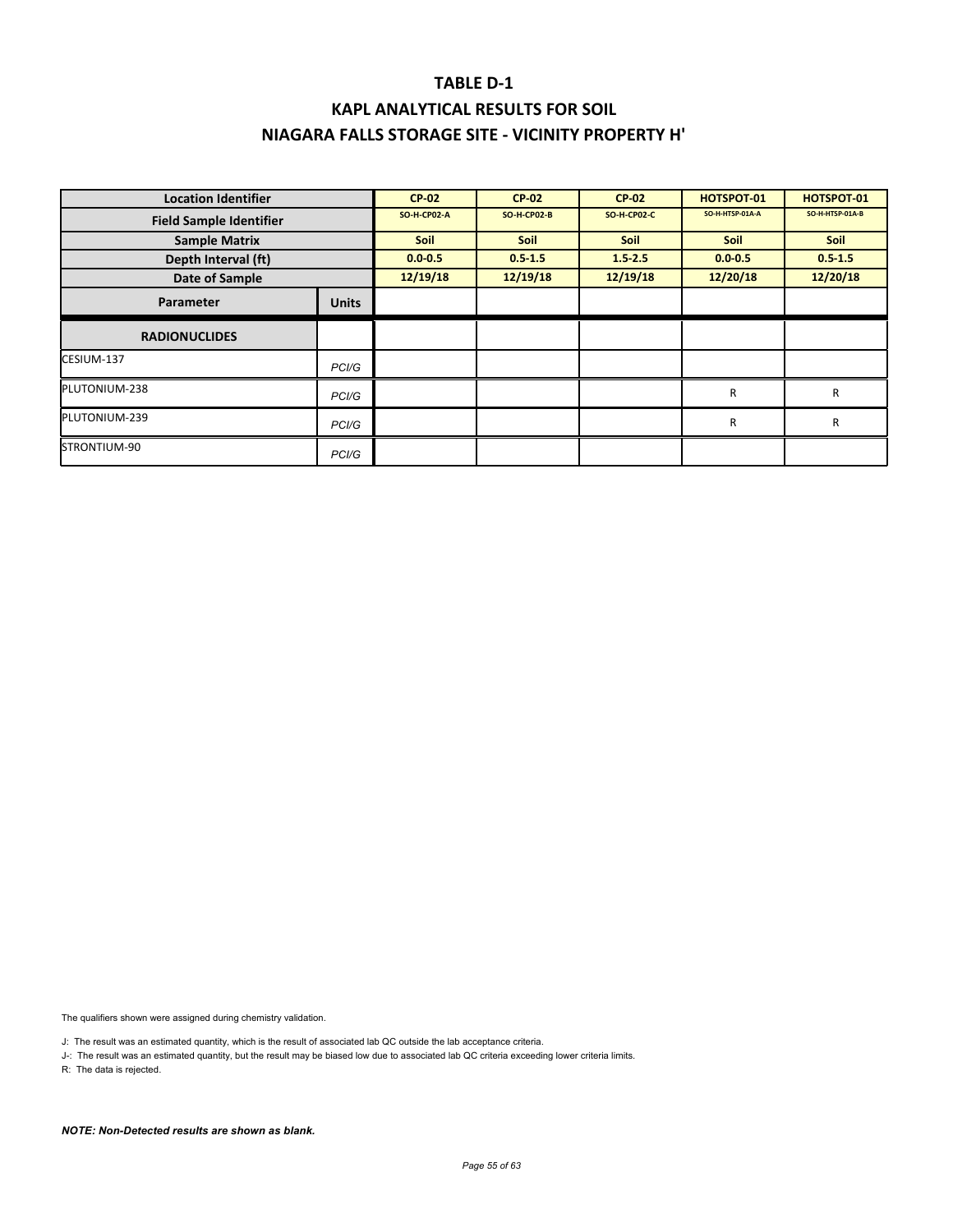### **TABLE D‐1 KAPL ANALYTICAL RESULTS FOR SOIL**

### **NIAGARA FALLS STORAGE SITE ‐ VICINITY PROPERTY H'**

| <b>Location Identifier</b>     |                    | <b>HOTSPOT 01</b> | <b>HOTSPOT 02</b> | HOTSPOT 02             | HOTSPOT-02            | HOTSPOT-02             |
|--------------------------------|--------------------|-------------------|-------------------|------------------------|-----------------------|------------------------|
| <b>Field Sample Identifier</b> |                    | SO-H-HTSP-01A-C   | SO-H-HTSP-01-A    | SO-H-HTSP-01-A-D       | <b>SO-H-HTSP-01-B</b> | SO-H-HTSP-01-B-D       |
| <b>Sample Matrix</b>           |                    | <b>Soil</b>       | <b>Soil</b>       | <b>Soil</b>            | Soil                  | <b>Soil</b>            |
| Depth Interval (ft)            |                    | $1.5 - 2.5$       | $0.0 - 0.5$       | $0.0 - 0.5$            | $0.5 - 1.5$           | $0.5 - 1.5$            |
| Date of Sample                 |                    | 12/20/18          | 12/19/18          | 12/19/18               | 12/19/18              | 12/19/18               |
| Parameter                      | <b>Units</b>       |                   |                   | <b>Field Duplicate</b> |                       | <b>Field Duplicate</b> |
| <b>RADIONUCLIDES</b>           |                    |                   |                   |                        |                       |                        |
| CESIUM-137                     | PC <sub>1</sub> /G |                   |                   |                        |                       |                        |
| PLUTONIUM-238                  | PC <sub>1</sub> /G |                   |                   |                        | $\mathsf{R}$          | R                      |
| PLUTONIUM-239                  | PCI/G              |                   |                   |                        | $\mathsf{R}$          | R                      |
| STRONTIUM-90                   | PCI/G              |                   |                   |                        | 0.373                 | 0.537                  |

The qualifiers shown were assigned during chemistry validation.

J: The result was an estimated quantity, which is the result of associated lab QC outside the lab acceptance criteria.

J-: The result was an estimated quantity, but the result may be biased low due to associated lab QC criteria exceeding lower criteria limits.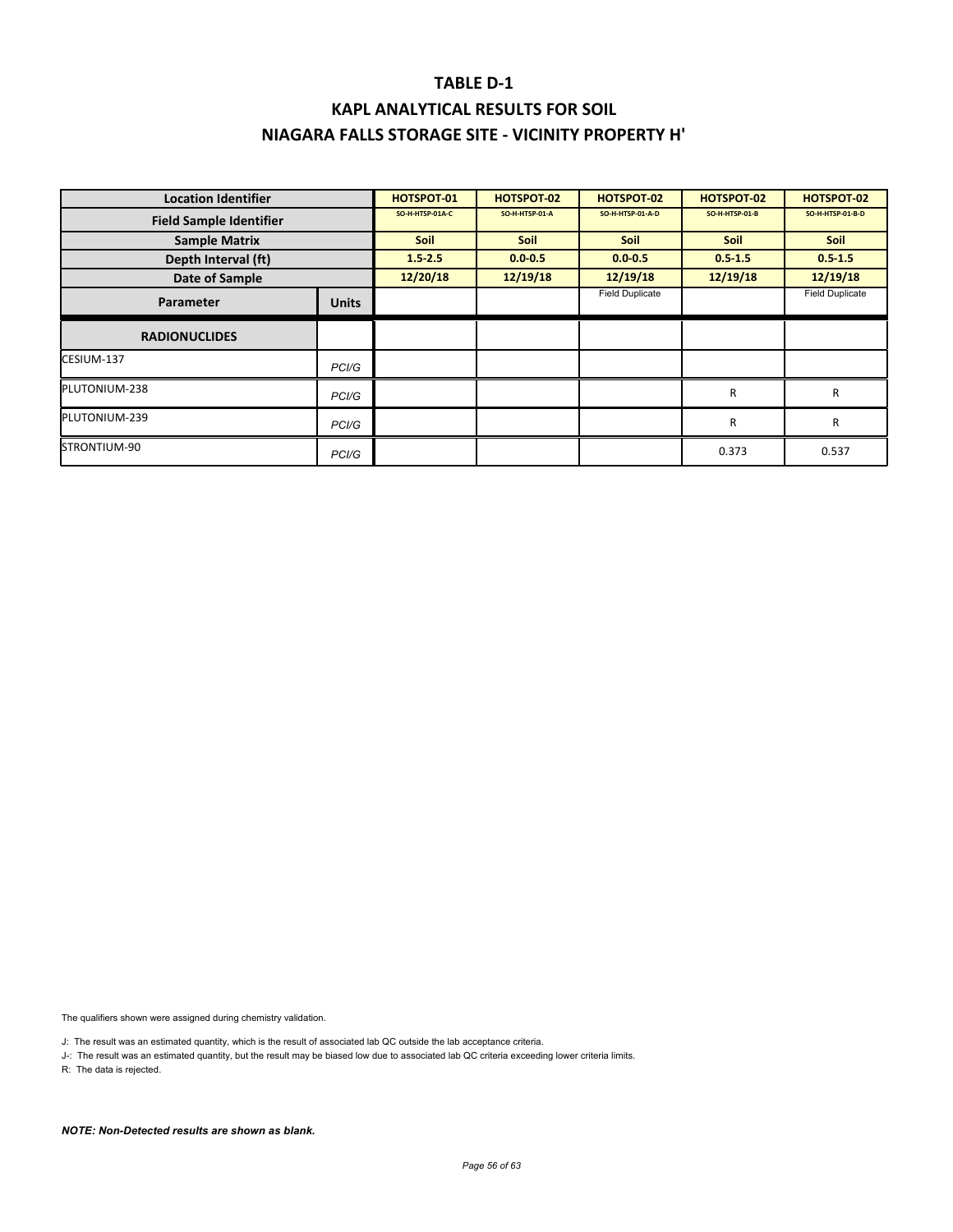| <b>Location Identifier</b>     |              | <b>HOTSPOT 02</b> | HOTSPOT-02              | <b>HOTSPOT 03</b> | <b>HOTSPOT 03</b> | <b>HOTSPOT 03</b> |
|--------------------------------|--------------|-------------------|-------------------------|-------------------|-------------------|-------------------|
| <b>Field Sample Identifier</b> |              | SO-H-HTSP-01-C    | <b>SO-H-HTSP-01-C-D</b> | SO-H-HTSP-03-A    | SO-H-HTSP-03-B    | SO-H-HTSP-03-C    |
| <b>Sample Matrix</b>           |              | <b>Soil</b>       | <b>Soil</b>             | <b>Soil</b>       | <b>Soil</b>       | Soil              |
| Depth Interval (ft)            |              | $1.5 - 2.5$       | $1.5 - 2.5$             | $0.0 - 0.5$       | $0.5 - 1.5$       | $1.5 - 2.5$       |
| Date of Sample                 |              | 12/19/18          | 12/19/18                | 12/21/18          | 12/21/18          | 12/21/18          |
| Parameter                      | <b>Units</b> |                   | <b>Field Duplicate</b>  |                   |                   |                   |
| <b>RADIONUCLIDES</b>           |              |                   |                         |                   |                   |                   |
| CESIUM-137                     | PCI/G        |                   |                         |                   |                   |                   |
| PLUTONIUM-238                  | PCI/G        |                   |                         | $0.04$ J          | R                 |                   |
| PLUTONIUM-239                  | PCI/G        |                   |                         |                   | R                 |                   |
| STRONTIUM-90                   | PCI/G        |                   |                         |                   |                   |                   |

The qualifiers shown were assigned during chemistry validation.

J: The result was an estimated quantity, which is the result of associated lab QC outside the lab acceptance criteria.

J-: The result was an estimated quantity, but the result may be biased low due to associated lab QC criteria exceeding lower criteria limits.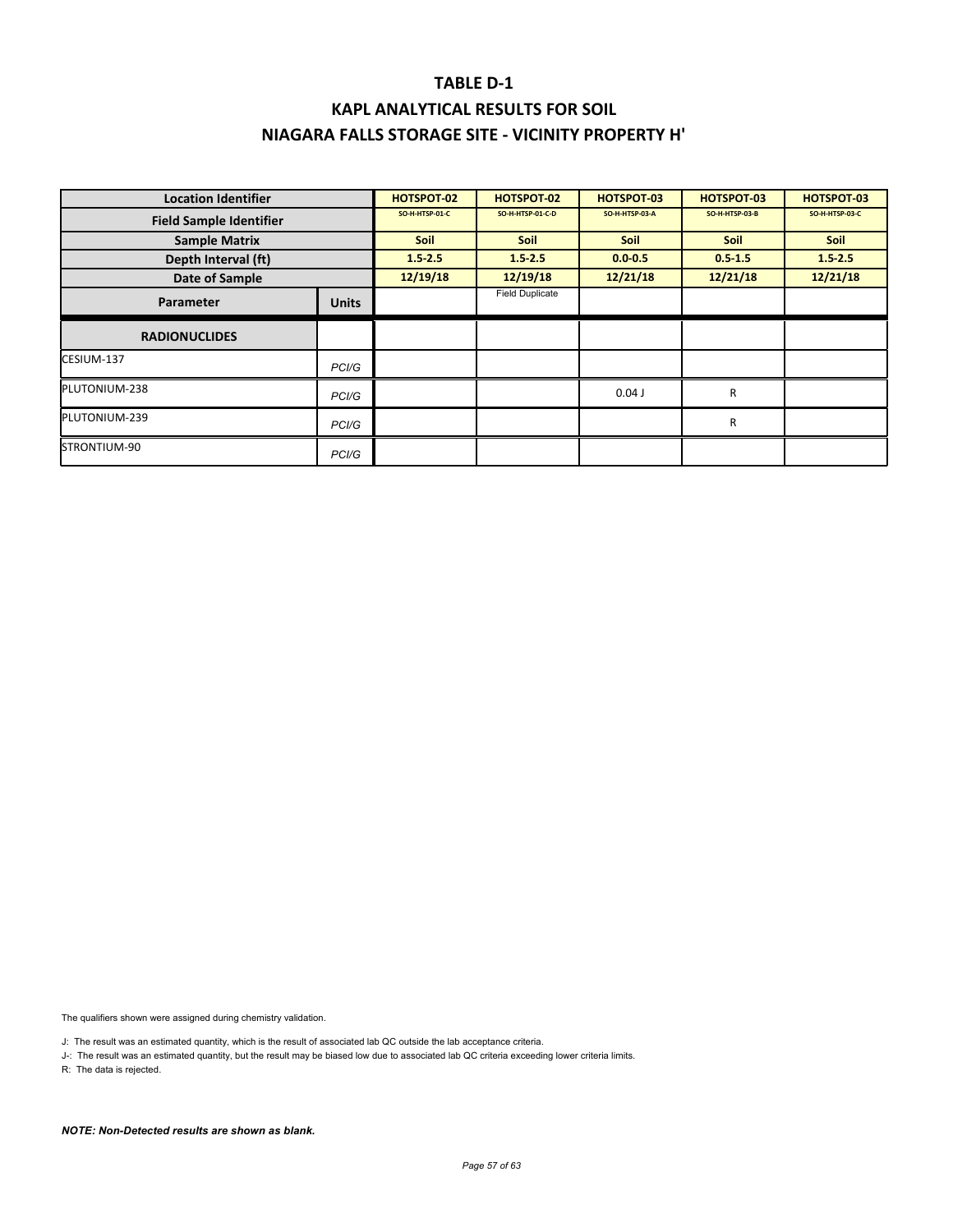| <b>Location Identifier</b>     |                    | <b>HOTSPOT 04</b> | HOTSPOT-04     | <b>HOTSPOT 04</b> | <b>HOTSPOT 05</b> | <b>HOTSPOT 05</b> |
|--------------------------------|--------------------|-------------------|----------------|-------------------|-------------------|-------------------|
| <b>Field Sample Identifier</b> |                    | SO-H-HTSP-04-A    | SO-H-HTSP-04-B | SO-H-HTSP-04-C    | SO-H-HTSP-05-A    | SO-H-HTSP-05-B    |
| <b>Sample Matrix</b>           |                    | <b>Soil</b>       | <b>Soil</b>    | <b>Soil</b>       | <b>Soil</b>       | <b>Soil</b>       |
| Depth Interval (ft)            |                    | $0.0 - 0.5$       | $0.5 - 1.5$    | $1.5 - 2.5$       | $0.0 - 0.5$       | $0.5 - 1.5$       |
| Date of Sample                 |                    | 12/21/18          | 12/21/18       | 12/21/18          | 12/21/18          | 12/21/18          |
| Parameter                      | <b>Units</b>       |                   |                |                   |                   |                   |
| <b>RADIONUCLIDES</b>           |                    |                   |                |                   |                   |                   |
| CESIUM-137                     | PC <sub>1</sub> /G |                   |                |                   |                   |                   |
| PLUTONIUM-238                  | PCI/G              |                   | R              |                   |                   |                   |
| PLUTONIUM-239                  | PCI/G              |                   | R              |                   |                   |                   |
| STRONTIUM-90                   | PC <sub>1</sub> /G |                   |                |                   |                   |                   |

The qualifiers shown were assigned during chemistry validation.

J: The result was an estimated quantity, which is the result of associated lab QC outside the lab acceptance criteria.

J-: The result was an estimated quantity, but the result may be biased low due to associated lab QC criteria exceeding lower criteria limits.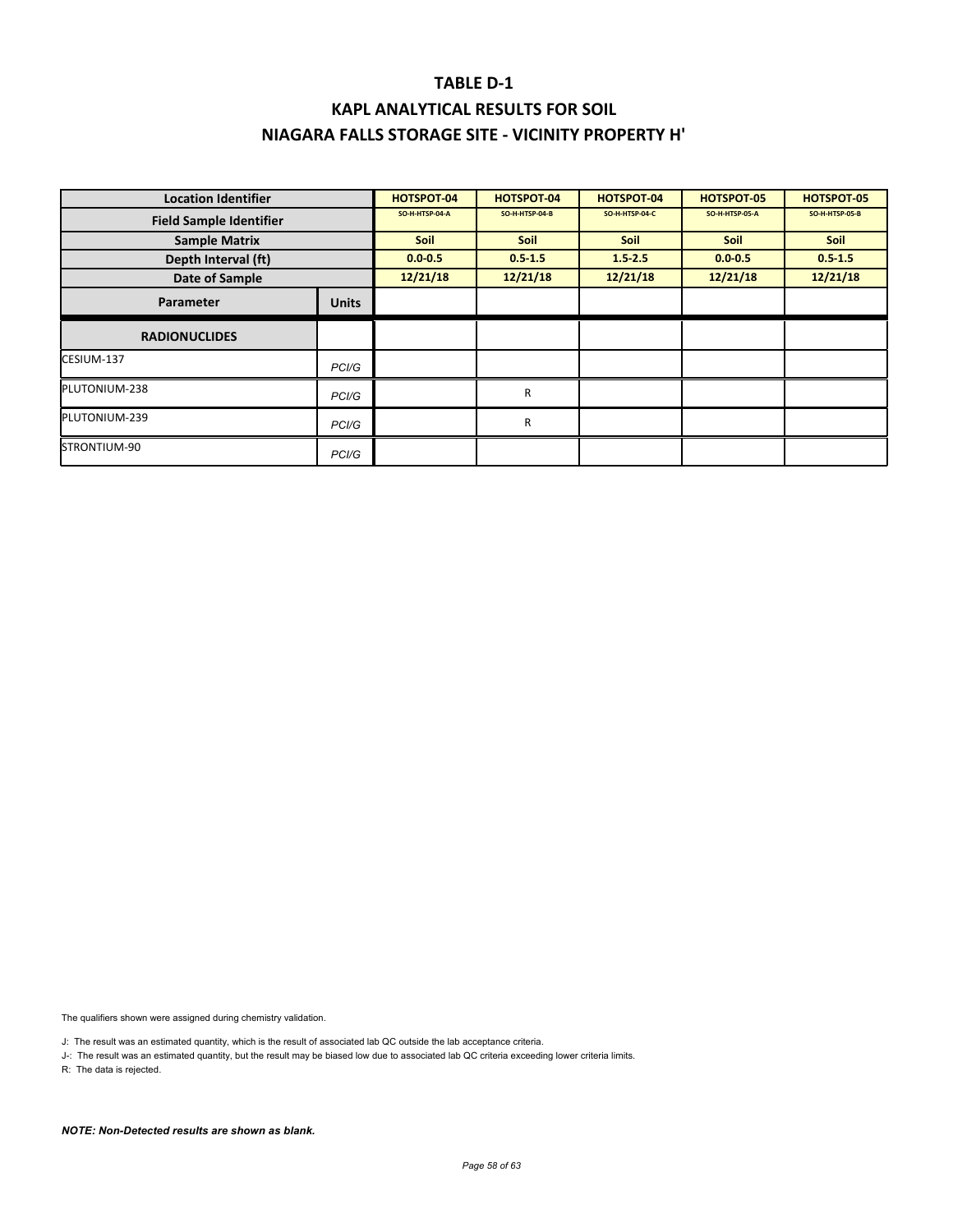| <b>Location Identifier</b>     |                    | <b>HOTSPOT 05</b> | HOTSPOT-06     | <b>HOTSPOT 06</b> | HOTSPOT-06     | HOTSPOT-07     |
|--------------------------------|--------------------|-------------------|----------------|-------------------|----------------|----------------|
| <b>Field Sample Identifier</b> |                    | SO-H-HTSP-05-C    | SO-H-HTSP-06-A | SO-H-HTSP-06-B    | SO-H-HTSP-06-C | SO-H-HTSP-07-A |
| <b>Sample Matrix</b>           |                    | <b>Soil</b>       | <b>Soil</b>    | <b>Soil</b>       | <b>Soil</b>    | <b>Soil</b>    |
| Depth Interval (ft)            |                    | $1.5 - 2.5$       | $0.0 - 0.5$    | $0.5 - 1.5$       | $1.5 - 2.5$    | $0.0 - 0.5$    |
| Date of Sample                 |                    | 12/21/18          | 12/21/18       | 12/21/18          | 12/21/18       | 12/21/18       |
| Parameter                      | <b>Units</b>       |                   |                |                   |                |                |
| <b>RADIONUCLIDES</b>           |                    |                   |                |                   |                |                |
| CESIUM-137                     | PC <sub>1</sub> /G |                   |                |                   |                |                |
| PLUTONIUM-238                  | PC <sub>1</sub> /G | R                 |                |                   |                |                |
| PLUTONIUM-239                  | PC <sub>1</sub> /G | R                 |                |                   | 0.593          |                |
| STRONTIUM-90                   | PCI/G              |                   |                |                   |                |                |

The qualifiers shown were assigned during chemistry validation.

J: The result was an estimated quantity, which is the result of associated lab QC outside the lab acceptance criteria.

J-: The result was an estimated quantity, but the result may be biased low due to associated lab QC criteria exceeding lower criteria limits.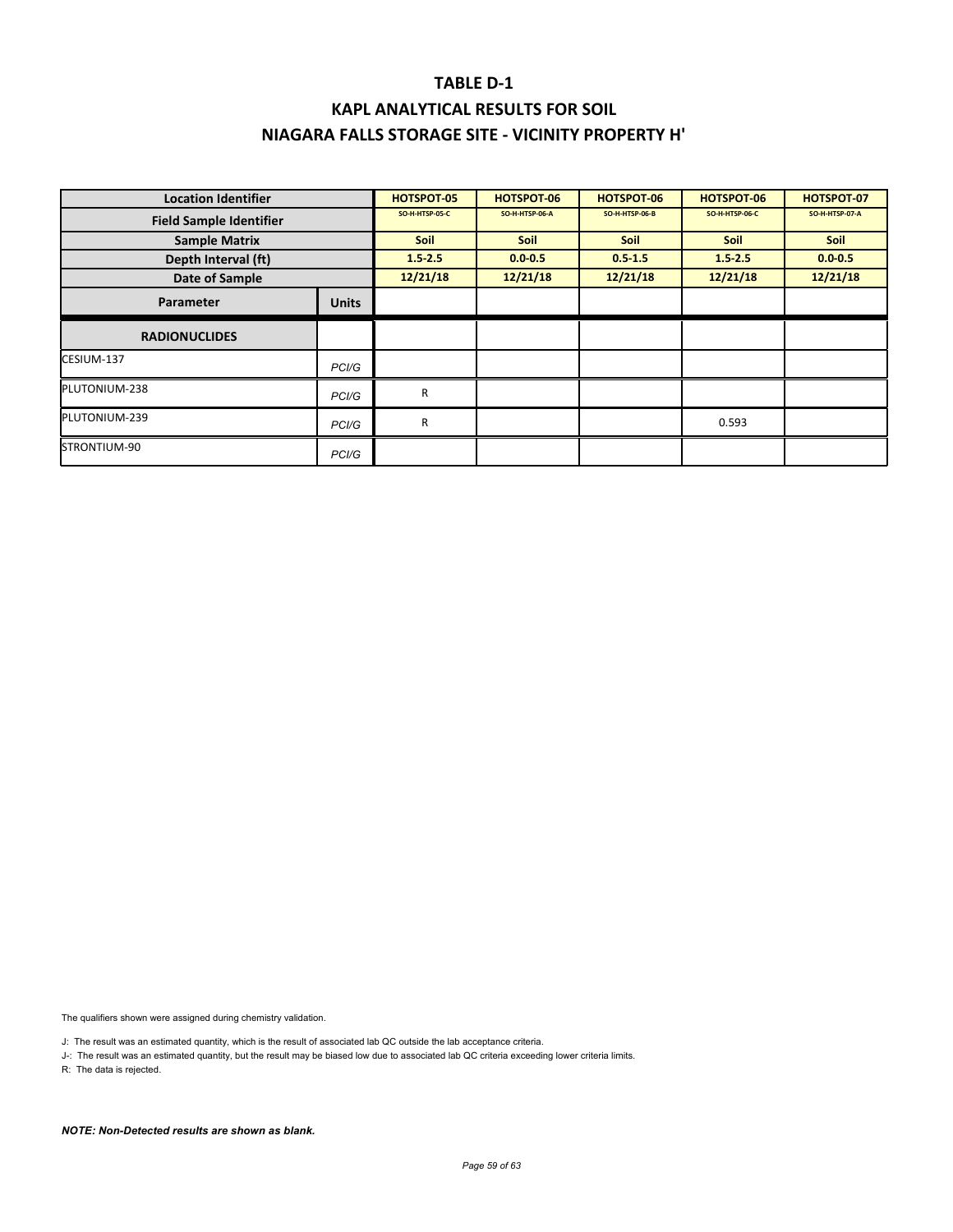| <b>Location Identifier</b>     |                    | <b>HOTSPOT 07</b> | <b>HOTSPOT 07</b> | <b>HOTSPOT 08</b> | <b>HOTSPOT-08</b> | HOTSPOT-08     |
|--------------------------------|--------------------|-------------------|-------------------|-------------------|-------------------|----------------|
| <b>Field Sample Identifier</b> |                    | SO-H-HTSP-07-B    | SO-H-HTSP-07-C    | SO-H-HTSP-08-A    | SO-H-HTSP-08-B    | SO-H-HTSP-08-C |
| <b>Sample Matrix</b>           |                    | Soil              | <b>Soil</b>       | <b>Soil</b>       | <b>Soil</b>       | Soil           |
| Depth Interval (ft)            |                    | $0.5 - 1.5$       | $1.5 - 2.5$       | $0.0 - 0.5$       | $0.5 - 1.5$       | $1.5 - 2.5$    |
| Date of Sample                 |                    | 12/21/18          | 12/21/18          | 12/21/18          | 12/21/18          | 12/21/18       |
| <b>Parameter</b>               | <b>Units</b>       |                   |                   |                   |                   |                |
| <b>RADIONUCLIDES</b>           |                    |                   |                   |                   |                   |                |
| CESIUM-137                     | PCI/G              |                   |                   |                   |                   |                |
| PLUTONIUM-238                  | PCI/G              |                   | R                 |                   |                   |                |
| PLUTONIUM-239                  | PC <sub>1</sub> /G |                   | R                 |                   |                   |                |
| STRONTIUM-90                   | PC <sub>1</sub> /G |                   |                   |                   |                   |                |

The qualifiers shown were assigned during chemistry validation.

J: The result was an estimated quantity, which is the result of associated lab QC outside the lab acceptance criteria.

J-: The result was an estimated quantity, but the result may be biased low due to associated lab QC criteria exceeding lower criteria limits.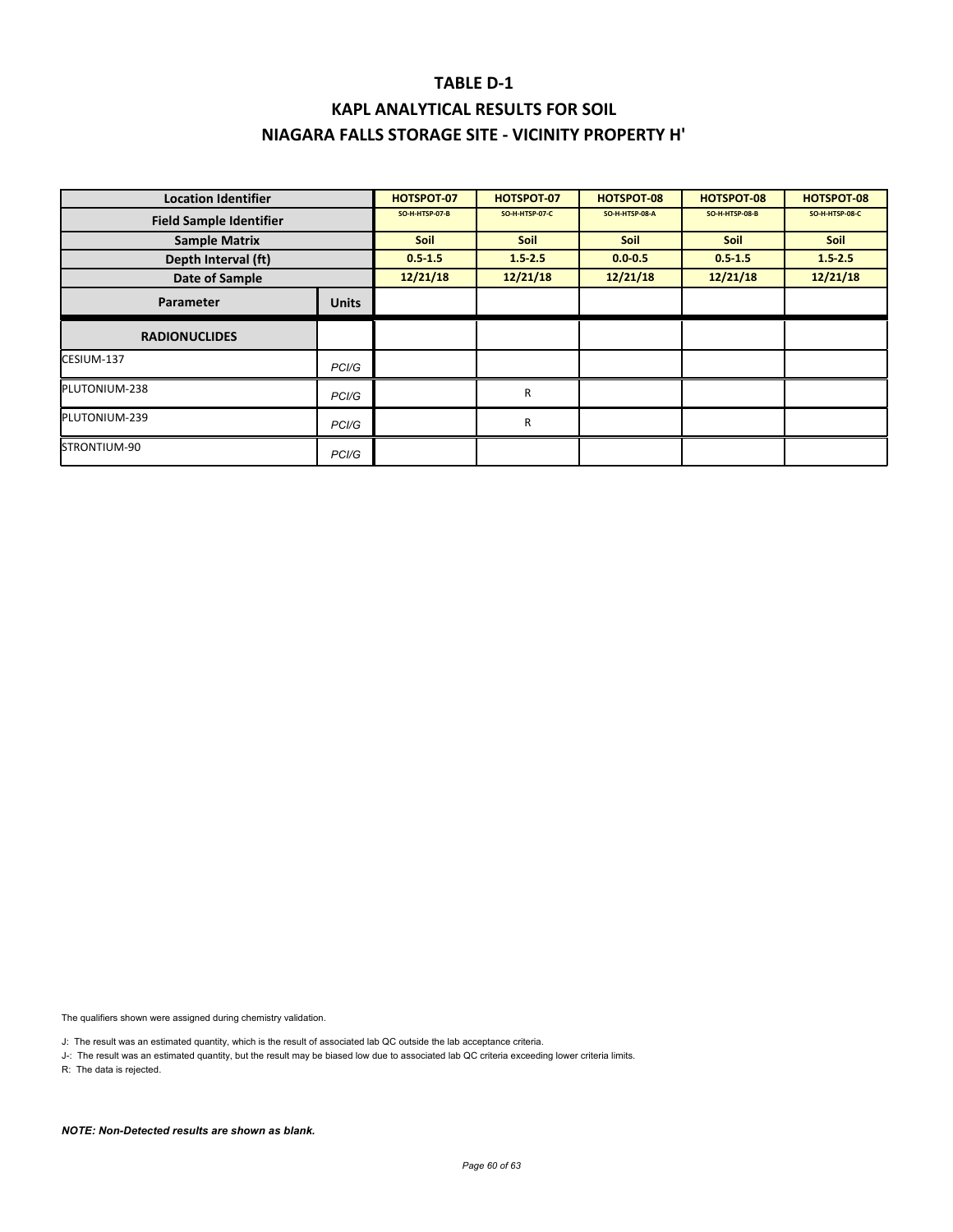| <b>Location Identifier</b>     |                    | HOTSPOT-09     | HOTSPOT-09     | HOTSPOT-09     | <b>HOTSPOT 10</b> | HOTSPOT-10            |
|--------------------------------|--------------------|----------------|----------------|----------------|-------------------|-----------------------|
| <b>Field Sample Identifier</b> |                    | SO-H-HTSP-09-A | SO-H-HTSP-09-B | SO-H-HTSP-09-C | SO-H-HTSP-10-A    | <b>SO-H-HTSP-10-B</b> |
| <b>Sample Matrix</b>           |                    | <b>Soil</b>    | <b>Soil</b>    | <b>Soil</b>    | Soil              | Soil                  |
| Depth Interval (ft)            |                    | $0.0 - 0.5$    | $0.5 - 1.5$    | $1.5 - 2.5$    | $0.0 - 0.5$       | $0.5 - 1.5$           |
| Date of Sample                 |                    | 12/21/18       | 12/21/18       | 12/21/18       | 12/21/18          | 12/21/18              |
| Parameter                      | <b>Units</b>       |                |                |                |                   |                       |
| <b>RADIONUCLIDES</b>           |                    |                |                |                |                   |                       |
| CESIUM-137                     | PC <sub>1</sub> /G |                |                |                | 0.225             |                       |
| PLUTONIUM-238                  | PCI/G              | R              |                |                | R                 |                       |
| PLUTONIUM-239                  | PC <sub>1</sub> /G | R              |                |                | R                 |                       |
| STRONTIUM-90                   | PCI/G              |                |                |                |                   |                       |

The qualifiers shown were assigned during chemistry validation.

J: The result was an estimated quantity, which is the result of associated lab QC outside the lab acceptance criteria.

J-: The result was an estimated quantity, but the result may be biased low due to associated lab QC criteria exceeding lower criteria limits.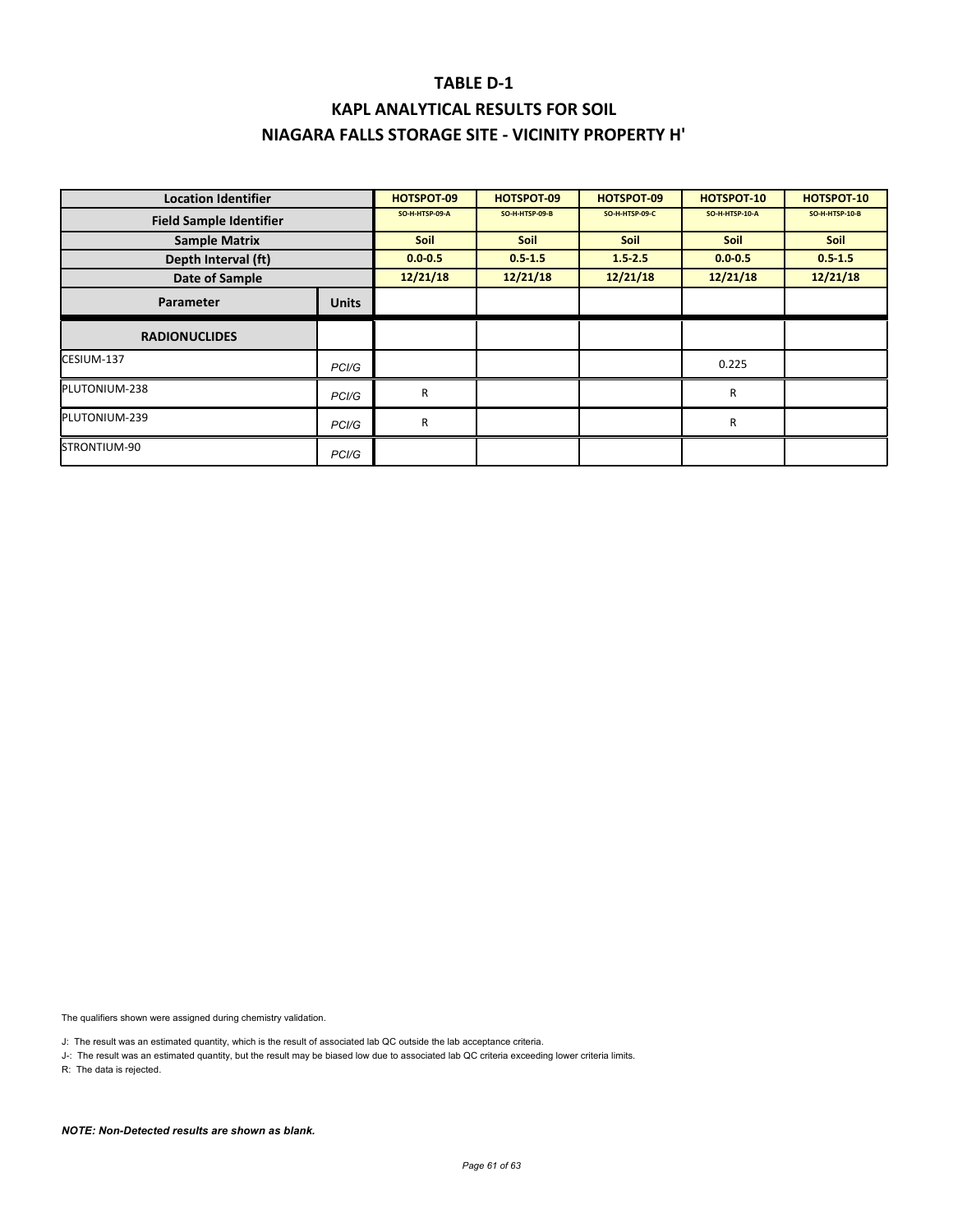| <b>Location Identifier</b>     |                    | <b>HOTSPOT-10</b> | <b>HOTSPOT 11</b> | <b>HOTSPOT 11</b>      | <b>HOTSPOT 11</b> | <b>HOTSPOT 11</b>      |
|--------------------------------|--------------------|-------------------|-------------------|------------------------|-------------------|------------------------|
| <b>Field Sample Identifier</b> |                    | SO-H-HTSP-10-C    | SO-H-HTSP-11-A    | SO-H-HTSP-11-A-D       | SO-H-HTSP-11-B    | SO-H-HTSP-11-B-D       |
| <b>Sample Matrix</b>           |                    | <b>Soil</b>       | <b>Soil</b>       | <b>Soil</b>            | Soil              | Soil                   |
| Depth Interval (ft)            |                    | $1.5 - 2.5$       | $0.0 - 0.5$       | $0.0 - 0.5$            | $0.5 - 1.5$       | $0.5 - 1.5$            |
| Date of Sample                 |                    | 12/21/18          | 01/23/19          | 01/23/19               | 01/23/19          | 01/23/19               |
| <b>Parameter</b>               | <b>Units</b>       |                   |                   | <b>Field Duplicate</b> |                   | <b>Field Duplicate</b> |
| <b>RADIONUCLIDES</b>           |                    |                   |                   |                        |                   |                        |
| CESIUM-137                     | PC <sub>1</sub> /G |                   |                   |                        |                   |                        |
| PLUTONIUM-238                  | PC <sub>1</sub> /G |                   |                   |                        |                   |                        |
| PLUTONIUM-239                  | PCI/G              |                   |                   |                        |                   |                        |
| STRONTIUM-90                   | PCI/G              |                   |                   |                        |                   |                        |

The qualifiers shown were assigned during chemistry validation.

J: The result was an estimated quantity, which is the result of associated lab QC outside the lab acceptance criteria.

J-: The result was an estimated quantity, but the result may be biased low due to associated lab QC criteria exceeding lower criteria limits.